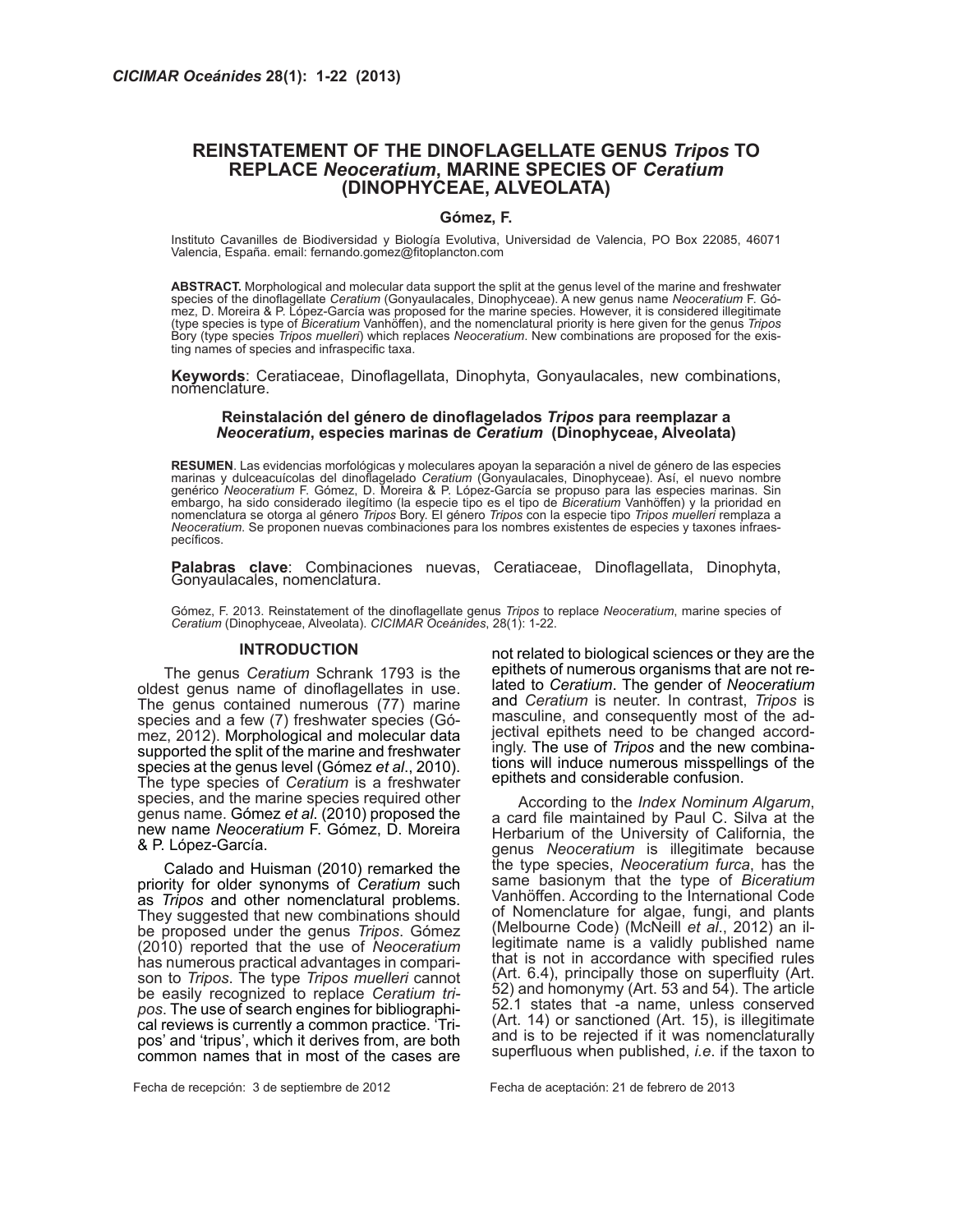which it was applied, as circumscribed by its author, definitely included the type (as qualified in Art. 52.2) of a name that ought to have been adopted-.

Despite the practical advantages of the use<br>of Neoceratium, at the present that name is illegitimate. In order to solve this situation, the genus *Tripos* is risen to replace *Neoceratium* and new combinations are proposed.

### **Amended description**

*Tripos* Bory1823 (Dict. Class. Hist. Nat. 3: 356).

Marine thecate dinoflagellate dorso-ventrally compressed, depressed ventral area and up to three horns. Gonyaulacaleans with two cingular plates in dorsal view.

**Type species**: *Tripos muelleri* Bory1825 (Encycl. Méth. Hist. Nat. Zooph.: 526, expl. pl. 10, fig. 4).

**Etymology**: From the ancient Greek τρίπους (tripous), three-footed seat, tripod.

**Basionym**: *Cercaria tripos* O.F. Müller 1776 (Zool. Dan. Prodr.: 206).

**Nomenclatural synonyms**: *Ceratium tri- pos* (O.F. Müller) Nitzsch 1827, *Peridinium tripos* (O.F. Müller) Ehrenb. 1834, *Ceratophorus tripos* (O.F. Müller) Diesing 1850, *Euceratium tripos* (O.F. Müller) S.T. Moses 1929, *Neoceratium tripos* (O.F. Müller) F. Gómez, D. Moreira & P. López-García 2009.

New combinations of other species and infraspecific taxa belonging to *Tripos* are proposed in Table 1 in the Appendix. References to the basionyms are listed in an abbreviated form. Taxonomical synonyms should be checked in other publications (Gómez *et al*., 2010; Gómez, 2012).

### **ACKNOWLEDGEMENTS**

F.G. is supported by contract JCI-2010- 08492 of the Ministerio Español de Ciencia y Tecnología.

#### **REFERENCES**

- Calado, A. J. & J. H. Huisman. 2010. Commentary: F. Gómez, D. Moreira and P. López-García (2010). *Neoceratium* gen. nov., a new genus for all marine species currently assigned to *Ceratium* (Dinophyceae). *Protist*, 161: 517-519.
- Gómez, F. 2010. A genus name for the marine species of *Ceratium*. Reply to Commentary by A. Calado and J.M. Huisman on Gómez, F., D.Moreira and P. López-García (2010). *Neoceratium* gen. nov., a New Genus for All Marine Species Currently Assigned to *Ceratium* (Dinophyceae). *Protist*, 161: 520- 522.
- Gómez, F., D. Moreira & P. López-García. 2010. *Neoceratium* gen. nov., a new genus for all marine species currently assigned to *Ceratium* (Dinophyceae). *Protist*,161: 35-54.
- Gómez, F. 2012. A checklist and classification of living dinoflagellates (Dinoflagellata, Alveolata).*CICIMAR-Oceánides*, 27: 65-140.
- McNeill, J. (Ed.). 2012. International Code of Nomenclature for algae, fungi, and plants (Melbourne Code). Regnum Vegetabile 154. A.R.G. Gantner Verlag KG. Ruggell, Liechtenstein. http://www.iapt-taxon.org/ nomen/main.php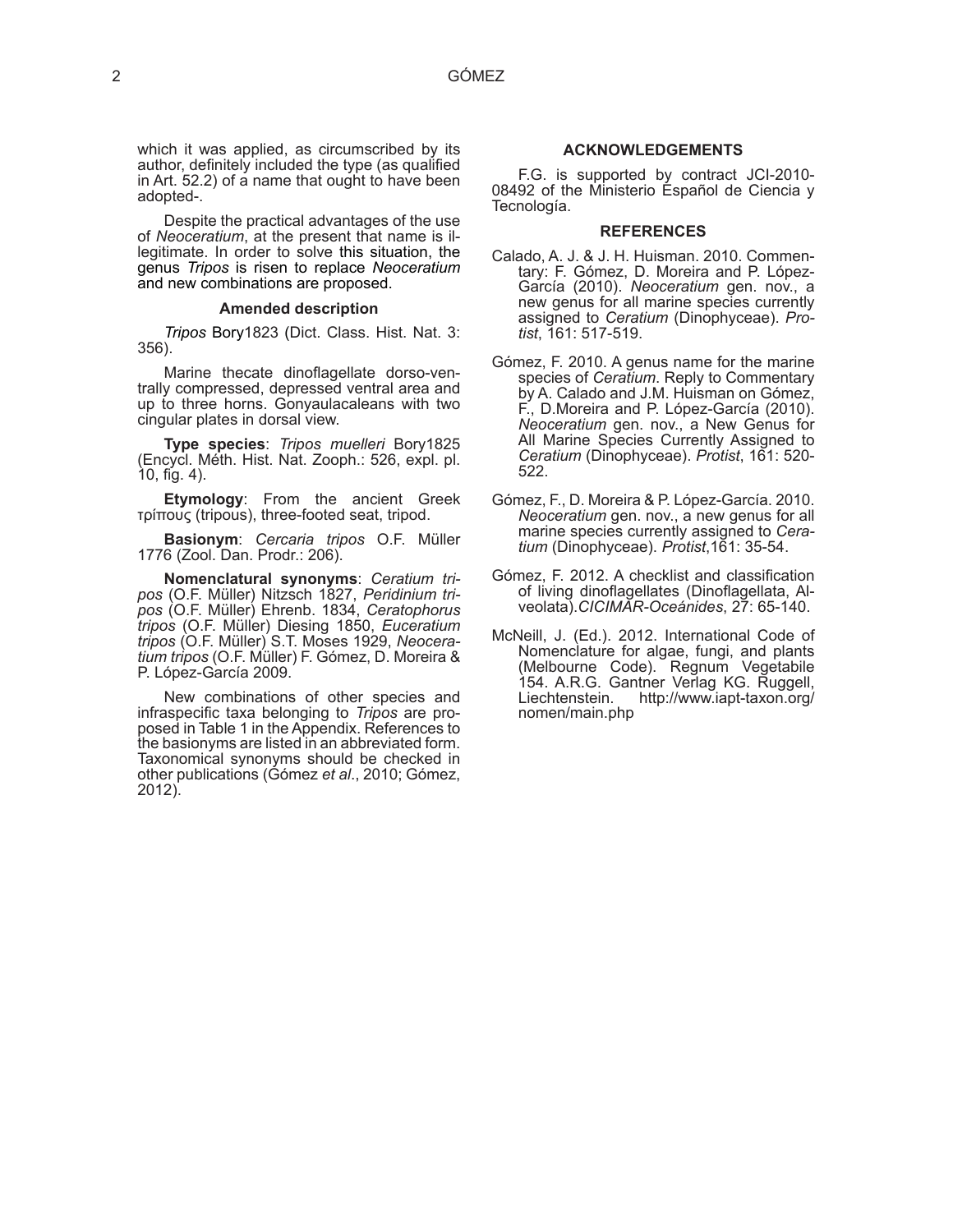## **APPENDIX**

**Table 1**. New combinations of *Tripos* Bory 1823 (Dict. Class. Hist. Nat. 3: 356). The type species *Tripos muelleri* is included.<br>Author names according to The International Plant Names Index. Abbreviations: C. = *Cerati Peridinium*; subsp. = subspecies ; var. = varietas ; f = forma ; comb. nov. = combinatio nova.

| New combination                                                                                                                                                     | <b>Basionym</b>                                   | <b>Basionym reference</b>                                                                                     | Homotypic synonym                                                                                                    |
|---------------------------------------------------------------------------------------------------------------------------------------------------------------------|---------------------------------------------------|---------------------------------------------------------------------------------------------------------------|----------------------------------------------------------------------------------------------------------------------|
| <i>Tripos aequatorialis</i> (Schröd. 1906)<br>F. Gómez, comb. nov.                                                                                                  | C. aequatoriale Schröd. 1906                      | Vierteljahrsschr. Naturf. Ges. Zürich<br>51: 360, fig. 32.                                                    |                                                                                                                      |
| Tripos aestuarius (Schröd. 1911) F.<br>Gómez, comb. nov.                                                                                                            | C. aestuarium Schröd. 1911                        | SitzBer. K. Akad. Wiss. Math. Naturw.<br>K1, Abt. I. 120: 648, fig. 13.                                       |                                                                                                                      |
| Tripos aestuarius var. pavillardii<br>(Rampi 1939) F. Gómez, comb. nov. Rampi 1939                                                                                  | C. aestuarium var. pavillardii                    | Nuovo Giorn. Bot. Ital. ser. 2, 46: 308,<br>fig. 34.                                                          |                                                                                                                      |
| Tripos allieri (Gourret 1883) F.<br>Gómez, comb. nov.                                                                                                               | C. allieri Gourret 1883                           | Ann. Mus. Hist. Nat. Marseille 1(8): 56,<br>pl. 2, figs 38, 38a.                                              |                                                                                                                      |
| Tripos angusticornus (N. Peters<br>1934) F. Gómez, comb. nov.                                                                                                       | C. declinatum subsp. declinatum<br>N. Peters 1934 | Wiss. Ergeb. Deutsch. Atlant. Exped.<br>`Meteor´ 1925-27, 12(1): 43, pl. 4. fig.<br>23a.                      | C. angusticornum (N. Peters<br>1934) Steem. Niels. 1939                                                              |
| Tripos angustus (A.S. Campb.<br>1934) F. Gómez, comb. nov.                                                                                                          | C. angustum A.S. Campb. 1934                      | J. Entomol. Zool. 26(1): 19, fig 11.                                                                          |                                                                                                                      |
| Tripos arcticus (Vanhöffen 1897) F.<br>Gómez, comb. nov.                                                                                                            | C. arcticum Vanhöffen 1897                        | Bibl. Bot. 8(42A): 26.                                                                                        |                                                                                                                      |
| Tripos arcticus f. gracilis (Usachev<br>1935) F. Gómez, comb. nov.                                                                                                  | C. arcticum f. gracile Usachev<br>1935            | Trans. Arctic Inst. 21: 58, figs 16, 19,<br>21.                                                               |                                                                                                                      |
| Tripos arcticus var. curvicornis (Usa- C. arcticum var. curvicorne<br>chev 1935) F. Gómez, comb. nov.                                                               | Usachev 1935                                      | Trans. Arctic Inst. 21: 58, 60, figs<br>$17-18.$                                                              |                                                                                                                      |
| Tripos arcticus var. ventricosus (Os- C. longipes var. ventricosum<br>tenf. 1903) F. Gómez, comb. nov.                                                              | Ostenf. 1903                                      | Bot. Faeröes: 587, fig. 143.                                                                                  |                                                                                                                      |
| Tripos arcuatus f. karstenii (Pavill.<br>1907) F. Gómez, comb. nov.                                                                                                 | C. karstenii Pavill. 1907                         | Bull. Soc. Bot. France 54: 152.                                                                               | C. arcuatum f. karstenii (Pavill.<br>1907) Jørg. 1920                                                                |
| Tripos arcuatus f. robustus (G.<br>Karst. 1907) F. Gómez, comb. nov.                                                                                                | 1907                                              | C. tripos var. robustum G. Karst. Wiss. Ergeb. Deutsch. Tiefsee-Exped.<br>1898-99, 2(2): 407, pl. 48, fig. 6. | C. arcuatum f. robustum (G.<br>Karst. 1907) Böhm 1931                                                                |
| Tripos arietinus (Cleve 1900) F.<br>Gómez, comb. nov.                                                                                                               | C. arietinum Cleve 1900                           | K. Svenska Vet-Akad. Handl., [ser. 4]<br>34(1): 13, pl. 7, fig. 3.                                            | <i>N. arietinum</i> (Cleve 1900) F.<br>Gómez, D. Moreira & P. López-<br>García 2009                                  |
| Tripos arietinus f. detortus (W.<br>Stüwe 1909) F. Gómez, comb. nov.                                                                                                | C. tripos f. detortum W. Stüwe<br>1909            | Bot. Jahrb. 43: 274, pl. 2, fig. 14.                                                                          | C. arietinum f. detortum (W.<br>Stüwe 1909) Jørg. 1920                                                               |
| Tripos arietinus f. gracilentus (Jørg.<br>1920) F. Gómez, comb. nov.                                                                                                | C. arietinum f. gracilentum Jørg.<br>1920         | Schmidt, Rep. Dan. Oceanogr. Exped.<br>1908-10, 2 (J.1): 64, fig. 62.                                         |                                                                                                                      |
| Tripos arietinus f. regularis (Jørg.<br>1920) F. Gómez, comb. nov.                                                                                                  | C. arietinum f. regulare Jørg.<br>1920            | Schmidt, Rep. Dan. Oceanogr. Exped.<br>1908-10, 2 (J.1): 64, fig. 60.                                         |                                                                                                                      |
| Tripos arietinus f. valens (Jørg.<br>1920) F. Gómez, comb. nov.                                                                                                     | C. arietinum f. valens Jørg. 1920                 | Schmidt, Rep. Dan. Oceanogr. Exped.<br>1908-10, 2 (J.1): 62, no fig.                                          |                                                                                                                      |
| Tripos arietinus subsp. bucephalus<br>(Cleve 1897) F. Gómez, comb. nov.                                                                                             | C. tripos var. bucephalum Cleve<br>1897           | Ann. Rep. Fish. Board Scotland 15(3):<br>302, pl. 8, fig. 5.                                                  | C. arietinum subsp. buceph-<br>alum (Cleve 1897) H.W. Gra-<br>ham & Bronik. 1944                                     |
| Tripos arietinus subsp. gracilentus<br>(Jørg. 1920) F. Gómez, comb. nov.                                                                                            | C. arietinum f. gracilentum Jørg.<br>1920         | Schmidt, Rep. Dan. Oceanogr. Exped.<br>1908-10, 2 (J.1): 64, fig. 62.                                         | C. arietinum subsp. gracilentum<br>(Jørg. 1920) H.W. Graham &<br>Bronik. 1944                                        |
| Tripos arietinus var. bucephalus<br>(Cleve 1897) F. Gómez, comb. nov.                                                                                               | 1897                                              | C. tripos var. bucephalum Cleve Ann. Rep. Fish. Board Scotland 15(3):<br>302, pl. 8, fig. 5.                  | C. arietinum var. bucephalum<br>(Cleve 1897) Sournia 1966                                                            |
| Tripos arietinus var. gracilentus<br>(Jørg. 1920) F. Gómez, comb. nov.                                                                                              | C. arietinum f. gracilentum Jørg.<br>1920         | Schmidt, Rep. Dan. Oceanogr. Exped.<br>1908-10, 2 (J.1): 64, fig. 62.                                         | C. arietinum var. gracilentum<br>(Jørg. 1920) Sournia 1966                                                           |
| Tripos aultii (H.W. Graham & Bronik. C. aultii H.W. Graham & Bronik.<br>1944) F. Gómez, comb. nov.                                                                  | 1944                                              | Carnegie Inst. Wash. Publ. 565: 30,<br>fig. 15f, g.                                                           | N. aultii (H.W. Graham & Bron-<br>ik. 1944) F. Gómez, D. Moreira<br>& P. López-García 2009                           |
| Tripos axialis (Kof. 1907) F. Gómez,<br>comb. nov.                                                                                                                  | C. axiale Kof. 1907                               | Bull. Mus. Comp. Zool. Harvard Coll.<br>50: 170, pl. 4, fig. 26.                                              | N. axiale (Kof. 1907) F. Gómez,<br>D. Moreira & P. López-García<br>2009                                              |
| Tripos azoricus (Cleve 1900) F.<br>Gómez, comb. nov.                                                                                                                | C. azoricum Cleve 1900                            | K. Svenska Vet-Akad. Handl., [ser. 4]<br>34(1): 13, pl. 7, figs 6, 7.                                         | <i>N. azoricum</i> (Cleve 1900) F.<br>Gómez, D. Moreira & P. López-<br>García 2009                                   |
| <i>Tripos balticus</i> (Möbius 1887 <i>in</i> F.<br>Schütt 1892) F. Gómez, comb. nov. 1887 in F. Schütt 1892                                                        | C. tripos f. balticum Möbius                      | Analytische Planktonstudien. Kiel &<br>Leipzig: 266, fig. 4a.                                                 |                                                                                                                      |
| Tripos balechii (Meave del Castillo,<br>Okolodkov & M.E. Zamudio 2003) F. Okolodkov & M.E. Zamudio<br>Gómez, comb. nov.                                             | C. balechii Meave del Castillo,<br>2003           | Hidrobiológica 13: 83, figs 3, 11-14,<br>16a, 17, 18.                                                         | N. balechii (Meave del Castillo,<br>Okolodkov & M.E. Zamudio<br>2003) F. Gómez, D. Moreira &<br>P. López-García 2009 |
| Tripos balechii f. longus (Meave del C. balechii f. longum Meave<br>Castillo, Okolodkov & M.E. Zamudio del Castillo, Okolodkov & M.E.<br>2003) F. Gómez, comb. nov. | Zamudio 2003                                      | Hidrobiológica 13: 84, fig. 11d-f.                                                                            |                                                                                                                      |
| Tripos batavus (Paulsen 1907) F.<br>Gómez, comb. nov.                                                                                                               | C. batavum Paulsen 1907                           | Medd. Komm. Havund. (Danmark), ser.<br>Plankton 1(5): 23, fig. 33.                                            |                                                                                                                      |
| Tripos belone (Cleve 1900) F.<br>Gómez, comb. nov.                                                                                                                  | C. beloneCleve 1900                               | K. Svenska Vet-Akad. Handl., [ser. 4]<br>34(1): 13, pl. 7, fig. 13 (no descr.).                               | <i>N. belone</i> (Cleve 1900) F.<br>Gómez, D. Moreira & P. López-<br>García 2009                                     |
| Tripos berghii (Gourret 1883) F.<br>Gómez, comb. nov.                                                                                                               | C. berghii Gourret 1883                           | Ann. Mus. Hist. Nat. Marseille 1(8): 55,<br>pl. 1, fig. 19.                                                   |                                                                                                                      |
| Tripos biceps (Clap. & J. Lachm.<br>1859) F. Gómez, comb. nov.                                                                                                      | C. biceps Clap. & J. Lachm.<br>1859               | Mém. Inst. Natl. Genev. 6(1): 400, pl.<br>19, fig. 8.                                                         | N. biceps (Clap. & J. Lachm.<br>1859) F. Gómez, D. Moreira &<br>P. López-García 2009                                 |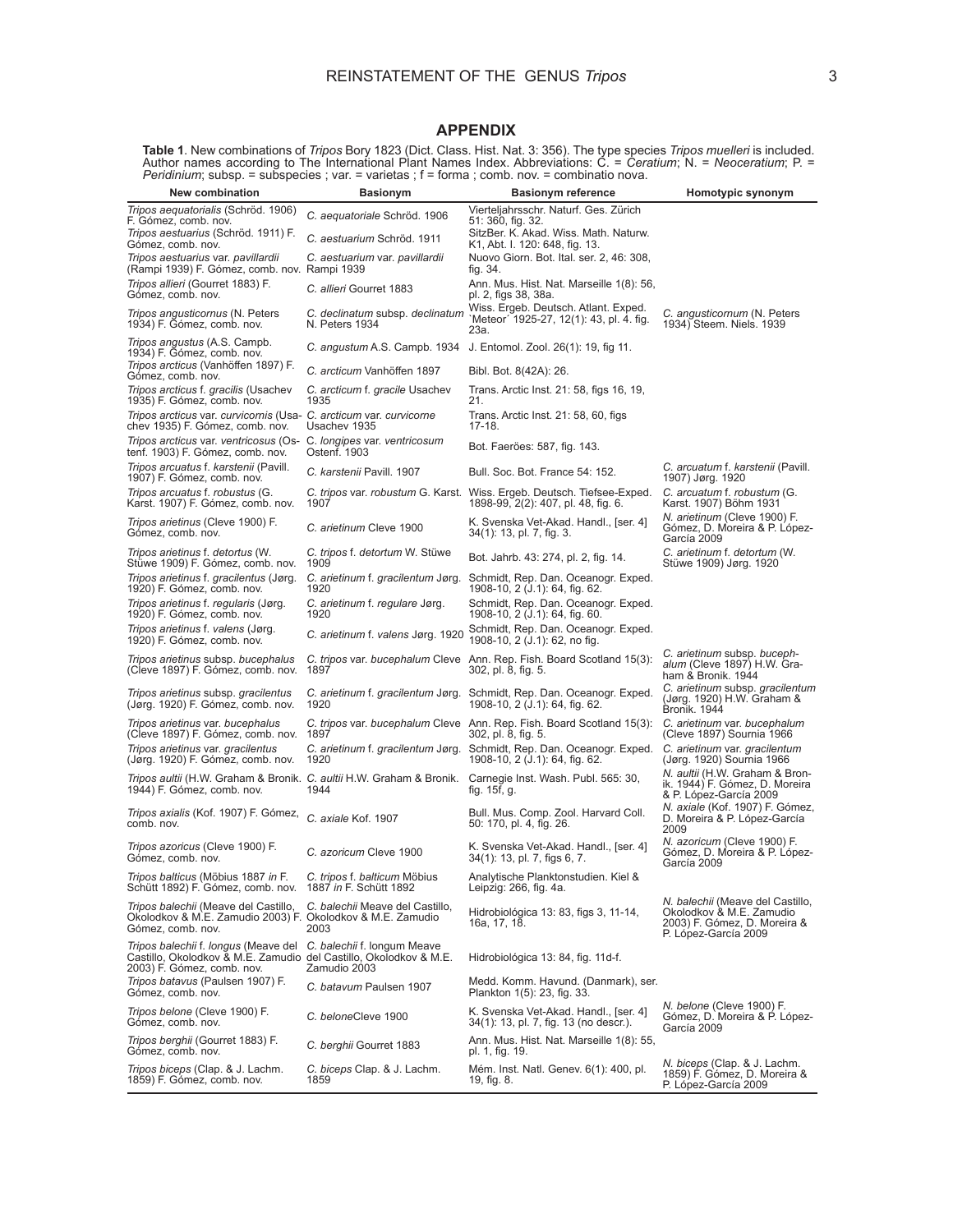| New combination                                                                        | <b>Basionym</b>                                                                         | <b>Basionym reference</b>                                                                                               | Homotypic synonym                                                                                                                                              |
|----------------------------------------------------------------------------------------|-----------------------------------------------------------------------------------------|-------------------------------------------------------------------------------------------------------------------------|----------------------------------------------------------------------------------------------------------------------------------------------------------------|
| Tripos bicornis (Gourret 1883) F.<br>Gómez, comb. nov.                                 | C. bicorne Gourret 1883                                                                 | Ann. Mus. Hist. Nat. Marseille 1(8): 57,<br>pl. 1, fig. 16.                                                             |                                                                                                                                                                |
| Tripos bigelowii (Kof. 1907) F.<br>Gómez, comb. nov.                                   | C. bigelowii Kof. 1907                                                                  | Bull. Mus. Comp. Zool. Harvard Coll.<br>50: 170, pl. 3, fig. 22.                                                        | <i>N. bigelowii</i> (Kof. 1907) F.<br>Gómez, D. Moreira & P. López-<br>García 2009                                                                             |
| Tripos boehmii (H.W. Graham &<br>Bronik. 1944) F. Gómez, comb. nov. Bronik. 1944       | C. boehmii H.W. Graham &                                                                | Carnegie Inst. Wash. Publ. 565: 22,<br>fig. 12.                                                                         |                                                                                                                                                                |
| Tripos brevis (Ostenf. & Johannes<br>Schmidt 1901) F. Gómez, comb.<br>nov.             | C. tripos var. brevis Ostenf. &<br>Johannes Schmidt 1901                                | Vid. Medd. Naturh. For. Kjøbenhavn<br>1901: 164, fig. 13.                                                               | C. breve (Ostenf. & Johannes<br>Schmidt 1901) Schröd. 1906,<br>N. breve (Ostenf. & Johannes<br>Schmidt 1901) F. Gómez, D.<br>Moreira & P. López-García<br>2009 |
| Tripos brevis var. curvulus (Jørg.<br>1911) F. Gómez, comb. nov.                       | C. breve var. curvulum Jørg.<br>1911                                                    | Int. Rev. Hydrobiol. u. Hydrogr., Biol.<br>suppl. 2: 41, fig. 85.                                                       |                                                                                                                                                                |
| Tripos brevis var. schmidtii (Jørg.<br>1911) F. Gómez, comb. nov.                      | C. schmidtii Jørg. 1911                                                                 | Int. Rev. Hydrobiol. u. Hydrogr., Biol.<br>suppl. 2: 50, figs 110, 111.                                                 | C. breve var. schmidtii (Jørg.<br>1911) Sournia 1966                                                                                                           |
| Tripos brunellii (Rampi 1942) F.<br>Gómez, comb. nov.                                  | C. brunellii Rampi 1942                                                                 | Nuovo Giorn. Bot. Ital., ser. 2, 49: 222,<br>fig. 1.                                                                    | N. brunellii (Rampi 1942) F.<br>Gómez, D. Moreira & P. López-<br>García 2009                                                                                   |
| Tripos bucephalus (Cleve 1897) F.<br>Gómez, comb. nov.                                 | 1897                                                                                    | C. tripos var. bucephalum Cleve Ann. Rep. Fish. Board Scotland 15(3): C. bucephalum (Cleve 1897)<br>302, pl. 8, fig. 5. | <b>Cleve 1900</b>                                                                                                                                              |
| Tripos bucephalus var. heterocamp-<br>tus (Jørg. 1899) F. Gómez, comb.<br>nov.         | camptum Jørg. 1899                                                                      | C. tripos var. arcuatum f. hetero- Bergens Mus. Aarb. 1899(6): 44, pl.<br>2, fig. 12.                                   | C. bucephalum var. hetero-<br>campta (Jørg. 1899) Jørg. 1905                                                                                                   |
| Tripos buceros (O. Zacharias 1906)<br>F. Gómez, comb. nov.                             | C. buceros O. Zacharias 1906                                                            | Arch. Hydrobiol. u. Planktonk. 1: 551,<br>tig. 15.                                                                      |                                                                                                                                                                |
| Tripos buceros f. claviger (Kof.<br>1907) F. Gómez, comb. nov.                         | C. claviger Kof. 1907                                                                   | Bull. Mus. Comp. Zool. Harvard Coll.<br>50: 170, pl. 4, fig. 27.                                                        | C. buceros f. claviger (Kof.<br>1907) Böhm in J. Schiller 1937                                                                                                 |
| Tripos buceros f. denticulatus (Jørg.<br>1920) F. Gómez, comb. nov.                    | C. horridum spp. buceros var.<br>tenue f. denticulatum Jørg. 1920 1908-10, 2 (J.1): 97. | Schmidt, Rep. Dan. Ocenogr. Exped.                                                                                      | C. buceros f. denticulatum<br>(Jørg. 1920) Böhm in J. Schil-<br>ler 1937                                                                                       |
| Tripos buceros f. inclinatus (Kof.<br>1907) F. Gómez, comb. nov.                       | C. inclinatum Kof. 1907                                                                 | Univ. Calif. Publ. Zool. 3: 303, pl. 25,<br>figs 16-21.                                                                 | C. buceros f. inclinatum (Kof.<br>1907) Böhm in J. Schiller 1937                                                                                               |
| Tripos buceros f. leptosomus (Jørg.<br>1911) F. Gómez, comb. nov.                      | C. leptosomum Jørg. 1911                                                                | Int. Rev. Hydrobiol. u. Hydrogr., Biol.<br>suppl. 2: 80, fig. 167.                                                      | C. buceros f. leptosomum<br>(Jørg. 1911) Böhm in J. Schil-<br>ler 1937                                                                                         |
| Tripos buceros f. mollis (Kof. 1907)<br>F. Gómez, comb. nov.                           | C. molle Kof. 1907                                                                      | Univ. Calif. Publ. Zool. 3: 304, pl. 27,<br>fig. 26.                                                                    | C. buceros f. molle (Kof. 1907)<br>Böhm in J. Schiller 1937                                                                                                    |
| Tripos buceros f. tenuis (Ostenf. &<br>Johannes Schmidt 1901) F. Gómez,<br>comb. nov.  | C. tenue Ostenf. & Johannes<br>Schmidt 1901                                             | Vid. Medd. Naturh. For. Kjøbenhavn<br>1901: 166, fig. 18.                                                               | C. buceros f. tenue (Ostenf. &<br>Johannes Schmidt 1901) Böhm<br>in J. Schiller 1937                                                                           |
| Tripos buceros f. tenuissimus (Kof.<br>1907) F. Gómez, comb. nov.                      | C. tenuissimum Kof. 1907                                                                | Univ. Calif. Publ. Zool. 3: 307, pl. 29,<br>figs 32, 33.                                                                | C. buceros f. tenuissimum (Kof.<br>1907) Böhm in J. Schiller 1937                                                                                              |
| Tripos californiensis (Kof. 1907) F.<br>Gómez, comb. nov.                              | C. californiense Kof. 1907                                                              | Univ. Calif. Publ. Zool. 3: 302, pl. 23,<br>figs 6-9.                                                                   |                                                                                                                                                                |
| Tripos candelabrus (Ehrenb. 1859)<br>F. Gómez, comb. nov.                              | P. candelabrum Ehrenb. 1859                                                             | Monatsber. K. Akad. Wiss. Berlin 1859:<br>792. [1860]                                                                   | C. candelabrum (Ehrenb. 1859)<br>F. Stein 1883, N. candelabrum<br>(Ehrenb. 1860) F. Gómez, D.<br>Moreira & P. López-García<br>2009                             |
| Tripos candelabrus f. depressus<br>(C.H.G. Pouchet 1883) F. Gómez,<br>comb, nov.       | Pouchet 1883                                                                            | C. furca var. depressum C.H.G. J. Anat. et Physiol. 19: 417, pl. 18-19,<br>fig. 1.                                      | C. candelabrum f. depressum<br>(C.H.G. Pouchet 1883) J. Schil-<br>ler 1937                                                                                     |
| Tripos candelabrus f. dilatatus<br>(Gourret 1883) F. Gómez, comb.<br>nov.              | C. dilatatum Gourret 1883                                                               | Ann. Mus. Hist. Nat. Marseille 1(8): 46, C. candelabrum f. dilatatum<br>fig. 68.                                        | (Gourret 1883) Jørg. 1920                                                                                                                                      |
| Tripos candelabrus f. subrotundus<br>(Pavill. 1930) F. Gómez, comb. nov. Pavill. 1930  |                                                                                         | C. candelarum var. subrotundum Bull. Inst. Océanogr. Monaco 558: 9,<br>fig. 16d.                                        | C. candelabrum f. subrotundum<br>(Pavill. 1930) Sournia 1968                                                                                                   |
| Tripos candelabrus subsp. depres-<br>sus (C.H.G. Pouchet 1883) F.<br>Gómez, comb. nov. | Pouchet 1883                                                                            | C. furca var. depressum C.H.G. J. Anat. et Physiol. 19: 417, pl. 18-19,<br>fig. 1.                                      | C. candelabrum subsp. depres-<br>sum (C.H.G. Pouchet 1883)<br>Steem. Niels. 1939                                                                               |
| Tripos candelabrus var. algerensis<br>(J. Schiller 1929) F. Gómez, comb.<br>nov.       | C. candelabrum var. algerense<br>J. Schiller 1929                                       | Bot. Arch. 27: 410, fig. 28.                                                                                            |                                                                                                                                                                |
| Tripos candelabrus var. curvatulus<br>(Jørg. 1920) F. Gómez, comb. nov.                | C. candelabrum var. curvatulum<br>Jørg. 1920                                            | Schmidt, Rep. Dan. Oceanogr. Exped.<br>1908-10, 2 (J.1): 15.                                                            |                                                                                                                                                                |
| Tripos candelabrus var. depressus<br>(C.H.G. Pouchet 1883) F. Gómez,<br>comb. nov.     | C. furca var. depressum C.H.G.<br>Pouchet 1883                                          | J. Anat. et Physiol. 19: 417, pl. 18-19,<br>fig. 1.                                                                     | C. candelabrum var. depressum<br>(C.H.G. Pouchet 1883) Jørg.<br>1920                                                                                           |
| Tripos candelabrus var. dilatatus<br>(Gourret 1883) F. Gómez, comb.<br>nov.            | C. dilatatum Gourret 1883                                                               | Ann. Mus. Hist. Nat. Marseille 1(8): 46, C. candelabrum var. dilatatum<br>fig. 68.                                      | (Gourret 1883) Jørg. 1911                                                                                                                                      |
| Tripos candelabrus var. subrotun-<br>dus (Pavill. 1930) F. Gómez, comb.<br>nov.        | C. candelabrum var. subrotun-<br>dum Pavill. 1930                                       | Bull. Inst. Océanogr. Monaco 558: 9,<br>fig. 16d.                                                                       |                                                                                                                                                                |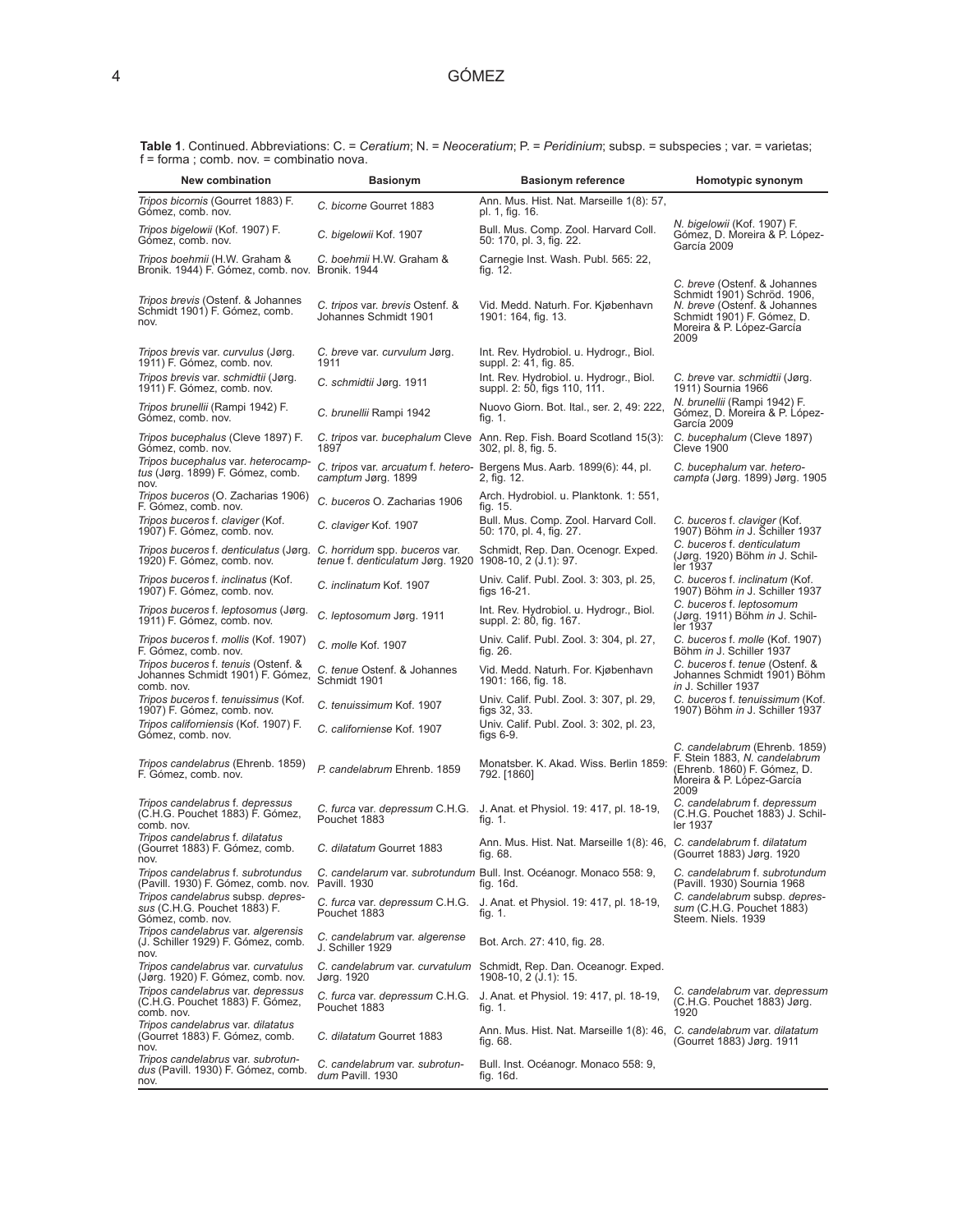| 00p.<br>"<br><b>New combination</b>                                                        | <b>Basionym</b>                                             | <b>Basionym reference</b>                                                                                       | Homotypic synonym                                                                                                                  |
|--------------------------------------------------------------------------------------------|-------------------------------------------------------------|-----------------------------------------------------------------------------------------------------------------|------------------------------------------------------------------------------------------------------------------------------------|
| Tripos carnegiei (H.W. Graham &<br>Bronik. 1944) F. Gómez, comb. nov. Bronik. 1944         | C. carnegiei H.W. Graham &                                  | Carnegie Inst. Wash. Publ. 565: 34,<br>fig. 18a-c.                                                              | N. carnegiei (H.W. Graham &<br>Bronik. 1944) F. Gómez, D.<br>Moreira & P. López-García<br>2009                                     |
| Tripos carriensis (Gourret 1883) F.<br>Gómez, comb. nov.                                   | C. carriense Gourret 1883                                   | Ann. Mus. Hist. Nat. Marseille 1(8): 38,<br>pl. 4, fig. 57.                                                     | N. carriense (Gourret 1883) F.<br>Gómez, D. Moreira & P. López-<br>García 2009                                                     |
| Tripos carriensis f. ceylanicus<br>(Schröd. 1906) F. Gómez, comb.<br>nov.                  | C. ceylanicum Schröd. 1906                                  | Viertelajhrsschr. Naturf. Ges. Zürich<br>51: 563, fig. 35.                                                      | C. carriense f. ceylanicum<br>(Schröd. 1906) Jørg. 1911                                                                            |
| Tripos carriensis f. hundhausenii<br>(Schröd. 1906) F. Gómez, comb.<br>nov.                | C. hundhausenii Schröd. 1906                                | Vierteljahrsschr. Naturf. Ges. Zürich<br>51: 364, fig. 37.                                                      | C. carriense f. hundhausenii<br>(Schröd. 1906) E.J.F. Wood<br>1954                                                                 |
| Tripos carriensis f. rectangulatus<br>(Jørg. 1920) F. Gómez, comb. nov.                    | C. carriense f. rectangulatum<br>Jørg. 1920                 | Schmidt, Rep. Dan. Oceanogr. Exped.<br>1908-10, 2 (J.1): 90, fig. 82.                                           |                                                                                                                                    |
| Tripos carriensis f. volans (Cleve<br>1900) F. Gómez, comb. nov.                           | C. volans Cleve 1900                                        | K. Svenska Vet.- Akad. Handl., 34 (1):<br>15, pl. 7, fig. 4.                                                    | C. carriense f. volans (Cleve<br>1900) Er. Lindemann 1924                                                                          |
| Tripos carriensis subsp. volans<br>(Cleve 1900) F. Gómez, comb. nov.                       | C. volans Cleve 1900                                        | K. Svenska Vet.- Akad. Handl., 34 (1):<br>15, pl. 7, fig. 4.                                                    | C. carriense subsp. volans<br>(Cleve 1900) Margalef & Durán<br>1953                                                                |
| Tripos carriensis var. ceylanicus<br>(Schröd. 1906) F. Gómez, comb.<br>nov.                | C. ceylanicum Schröd. 1906                                  | Viertelajhrsschr. Naturf. Ges. Zürich<br>51: 563, fig. 35.                                                      | C. carriense var. ceylanicum<br>(Schröd. 1906) Schröd. 1911                                                                        |
| Tripos carriensis var. massiliensis<br>(Gourret 1883) F. Gómez, comb.<br>nov.              | C. tripos var. massiliense Gour-<br>ret 1883                | Ann. Mus. Hist. Nat. Marseille 1(8): 27,<br>pl. 1, figs 2, 2a.                                                  | C. carriense var. massiliense<br>(Gourret 1883) J.M. Huisman<br>1989                                                               |
| Tripos carriensis var. volans (Cleve<br>1900) F. Gómez, comb. nov.                         | C. volans Cleve 1900                                        | K. Svenska Vet.- Akad. Handl., 34 (1):<br>15, pl. 7, fig. 4.                                                    | C. carriense var. volans (Cleve<br>1900) Jørg. 1911                                                                                |
| Tripos carriensis var. volans f.<br>parallelus (Pavill. 1924) F. Gómez,<br>comb, nov.      | <i>lelum</i> Pavill, 1924                                   | C. carriense var. volans f. paral- Bull. Soc. Bot. France 70: fig. C on p.<br>916.                              |                                                                                                                                    |
| Tripos cephalotus (Lemmerm. 1899) C. gravidum var. cephalotum<br>F. Gómez, comb. nov.      | Lemmerm. 1899                                               | Abh. Naturw. Ver. Bremen 16: 349, pl.<br>1, fig. 16.                                                            | C. cephalotum (Lemmerm.<br>1899) Jørg. 1911, N. cepha-<br>lotum (Lemmerm. 1900) F.<br>Gómez, D. Moreira & P. López-<br>García 2009 |
| Tripos ceylanicus (Schröd. 1906) F.<br>Gómez, comb. nov.                                   | C. ceylanicum Schröd. 1906                                  | Viertelajhrsschr. Naturf. Ges. Zürich<br>51: 563, fig. 35.                                                      |                                                                                                                                    |
| Tripos claviger (Kof. 1907) F. Gó-<br>mez, comb. nov.                                      | C. claviger Kof. 1907                                       | Bull. Mus. Comp. Zool. Harvard Coll.<br>50: 170, pl. 4, fig. 27.                                                |                                                                                                                                    |
| Tripos coarctatus (Pavill. 1905) F.<br>Gómez, comb. nov.                                   | C. coarctatum Pavill. 1905                                  | Trav. Inst. Bot. Univ. Montpellier et<br>Stat. Zool. Cette sér. mixte, Mém. 2:<br>52, pl. 1, fig. 6.            |                                                                                                                                    |
| Tripos compressus (Gran 1902) F.<br>Gómez, comb. nov.                                      | C. compressum Gran 1902                                     | Rep. Norw. Fish. Mar. Invest. 2(5): 193,<br>196, fig. 16.                                                       | N. compressum (Gran 1902) F.<br>Gómez, D. Moreira & P. López-<br>García 2009                                                       |
| Tripos concilians (Jørg. 1920) F.<br>Gómez, comb. nov.                                     | C. concilians Jørg. 1920                                    | Schmidt, Rep. Dan. Ocenogr. Exped.<br>1908-10, 2 (J.1): 72, fig. 69.                                            | N. concilians (Jørg. 1920) F.<br>Gómez, D. Moreira & P. López-<br>García 2009                                                      |
| Tripos concilians f. contortus (Gour-<br>ret 1883) F. Gómez, comb. nov.                    | C. gibberum var. contortum<br>Gourret 1883                  | Ann. Mus. Hist. Nat. Marseille 1(8): 35, C. concilians f. contortum<br>pl. 2, fig. 33.                          | (Gourret 1883) Böhm 1931                                                                                                           |
| Tripos concilians f. dispar (C.H.G.<br>Pouchet 1883) F. Gómez, comb.<br>nov.               | C. tripos var. dispar C.H.G.<br>Pouchet 1883                | J. Anat. et Physiol. 19. 423, text-fig. D.                                                                      | C. concilians f. dispar (C.H.G.<br>Pouchet 1883) Böhm 1931                                                                         |
| Tripos concilians var. subaequalis<br>(H.W. Graham & Bronik. 1944) F.<br>Gómez, comb. nov. | C. concilians var. subaequale<br>H.W. Graham & Bronik. 1944 | Carnegie Inst. Wash. Publ. 565: 14,<br>33, fig. 171.                                                            |                                                                                                                                    |
| Tripos contortus (Gourret 1883) F.<br>Gómez, comb. nov.                                    | C. gibberum var. contortum<br>Gourret 1883                  | Ann. Mus. Hist. Nat. Marseille 1(8): 35,<br>pl. 2, fig. 33.                                                     | C. contortum (Gourret 1883)<br>Cleve 1900, N. contortum<br>(Gourret 1883) F. Gómez, D.<br>Moreira & P. López-García<br>2009        |
| Tripos contortus f. subcontortus<br>(Schröd. 1906) F. Gómez, comb.<br>nov.                 | C. subcontortum Schröd. 1906                                | Vierteljahrsschr. Naturf. Ges. Zürich<br>51: 358, fig. 28.                                                      | C. contortum f. subcontortum<br>(Schröd. 1906) Steem. Niels.<br>1934                                                               |
| Tripos contortus var. karstenii (Pa-<br>vill. 1907) F. Gómez, comb. nov.                   | C. karstenii Pavill. 1907                                   | Bull. Soc. Bot. France 54: 152.                                                                                 | C. contortum var. karstenii<br>(Pavill. 1907) Sournia 1966                                                                         |
| Tripos contortus var. Ionginus (G.<br>Karst. 1906) F. Gómez, comb. nov.                    | 1906                                                        | C. tripos var. longinum G. Karst. Wiss. Ergeb. Deutsch. Tiefsee-Exped.<br>1898-99, 2 (2): 143, pl. 21, fig. 18. | C. contortum var. longinum (G.<br>Karst. 1906) Sournia 1966                                                                        |
| Tripos contortus var. robustus (G.<br>Karst. 1907) F. Gómez, comb. nov.                    | C. tripos var. arcuatum f. robus-<br>tum G. Karst. 1907     | Wiss. Ergeb. Deustch. Tiefsee-Exped.<br>1898-99, 2 (2): 407, pl. 48, fig. 6.                                    | C. contortum var. robustum (G.<br>Karst. 1907) Sournia 1966                                                                        |
| Tripos contortus var. saltans<br>(Schröd. 1906) F. Gómez, comb.<br>nov.                    | C. saltans Schröd. 1906                                     | Vierteljahrsschr. Naturf. Ges. Zürich<br>51: 359, fig. 29.                                                      | C. contortum var. saltans<br>(Schröd. 1906) Jørg. 1911                                                                             |
| Tripos contortus var. subcontortus<br>(Schröd. 1906) F. Gómez, comb.<br>nov.               | C. subcontortum Schröd. 1906                                | Vierteljahrsschr. Naturf. Ges. Zürich<br>51: 358, fig. 28.                                                      | C. contortum var. subcontortum<br>(Schröd. 1906) F.J.R. Taylor<br>1976                                                             |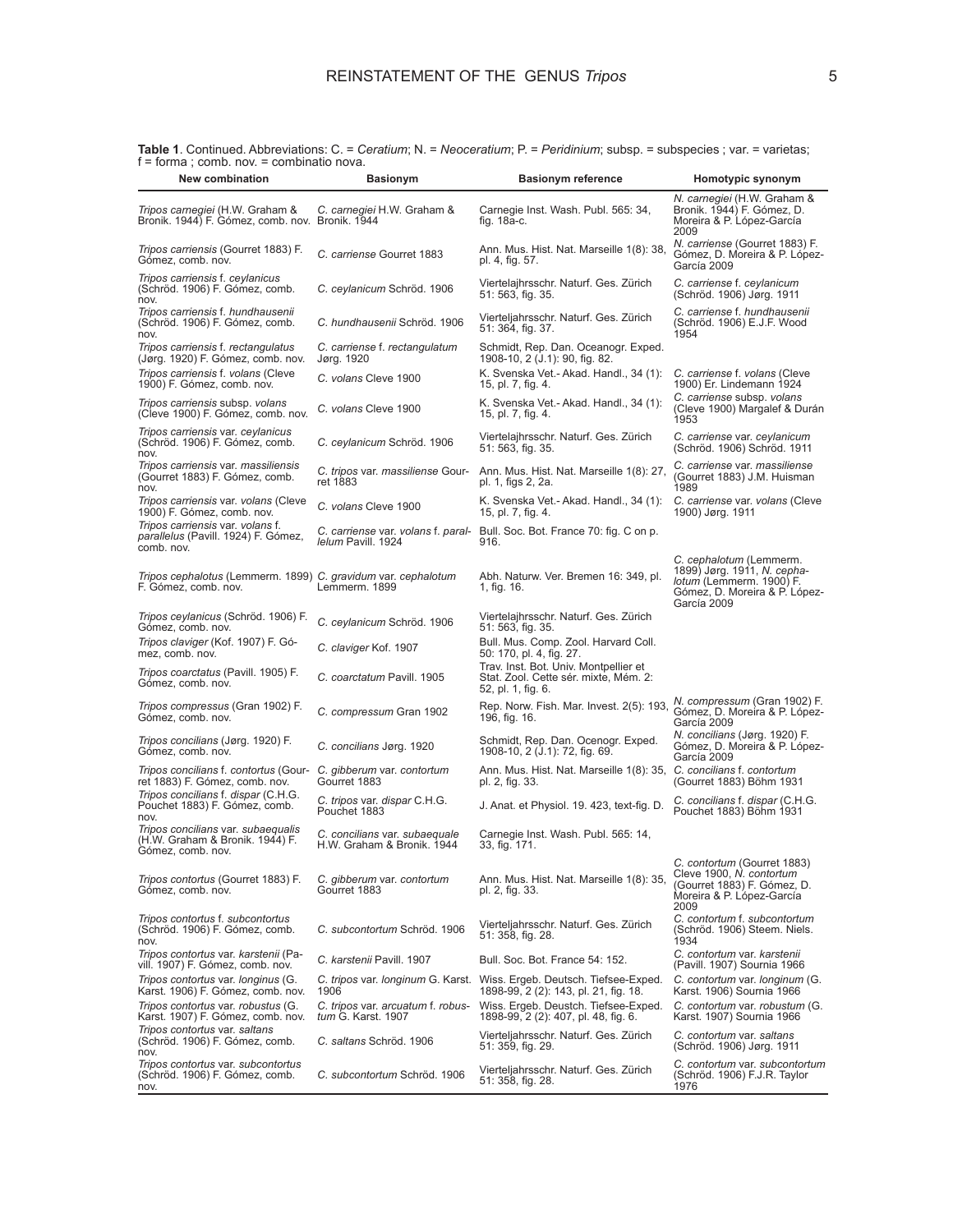| t = forma ; comb. nov. = combinatio nova.<br>New combination                                     | <b>Basionym</b>                                              | <b>Basionym reference</b>                                                                            | Homotypic synonym                                                                                                                 |
|--------------------------------------------------------------------------------------------------|--------------------------------------------------------------|------------------------------------------------------------------------------------------------------|-----------------------------------------------------------------------------------------------------------------------------------|
| Tripos contrarius (Gourret 1883) F.<br>Gómez, comb. nov.                                         | C. tripos var. contrarium Gour-<br>ret 1883                  | Ann. Mus. Hist. Nat. Marseille 1(8): 32, C. contrarium (Gourret 1883)<br>pl. 3, fig. 51.             | Pavill. 1905, N. contrarium<br>(Gourret 1883) F. Gómez, D.<br>Moreira & P. López-García<br>2009                                   |
| Tripos contrarius f. claviceps<br>(Schröd. 1900) F. Gómez, comb.<br>nov.                         | C. tripos var. macroceras f.<br>claviceps Schröd. 1900       | Mitt. Zool. Stat. Neapel 14: 16, pl. 1,<br>fig. 17.                                                  | C. contrarium f. claviceps<br>(Schröd. 1900) Jørg. 1920                                                                           |
| Tripos curvicornis (Daday 1888) F.<br>Gómez, comb. nov.                                          | C. tripos var. curvicorne Daday<br>1888                      | Texrmézetr. Füz 11: 77, 100, pl. 3, figs<br>4, 8, 12, 14.                                            | C. curvicorne (Daday 1888)<br><b>Cleve 1900</b>                                                                                   |
| Tripos dalmaticus (Schröd. 1911) F.<br>Gómez, comb. nov.                                         | C. dalmaticum Schröd. 1911                                   | SitzBer. K. Akad. Wiss (Wien), Math.<br>-Naturw. K1., Abt. 120: 643, fig. 10.                        |                                                                                                                                   |
| Tripos declinatus (G. Karst. 1907) F. C. tripos declinatum G. Karst.<br>Gómez, comb. nov.        | 1907                                                         | Wiss. Ergebn. Deutsch. Tiefsee-Exped.<br>1898-99, 2(2): 406, pl. 48, fig. 2.                         | C. declinatum (G. Karst. 1907)<br>Jørg. 1911, N. declinatum (G.<br>Karst. 1907) F. Gómez, D.<br>Moreira & P. López-García<br>2009 |
| Tripos declinatus f. brachiatus (Jørg. C. declinatum f. brachiatum<br>1920) F. Gómez, comb. nov. | Jørg. 1920                                                   | Schmidt, Rep. Dan. Oceanogr. Exped.<br>1908-10, 2 (J.1): 66, fig. 64.                                |                                                                                                                                   |
| Tripos declinatus f. majus (Jørg.<br>1920) F. Gómez, comb. nov.                                  | C. declinatum f. majus Jørg.<br>1920                         | Schmidt, Rep. Dan. Oceanogr. Exped.<br>1908-10, 2 (J.1): 67, fig. 65.                                | N. declinatum var. majus (Jörg.<br>1920) A.F. Krachmalny 2011                                                                     |
| Tripos declinatus f. normalis (Jørg.<br>1920) F. Gómez, comb. nov.                               | C. declinatum f. normale Jørg.<br>1920                       | Schmidt, Rep. Dan. Oceanogr. Exped.<br>1908-10, 2 (J.1): 66, no fig.                                 | N. declinatum f. normale (Jörg.<br>1920) A.F. Krachmalny 2011                                                                     |
| Tripos declinatus f. orthoceras<br>(Böhm 1931) F. Gómez, comb. nov. Böhm 1931                    | C. declinatum f. orthoceras                                  | Bot. Arch. 31: 359, fig. 12.                                                                         |                                                                                                                                   |
| Tripos declinatus subsp. angusti-<br>cornus (N. Peters 1934) F. Gómez,<br>comb. nov.             | C. declinatum subsp. angusti-<br>cornum N. Peters 1934       | Wiss. Ergeb. Deutsch. Atlant. Exped.<br>`Meteor <sup>2</sup> 1925-27, 12(1): 43, pl. 4. fig.<br>23b. |                                                                                                                                   |
| Tripos declinatus subsp. declinatus<br>(N. Peters 1934) F. Gómez, comb.<br>nov.                  | C. declinatum subsp. declinatum<br><b>N. Peters 1934</b>     | Wiss. Ergeb. Deutsch. Atlant. Exped.<br>`Meteor´ 1925-27, 12(1): 43, pl. 4. fig.<br>23a.             |                                                                                                                                   |
| Tripos declinatus subsp. laticornus<br>(N. Peters 1934) F. Gómez, comb.<br>nov.                  | C. declinatum subsp. laticornum<br>N. Peters 1934            | Wiss. Ergeb. Deutsch. Atlant. Exped.<br>`Meteor´ 1925-27, 12(1): 43, pl. 4. fig.<br>23c.             |                                                                                                                                   |
| Tripos declinatus var. angusticornus<br>(N. Peters 1934) F. Gómez, comb.<br>nov.                 | C. declinatum subsp. angusti-<br>cornum N. Peters 1934       | Wiss. Ergeb. Deutsch. Atlant. Exped.<br>`Meteor´ 1925-27, 12(1): 43, pl. 4. fig.<br>23b.             | C. declinatum var. angusticor-<br>num (N. Peters 1934) F.J.R.<br>Taylor 1976                                                      |
| Tripos declinatus var. debilis (Jørg.<br>1920) F. Gómez, comb. nov.                              | C. declinatum var. debile Jørg.<br>1920                      | Schmidt, Rep. Dan. Oceanogr. Exped.<br>1908-10, 2 (J.1): 66, 67, fig. 63.                            |                                                                                                                                   |
| Tripos declinatus var. majus (Jørg.<br>1920) F. Gómez, comb. nov.                                | C. declinatum f. majus Jørg.<br>1920                         | Schmidt, Rep. Dan. Oceanogr. Exped.<br>1908-10, 2 (J.1): 67, fig. 65.                                | C. declinatum var. majus (Jørg.<br>1920) Forti 1922                                                                               |
| Tripos deflexus (Kof. 1907) F. Gó-<br>mez, comb. nov.                                            | C. macroceros var. deflexum<br>Kof. 1907                     | Univ. Calif. Publ. Zool. 3: 304, pl. 24,<br>figs $13-15$ .                                           | C. deflexum (Kof. 1907) Jørg.<br>1911, <i>N. deflexum</i> (Kof. 1907)<br>F. Gómez, D. Moreira & P.<br>López-García 2009           |
| Tripos deflexus f. deflectomassus<br>(P. Reinecke 1973) F. Gómez,<br>comb. nov.                  | C. deflexum f. deflectomassum<br>P. Reinecke 1973            | J. S. Afr. Bot. 39: 314, figs 7a, 8a, 12i,<br>14c.                                                   |                                                                                                                                   |
| Tripos deflexus f. recurvatus<br>(Schröd. 1906) F. Gómez, comb.<br>nov.                          | C. recurvatum Schröd. 1906                                   | Vierteljahrsschr. Naturf. Ges. Zürich<br>51: 367, fig. 40.                                           | C. deflexum f. recurvatum<br>(Schröd. 1906) Jørg. 1911                                                                            |
| Tripos deflexus f. sinensis (P.<br>Reinecke 1973) F. Gómez, comb.<br>nov.                        | C. deflexum f. sinense P.<br>Reinecke 1973                   | J. S. Afr. Bot. 39: 313.                                                                             |                                                                                                                                   |
| Tripos dens (Ostenf. & Johannes<br>Schmidt 1901) F. Gómez, comb.                                 | C. dens Ostenf. & Johannes<br>Schmidt 1901                   | Vid. Medd. Naturh. For. Kiøbenhavn<br>1901: 165, fig. 16.                                            | N. dens (Ostenf. & Johannes<br>Schmidt 1901) F. Gómez, D.<br>Moreira & P. López-García<br>2009                                    |
| Tripos dens var. reflexus (Johannes<br>Schmidt 1901) F. Gómez, comb.<br>nov.                     | C. dens var. reflexum Johannes<br>Schmidt 1901               | Bot. Tidsskr. 24: 214, fig. 2.                                                                       |                                                                                                                                   |
| Tripos denticulatus (Jørg. 1920) F.<br>Gómez, comb. nov.                                         | C. horridum buceros var. tenue<br>f. denticulatum Jörg. 1920 | Schmidt, Rep. Dan. Ocenogr. Exped.<br>1908-10, 2 (J.1): 97.                                          | C. denticulatum (Jørg. 1920)<br>Paulsen 1931                                                                                      |
| Tripos depressus (Gourret 1883) F.<br>Gómez, comb. nov.                                          | C. depressum Gourret 1883                                    | Ann. Mus. Hist. Nat. Marseille 1(8): 41,<br>pl. 1, fig. 5.                                           |                                                                                                                                   |
| Tripos digitatus (F. Schütt 1895) F.<br>Gómez, comb. nov.                                        | C. digitatum F. Schütt 1895                                  | Ergeb. Plankton-Exped. Humboldt-<br>Stift. 4.M.a.A: 156, pl. 12, fig. 42.                            | <i>N. digitatum</i> (F. Schütt 1895) F.<br>Gómez, D. Moreira & P. López-<br>García 2009                                           |
| Tripos digitatus f. rotundatus (Jørg.<br>1920) F. Gómez, comb. nov.                              | C. digitatum var. rotundatum<br>Jørg. 1920                   | Schmidt, Rep. Dan. Oceanogr. Exped.<br>1908-10, 2 (J.1): 7, fig. 2.                                  | C. digitatum f. rotundatum<br>(Jørg. 1920) N. Peters 1934                                                                         |
| Tripos digitatus subsp. rotundatus<br>(Jørg. 1920) F. Gómez, comb. nov.                          | C. digitatum var. rotundatum<br>Jørg. 1920                   | Schmidt, Rep. Dan. Oceanogr. Exped. C. digitatum subsp. rotundatum<br>1908-10, 2 (J.1): 7, fig. 2.   | (Jørg. 1920) P. Reinecke 1971                                                                                                     |
| Tripos digitatus var. rotundatus<br>(Jørg. 1920) F. Gómez, comb. nov.                            | C. digitatum var. rotundatum<br>Jørg. 1920                   | Schmidt, Rep. Dan. Oceanogr. Exped.<br>1908-10, 2 (J.1): 7, fig. 2.                                  |                                                                                                                                   |
| Tripos dilatatus (Gourret 1883) F.<br>Gómez, comb. nov.                                          | C. dilatatum Gourret 1883                                    | Ann. Mus. Hist. Nat. Marseille 1(8): 46,<br>fig. 68.                                                 |                                                                                                                                   |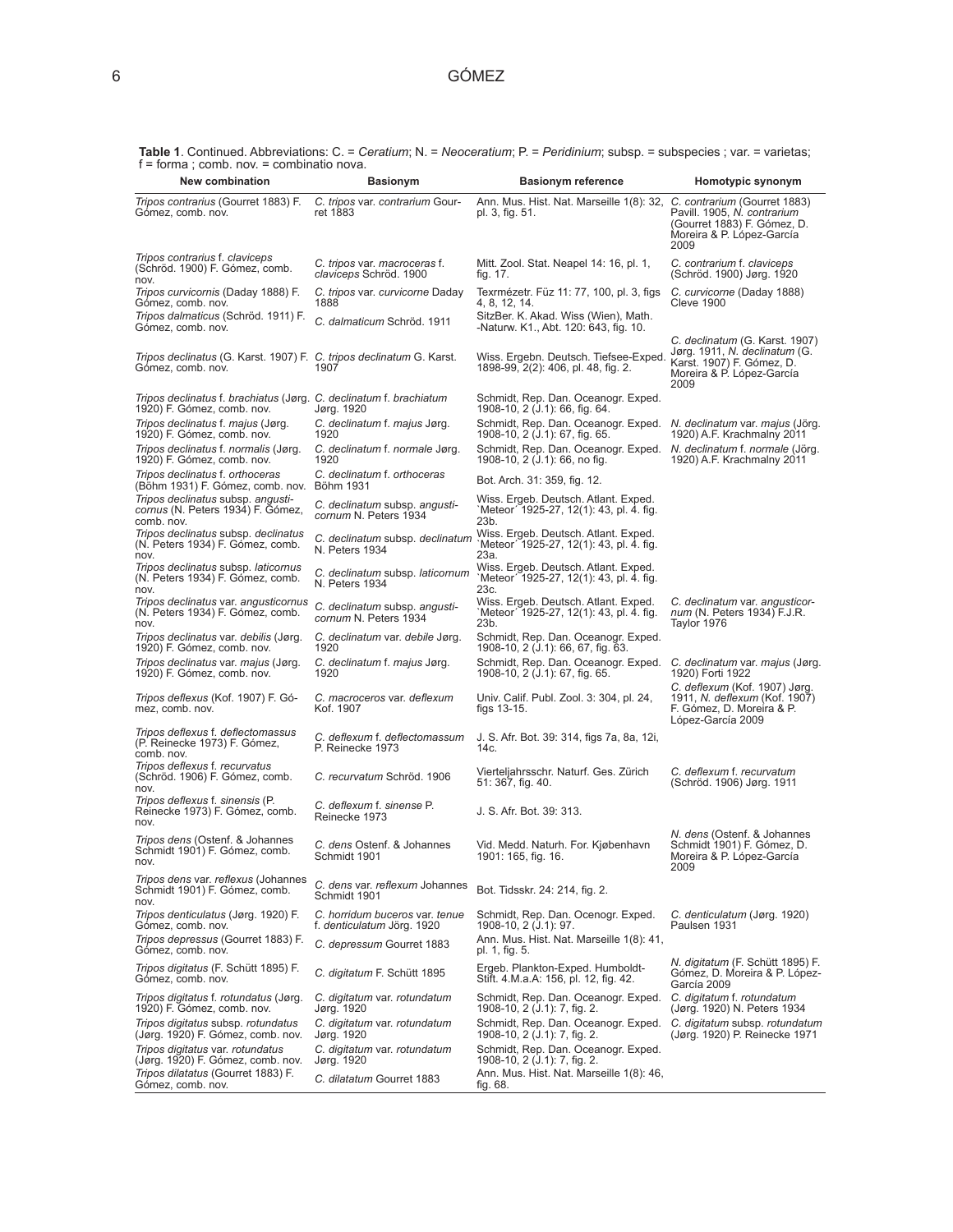| $T = 101111a$ , comp. Nov. $=$ complitation lova.<br>New combination                                                      | <b>Basionym</b>                                             | <b>Basionym reference</b>                                                                | Homotypic synonym                                                                                                                |
|---------------------------------------------------------------------------------------------------------------------------|-------------------------------------------------------------|------------------------------------------------------------------------------------------|----------------------------------------------------------------------------------------------------------------------------------|
| Tripos dilatatus var. depressus<br>(Gourret 1883) F. Gómez, comb.<br>nov.                                                 | C. depressum Gourret 1883                                   | Ann. Mus. Hist. Nat. Marseille 1(8): 41, C. dilatatum var. depressum<br>pl. 1, fig. 5.   | (Gourret 1883) Lemmerm. 1899                                                                                                     |
| Tripos dilatatus var. globatus (Gour-<br>ret 1883) F. Gómez, comb. nov.                                                   | C. globatum Gourret 1883                                    | Ann. Mus. Hist. Nat. Marseille 1(8): 47, C. dilatatum var. globatum<br>pl. 4, fig. 67.   | (Gourret 1883) Lemmerm. 1899                                                                                                     |
| Tripos dilatatus var. parvus (Gourret C. dilatatum var. parvum Gour-<br>1883) F. Gómez, comb. nov.                        | ret 1883                                                    | Ann. Mus. Hist. Nat. Marseille 1(8): 46,<br>fig. 63.                                     |                                                                                                                                  |
| Tripos divaricatus (Lemmerm. 1899) C. tripos var. divaricatum Lem-<br>F. Gómez, comb. nov.                                | merm. 1899                                                  | Abh. Naturw. Ver. Bremen 16: 345,<br>no fig.                                             | C. divaricatum (Lemmerm.<br>1899) Kof. 1908, N. divaricatum<br>(Lemmerm. 1899) F. Gómez,<br>D. Moreira & P. López-García<br>2009 |
| Tripos egyptiacus (Halim 1963) F.<br>Gómez, comb. nov.                                                                    | C. egyptiacum Halim 1963                                    | Rapp. et Proc. -verb. Comm. Int. Ex-<br>plor. Sc. Médit. 17: 497, figs 15-18.            | N. egyptiacum (Halim 1963) F.<br>Gómez, D. Moreira & P. López-<br>García 2009                                                    |
| Tripos egyptiacus f. libanus (M.<br>Abboud-Abi Saab 1985) F. Gómez,<br>comb. nov.                                         | C. egyptiacum f. libanum M.<br>Abboud-Abi Saab 1985         | Rapp. et Proc. -verb. Comm. Int. Ex-<br>plor. Sc. Médit. 29(9): 96, fig. 1a-b.           |                                                                                                                                  |
| Tripos egyptiacus f. suezensis<br>(Halim 1965) F. Gómez, comb. nov.                                                       | C. egyptiacum f. suezense<br><b>Halim 1965</b>              | Rapp. et Proc. -verb. Comm. Int. Ex-<br>plor. Sc. Médit. 18: 374, figs 1, 4, 5.          |                                                                                                                                  |
| Tripos ehrenbergii (Kof. 1907) F.<br>Gómez, comb. nov.                                                                    | C. ehrenbergii Kof. 1907                                    | Bull. Mus. Comp. Zool. Harvard Coll.<br>50: 171, pl. 2, fig. 16.                         |                                                                                                                                  |
| Tripos elegans (Schröd. 1906) F.<br>Gómez, comb. nov.                                                                     | C. elegans Schröd. 1906                                     | Vierteljahrsschr. Naturf. Ges. Zürich<br>51: 364, fig. 36.                               |                                                                                                                                  |
| Tripos euarcuatus (Jørg. 1920) F.<br>Gómez, comb. nov.                                                                    | C. euarcuatum Jørg. 1920                                    | Schmidt, Rep. Dan. Oceanogr. Exped.<br>1908-10, 2 (J.1): 56, fig. 54.                    | N. euarcuatum (Jørg. 1920) F.<br>Gómez, D. Moreira & P. López-<br>García 2009                                                    |
| Tripos eugrammus (Ehrenb. 1859)<br>F. Gómez, comb. nov.                                                                   | P. eugrammum Ehrenb. 1859                                   | Monatsber. K. Akad. Wiss. Berlin 1859: C. eugrammum (Ehrenb. 1860)<br>792.               | Kent 1881<br>C. extensum (Gourret 1883)                                                                                          |
| Tripos extensus (Gourret 1883) F.<br>Gómez, comb. nov.                                                                    | C. fusus var. extensum Gourret<br>1883                      | Ann. Mus. Hist. Nat. Marseille 1(8): 52,<br>pl. 4, figs 56, 56a.                         | Cleve 1900, N. extensum<br>(Gourret 1883) F. Gómez, D.<br>Moreira & P. López-García<br>2009                                      |
| Tripos extensus f. posticojuvenilis<br>(Jørg. 1920) F. Gómez, comb. nov.                                                  | C. extensum f. posticojuvenile<br>Jørg. 1920                | Schmidt, Rep. Dan. Oceanogr. Exped.<br>1908-10, 2 (J.1): 45.                             |                                                                                                                                  |
| Tripos extensus f. strictoides (Böhm C. extensum f. strictoides Böhm<br>1931) F. Gómez, comb. nov.                        | 1931                                                        | Bot. Arch. 31: 355.                                                                      |                                                                                                                                  |
| Tripos extensus f. strictus (Oka-<br>mura & Nishikawa 1904) F. Gómez,<br>comb. nov.                                       | C. fusus var. strictum Okamura<br>& Nishikawa 1904          | Annot. Zool. Jap. 5: 128, pl. 6, fig. 25.                                                | C. extensum f. strictum (Oka-<br>mura & Nishikawa 1904) Jørg.<br>1920                                                            |
| Tripos falcatiformis (Jørg. 1920) F.<br>Gómez, comb. nov.                                                                 | C. falcatiforme Jørg. 1920                                  | Schmidt, Rep. Dan. Oceanogr. Exped.<br>1908-10, 2 (J.1): 40, fig. 29.                    | N. falcatiforme (Jørg. 1920) F.<br>Gómez, D. Moreira & P. López-<br>García 2009                                                  |
| Tripos falcatus (Kof. 1907) F. Gó-<br>mez, comb. nov.                                                                     | C. pennatum f. falcatum Kof.<br>1907                        | Bull. Mus. Comp. Zool. Harvard Coll.<br>50: 172, pl. 2, fig. 14.                         | C. falcatum (Kof. 1907) Jørg.<br>1920, N. falcatum (Kof. 1907) F.<br>Gómez, D. Moreira & P. López-<br>García 2009                |
| Tripos filicornis (Steem. Niels. 1934)<br>F. Gómez, comb. nov.                                                            | C. filicorne Steem. Niels. 1934                             | Dana-Report 4: 19, fig. 39.                                                              | N. filicorne (Steem. Niels. 1934)<br>F. Gómez, D. Moreira & P.<br>López-García 2009                                              |
| Tripos flagelliferus (Cleve 1900) F.<br>Gómez, comb. nov.                                                                 | C. flagelliferum Cleve 1900                                 | K. Svenska Vet. -Akad. Handl, ser. 4,<br>34(1): 14, pl. 7, fig. 12.                      |                                                                                                                                  |
| Tripos flagelliferus var. angustus (G. C. flagelliferum var. angustum<br>Karst. 1907) F. Gómez, comb. nov. G. Karst. 1907 |                                                             | Wiss. Ergeb. Deutsch. Tiefsee-Exped.<br>1898-99, 2(2): pl. 49, fig. 24.                  |                                                                                                                                  |
| Tripos flagelliferus var. arcuatus (O.<br>Zacharias 1906) F. Gómez, comb.<br>nov.                                         | Zacharias 1906                                              | C. flagelliferum var. arcuatum O. Arch. Hydrobiol. u. Planktonk. 1: 547,<br>553, no fig. |                                                                                                                                  |
| <i>Tripos flagelliferus var. crassus (G.</i><br>Karst. 1907) F. Gómez, comb. nov.                                         | C. flagelliferum var. crassum G.<br>Karst. 1907             | Wiss. Ergeb. Deutsch. Tiefsee-Exped.<br>1898-99, 2(2): pl. 49, fig. 25.                  |                                                                                                                                  |
| Tripos flagelliferus var. filiformis<br>(Okamura & Nishikawa 1904) F.<br>Gómez, comb. nov.                                | C. flagelliferum var. filiforme<br>Okamura & Nishikawa 1904 | Annot. Zool. Jap. 5: 123, fig. 11.                                                       |                                                                                                                                  |
| Tripos flagelliferus var. major (G.<br>Karst. 1907) F. Gómez, comb. nov.                                                  | C. flagelliferum var. major G.<br>Karst. 1907               | Wiss. Ergeb. Deutsch. Tiefsee-Exped.<br>1898-99, 2(2): 410, pl. 49, fig. 22.             |                                                                                                                                  |
| Tripos furca (Ehrenb. 1834) F.<br>Gómez, comb. nov.                                                                       | P. furca Ehrenb, 1834                                       | Abh. Königl. Akad. Wiss. Berlin, Phys.<br>Kl. 1833: 270. [1834]                          | C. furca (Ehrenb. 1834) Clap.<br>& J. Lachm. 1859, N. furca<br>(Ehrenb. 1834) F. Gómez, D.<br>Moreira & P. López-García<br>2009  |
| Tripos furca f. belonoides (Jørg.<br>1920) F. Gómez, comb. nov.                                                           | C. furca f. belonoides Jørg. 1920                           | Schmidt, Rep. Dan. Oceanogr. Exped.<br>1908-10, 2 (J.1): 19, fig. 10.                    |                                                                                                                                  |
| Tripos furca f. corpulentus (Jørg.<br>1920) F. Gómez, comb. nov.                                                          | C. furca f. corpulentum Jørg.<br>1920                       | Schmidt, Rep. Dan. Oceanogr. Exped.<br>1908-10, 2 (J.1): 19, fig. 8.                     |                                                                                                                                  |
| Tripos furca f. magnipes (Jørg.<br>1920) F. Gómez, comb. nov.                                                             | C. furca f. magnipes Jørg. 1920                             | Schmidt, Rep. Dan. Oceanogr. Exped.<br>1908-10, 2 (J.1): 20, fig. 11.                    |                                                                                                                                  |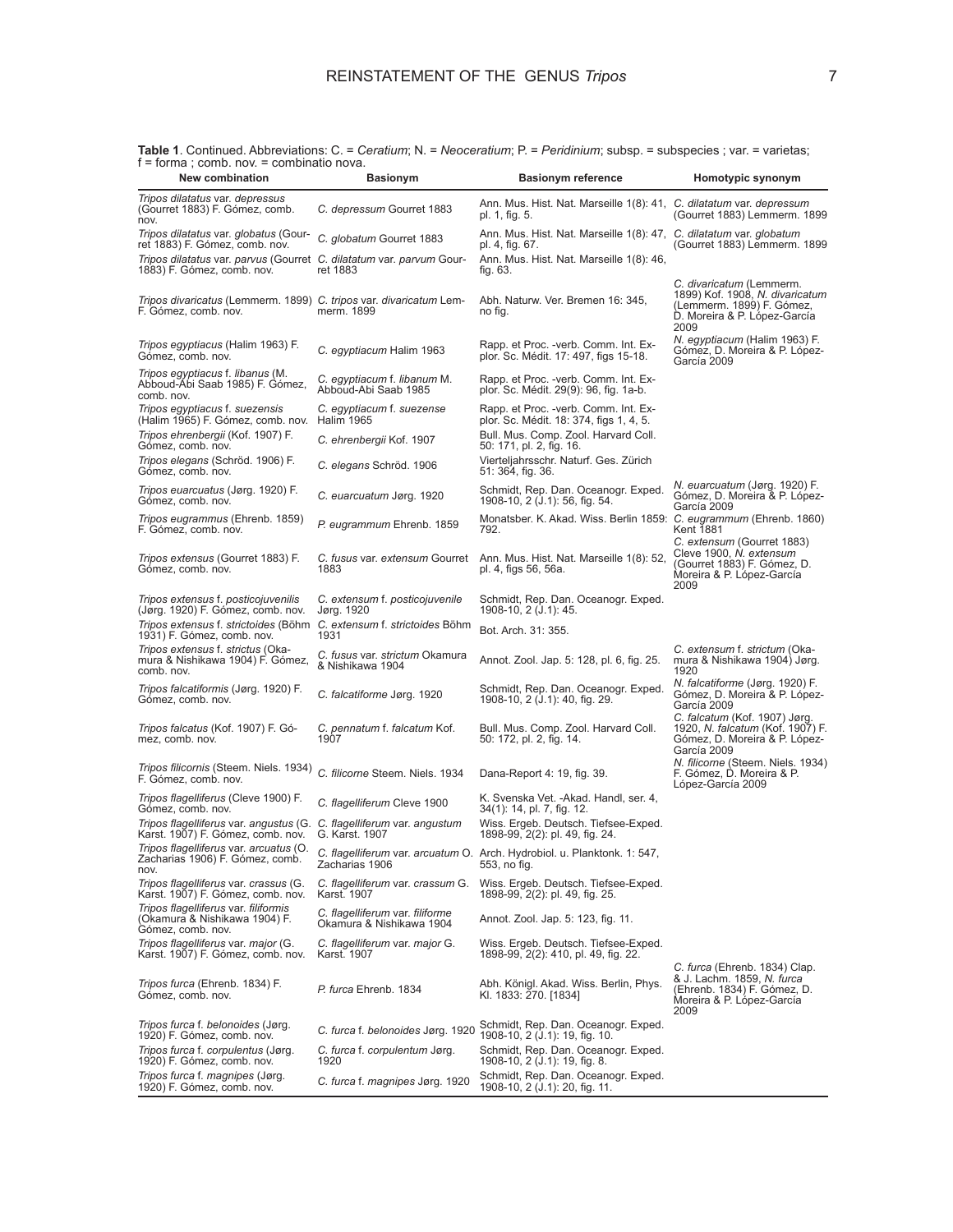| T – forma, comp. nov. – compilatio nova.                                                            |                                                |                                                                                            |                                                                                                                                 |
|-----------------------------------------------------------------------------------------------------|------------------------------------------------|--------------------------------------------------------------------------------------------|---------------------------------------------------------------------------------------------------------------------------------|
| <b>New combination</b>                                                                              | <b>Basionym</b>                                | <b>Basionym reference</b>                                                                  | Homotypic synonym                                                                                                               |
| Tripos furca f. nannofurca (Jørg.<br>1920) F. Gómez, comb. nov.                                     | C. furca f. nannofurca Jørg.<br>1920           | Schmidt, Rep. Dan. Oceanogr. Exped.<br>1908-10, 2 (J.1): 21, fig. 12.                      |                                                                                                                                 |
| Tripos furca f. recurvatus (W. Stüwe C. furca f. recurvatum W. Stüwe<br>1909) F. Gómez, comb. nov.  | 1909                                           | Bot. Jahrb. 43: 275, pl. 2, fig. 13.                                                       |                                                                                                                                 |
| Tripos furca subsp. berghii (Lem-<br>merm. 1899) F. Gómez, comb. nov.                               | C. furca var. berghii Lemerm.<br>1899          | Abh. Naturw. Ver. Bremen 16: 348.                                                          | C. furca subsp. berghii (Lem-<br>merm. 1899) Jørg. 1911                                                                         |
| Tripos furca subsp. eugrammus<br>(Ehrenb. 1859) F. Gómez, comb.<br>nov.                             | P. eugrammum Ehrenb. 1859                      | Monatsber. K. Akad. Wiss. Berlin 1859: C. furca subsp. eugrammum<br>792 [1860]             | (Ehrenb. 1859) Jørg. 1911                                                                                                       |
| <i>Tripos furca var. belonis (Cleve</i><br>1900) F. Gómez, comb. nov.                               | C. belone Cleve 1900                           | Abh. Naturw. Ver. Bremen 17: 361.                                                          | C. furca var. belone (Cleve<br>1900) Lemmerm. 1903                                                                              |
| Tripos furca var. berghii (Lemmerm. C. furca var. berghii Lemmerm.<br>1899) F. Gómez, comb. nov.    | 1899                                           | Abh. Naturw. Ver. Bremen 16: 348.                                                          | N. furca var. berghii (Jörg.<br>1911) A.F. Krachmalny 2011                                                                      |
| Tripos furca var. biceps (Clap. & J.<br>Lachm. 1859) F. Gómez, comb. nov. 1859                      | C. biceps Clap. & J. Lachm.                    | Mém. Inst. Natl. Genev. 6(1): 400, pl.<br>19, fig. 8.                                      | C. furca var. biceps (Clap. & J.<br>Lachm. 1859) Lemmerm. 1899                                                                  |
| Tripos furca var. brevicornis (Lem-<br>merm. 1899) F. Gómez, comb. nov.                             | C. furca var. brevicorne Lem-<br>merm. 1899    | Abh. Naturw. Ver. Bremen 16: 347.                                                          |                                                                                                                                 |
| Tripos furca var. contortus (C.H.G.<br>Pouchet 1883) F. Gómez, comb.<br>nov.                        | C. furca var. contortum C.H.G.<br>Pouchet 1883 | J. Anat. et Physiol. 19: 420, fig. a.                                                      |                                                                                                                                 |
| Tripos furca var. depressus (C.H.G.<br>Pouchet 1883) F. Gómez, comb.<br>nov.                        | C. furca var. depressum C.H.G.<br>Pouchet 1883 | J. Anat. et Physiol. 19: 417, pl. 18-19,<br>tig. 1.                                        |                                                                                                                                 |
| Tripos furca var. divergens (Lem-<br>merm. 1899) F. Gómez, comb. nov.                               | C. furca var. divergens Lem-<br>merm. 1899     | Abh. Naturw. Ver. Bremen 16: 347.                                                          |                                                                                                                                 |
| Tripos furca var. eugrammus (Eh-<br>renb. 1859) F. Gómez, comb. nov.                                | P. eugrammum Ehrenb. 1859                      | Monatsber. K. Akad. Wiss. Berlin 1859: renb. 1859) J. Schiller 1937, N.<br>792.            | C. furca var. eugrammum (Eh-<br><i>furca var. eugrammum</i> (Ehrenb.<br>1859) A.F. Krachmalny 2011                              |
| Tripos furca var. hircus (Schröd.<br>1909) F. Gómez, comb. nov.                                     | C. hircus Schröd. 1909                         | Ver. Deutsch. Bot. Ges. 27: 213, fig. 2. (Schröd. 1909) Margalef 1961                      | C. furca var. hircus<br>ex Sournia 1973                                                                                         |
| Tripos furca var. incisus (G. Karst.<br>1906) F. Gómez, comb. nov.                                  | C. furca var. incisum G. Karst.<br>1906        | Wiss. Ergebn. Deutsch. Tiefsee-Exped.<br>1898-99, 2(2): 149, pl. 23, fig. 6.               |                                                                                                                                 |
| Tripos furca var. lineatus (Ehrenb.<br>1854) F. Gómez, comb. nov.                                   | P. lineatum Ehrenb, 1854                       | Ber. K. Akad. Wiss. Berlin 1854: 240.                                                      | C. furca var. lineatum (Ehrenb.<br>1854) Jørg. 1899                                                                             |
| Tripos furca var. longicornis (Lem-<br>merm. 1899) F. Gómez, comb. nov.                             | C. furca var. longicorne Lem-<br>merm. 1899    | Abh. Naturw. Ver. Bremen 16: 348.                                                          |                                                                                                                                 |
| Tripos furca var. longus (G. Karst.<br>1906) F. Gómez, comb. nov.                                   | C. furca var. longum G. Karst.<br>1906         | Wiss. Ergeb. Deutsch. Tiefsee-Exped.<br>1898-99, 2(2): 148, pl. 23, fig. 5.                |                                                                                                                                 |
| Tripos furca var. mediterraneus<br>(Gourret 1883) F. Gómez, comb.<br>nov.                           | C. furca var. mediterraneum<br>Gourret 1883    | Ann. Mus. Hist. Nat. Marseille 1(8): 49,<br>pl. 1, fig. 13.                                |                                                                                                                                 |
| <i>Tripos furca var. medius (Gourret</i><br>1883) F. Gómez, comb. nov.                              | C. furca var. medium Gourret<br>1883           | Ann. Mus. Hist. Nat. Marseille 1(8): 50,<br>pl. 4, fig. 6.                                 |                                                                                                                                 |
| Tripos furca var. pentagonus (Gour-<br>ret 1883) F. Gómez, comb. nov.                               | C. pentagonum Gourret 1883                     | Ann. Mus. Hist. Nat. Marseille 1(8): 45,<br>pl. 4, fig. 5.                                 |                                                                                                                                 |
| Tripos furca var. pouchetii (Lem-<br>merm. 1899) F. Gómez, comb. nov.                               | C. furca var. pouchetii Lem-<br>merm. 1899     | Abh. Naturw. Ver. Bremen 16: 348.                                                          |                                                                                                                                 |
| Tripos furca var. singularis (Gourret C. furca var. singulare Gourret<br>1883) F. Gómez, comb. nov. | 1883                                           | Ann. Mus. Hist. Nat. Marseille 1(8): 51,<br>pl. 4, fig. 60.                                |                                                                                                                                 |
| Tripos furca var. tertius (Gourret<br>1883) F. Gómez, comb. nov.                                    | C. furca var. tertium Gourret<br>1883          | Ann. Mus. Hist. Nat. Marseille 1(8): 51,<br>pl. 4, fig. 61.                                |                                                                                                                                 |
| Tripos fusus (Ehrenb. 1834) F.<br>Gómez, comb. nov.                                                 | P. fusus Ehrenb. 1834                          | Abh. Königl. Akad. Wiss. Berlin, Phys.<br>Kl. 1833: 271. [1834]                            | C. fusus (Ehrenb. 1836) Clap.<br>& J. Lachm. 1859, N. fusus<br>(Ehrenb. 1834) F. Gómez, D.<br>Moreira & P. López-García<br>2009 |
| Tripos fusus f. tenuis (W. Stüwe<br>1909) F. Gómez, comb. nov.                                      |                                                | C. fusus f. tenue W. Stüwe 1909 Bot. Jahrb. 43, 275, pl. 2, fig. 17.                       |                                                                                                                                 |
| Tripos fusus subsp. borealis (Pavill.<br>1931) F. Gómez, comb. nov.                                 | C. fusus subsp. boreale Pavill.<br>1931        | Résult. Camp. Sc. Albert 1er de Mo-<br>naco 82: 73.                                        |                                                                                                                                 |
| Tripos fusus subsp. seta (Ehrenb.<br>1859) F. Gómez, comb. nov.                                     | P. seta Ehrenb. 1859                           | Monatsber. K. Akad. Wiss. Berlin 1859: C. fusus subsp. seta (Ehrenb.<br>752.               | 1859) Jørg. 1911                                                                                                                |
| Tripos fusus var. acus (Daday 1888)<br>F. Gómez, comb. nov.                                         | C. fusus var. acus Daday 1888                  | Természetr. Füz. 11: 77, 100, pl. 3,<br>fig. 15.                                           |                                                                                                                                 |
| Tripos fusus var. berghii (Gourret<br>1883) F. Gómez, comb. nov.                                    | C. berghii Gourret 1883                        | Ann. Mus. Hist. Nat. Marseille 1(8): 55, C. fusus var. berghii (Gourret<br>pl. 1, fig. 19. | 1883) Lemmerm. 1899                                                                                                             |
| Tripos fusus var. concavus (Gourret C. fusus var. concavum Gour-<br>1883) F. Gómez, comb. nov.      | ret 1883                                       | Ann. Mus. Hist. Nat. Marseille 1(8): 53,<br>pl. 4, fig. 64.                                |                                                                                                                                 |
| Tripos fusus var. extensus (Gourret C. fusus var. extensum Gourret<br>1883) F. Gómez, comb. nov.    | 1883                                           | Ann. Mus. Hist. Nat. Marseille 1(8): 52,<br>pl. 4, figs 56, 56a.                           |                                                                                                                                 |
| Tripos fusus var. geniculatus (Lem-<br>merm. 1899) F. Gómez, comb. nov.                             | C. fusus var. geniculatum Lem-<br>merm. 1899   | Abh. Naturw. Ver. Bremen 16: 349, pl.<br>1, fig. 17.                                       |                                                                                                                                 |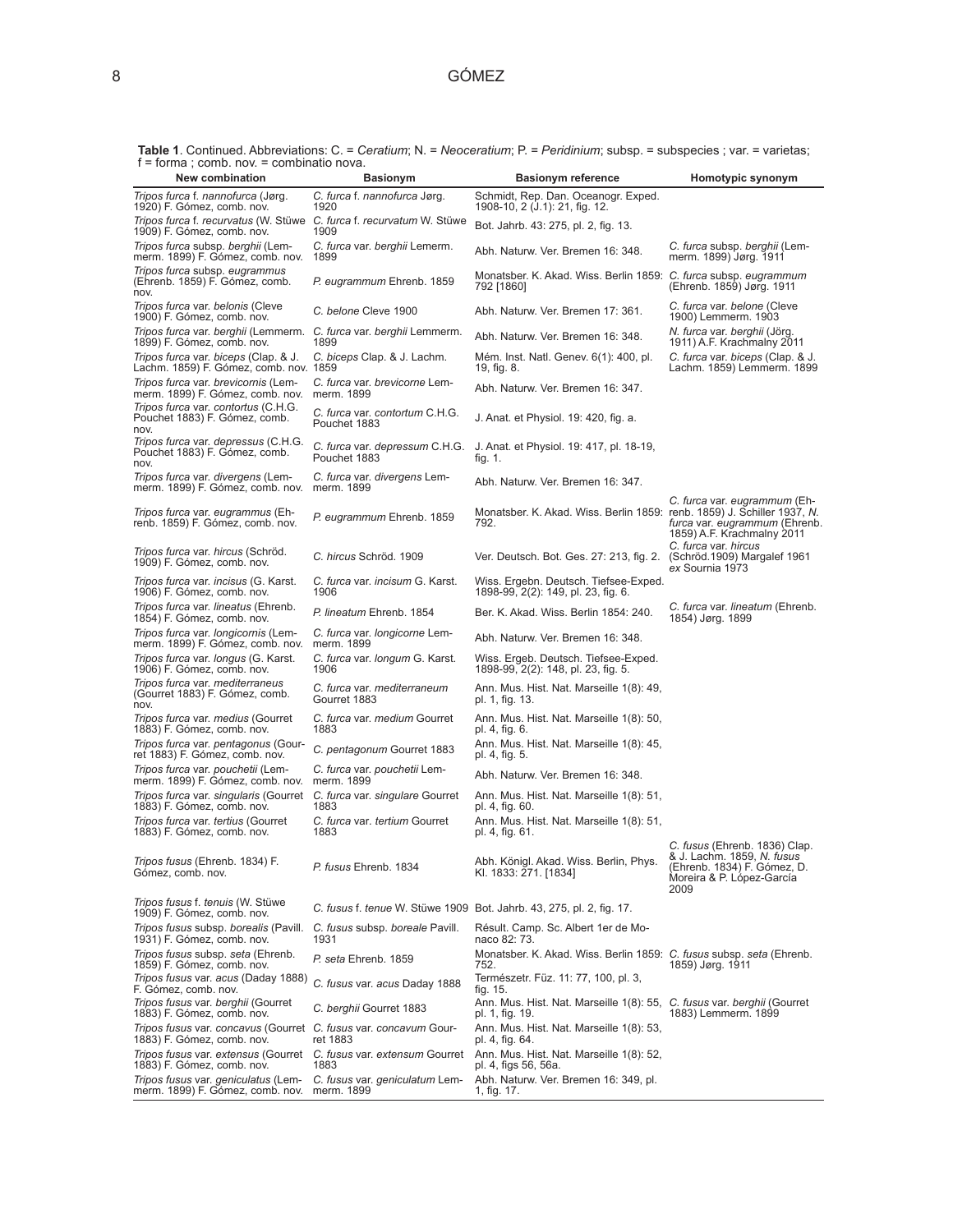| <b>New combination</b>                                                                              | <b>Basionym</b>                                           | <b>Basionym reference</b>                                                                                                    | Homotypic synonym                                                                                                                    |
|-----------------------------------------------------------------------------------------------------|-----------------------------------------------------------|------------------------------------------------------------------------------------------------------------------------------|--------------------------------------------------------------------------------------------------------------------------------------|
| Tripos fusus var. inaequalis (Schröd. C. fusus var. inaequale Schröd.<br>1900) F. Gómez, comb. nov. | 1900                                                      | Mitt. Zool. Stat. Neapel 14: 17.                                                                                             |                                                                                                                                      |
| Tripos fusus var. longirostrus (Gour-<br>ret 1883) F. Gómez, comb. nov.                             | C. longirostrum Gourret 1883                              | Ann. Mus. Hist. Nat. Marseille 1(8): 55, C. fusus var. longirostrum<br>pl. 4, fig. 65.                                       | (Gourret 1883) Lemmerm. 1899                                                                                                         |
| Tripos fusus var. pellucidus (Gourret<br>1883) F. Gómez, comb. nov.                                 | C. pellucidum Gourret 1883                                | Ann. Mus. Hist. Nat. Marseille 1(8): 54, C. fusus var. pellucidum (Gour-<br>pl. 1, fig, 2, pl. 4, fig. 6.                    | ret 1883) Lemmerm. 1899                                                                                                              |
| Tripos fusus var. schuettii (Lem-<br>merm. 1899) F. Gómez, comb. nov.                               | C. fusus var. schuettii Lem-<br>merm. 1899                | Abh. Naturw. Ver. Bremen 16: 348.                                                                                            |                                                                                                                                      |
| Tripos fusus var. seta (Ehrenb.<br>1859) F. Gómez, comb. nov.                                       | P. seta Ehrenb. 1859                                      | Monatsber. K. Akad. Wiss. Berlin 1859: C. fusus var. seta (Ehrenb.<br>752.                                                   | 1859) Sournia 1966                                                                                                                   |
| Tripos fusus var. strictus (Oka-<br>mura & Nishikawa 1904) F. Gómez,<br>comb. nov.                  | C. fusus var. strictum Okamura<br>& Nishikawa 1904        | Annot. Zool. Jap. 5: 128, pl. 6, fig. 25.                                                                                    |                                                                                                                                      |
| Tripos gallicus (Kof. 1907) F. Gó-<br>mez, comb. nov.                                               | C. gallicum Kof. 1907                                     | Univ. Calif. Publ. Zool. 3: 302, pl. 24,<br>figs 10-12.                                                                      |                                                                                                                                      |
| Tripos gallicus f. californiensis (Kof.<br>1907) F. Gómez, comb. nov.                               | C. californiense Kof. 1907                                | Univ. Calif. Publ. Zool. 3: 302, pl. 23,<br>figs $6-9$ .                                                                     | C. gallicum f. californiense (Kof.<br>1907) Jørg. 1911                                                                               |
| <i>Tripos geniculatus</i> (Lemmerm.<br>1899) F. Gómez, comb. nov.                                   | C. fusus var. geniculatum Lem-<br>merm. 1899              | Abh. Naturw. Ver. Bremen 16: 349, pl.<br>1, fig. 17.                                                                         | C. geniculatum (Lemmerm.<br>1899) Cleve 1900, N. ge-<br>niculatum (Lemmerm. 1899) F.<br>Gómez, D. Moreira & P. López-<br>García 2009 |
| Tripos gibberus (Gourret 1883) F.<br>Gómez, comb. nov.                                              | C. gibberum Gourret 1883                                  | Ann. Mus. Hist. Nat. Marseille 1(8): 34,<br>pl. 2, figs 35, 35a.                                                             | N. gibberum (Gourret 1883) F.<br>Gómez, D. Moreira & P. López-<br>García 2009                                                        |
| Tripos gibberus f. dispar (C.H.G.<br>Pouchet 1883) F. Gómez, comb.<br>nov.                          | C. tripos var. dispar C.H.G.<br>Pouchet 1883              | J. Anat. et Physiol. 19: 423, text-fig. D.                                                                                   | C. gibberum f. dispar (C.H.G.<br>Pouchet 1883) Jørg. 1920                                                                            |
| Tripos gibberus f. sinistrus (Gourret<br>1883) F. Gómez, comb. nov.                                 | ret 1883                                                  | C. gibberum var. sinistrum Gour- Ann. Mus. Hist. Nat. Marseille 1(8): 36, C. gibberum f. sinistrum (Gour-<br>pl. 2, fig. 34. | ret 1883) Jørg. 1911                                                                                                                 |
| Tripos gibberus f. subaequalis<br>(Jørg. 1920) F. Gómez, comb. nov.                                 | 1920                                                      | C. gibberum f. subaequale Jørg. Schmidt, Rep. Dan. Oceanogr. Exped.<br>1908-10, 2 (J.1): 70, fig. 68.                        |                                                                                                                                      |
| Tripos gibberus var. contortus<br>(Gourret 1883) F. Gómez, comb.<br>nov.                            | C. gibberum var. contortum<br>Gourret 1883                | Ann. Mus. Hist. Nat. Marseille 1(8): 35,<br>pl. 22, fig. 33.                                                                 |                                                                                                                                      |
| Tripos gibberus var. dispar (C.H.G.<br>Pouchet 1883) F. Gómez, comb.<br>nov.                        | C. tripos var. dispar C.H.G.<br>Pouchet 1883              | J. Anat. et Physiol. 19. 423, text-fig. D.                                                                                   | C. gibberum var. dispar (C.H.G.<br>Pouchet 1883) Sournia 1966                                                                        |
| Tripos gibberus var. sinistrus (Gour-<br>ret 1883) F. Gómez, comb. nov.                             | ret 1883                                                  | C. gibberum var. sinistrum Gour- Ann. Mus. Hist. Nat. Marseille 1(8): 36,<br>pl. 2, fig. 34.                                 |                                                                                                                                      |
| Tripos globatus (Gourret 1883) F.<br>Gómez, comb. nov.                                              | C. globatum Gourret 1883                                  | Ann. Mus. Hist. Nat. Marseille 1(8): 47,<br>pl. 4, fig. 67.                                                                  |                                                                                                                                      |
| Tripos globosus (Gourret 1883) F.<br>Gómez, comb. nov.                                              | C. globosum Gourret 1883                                  | Ann. Mus. Hist. Nat. Marseille 1(8): 40,<br>pl. 1, fig. 4.                                                                   |                                                                                                                                      |
| Tripos gracilis (Pavill. 1905) F.<br>Gómez, comb. nov.                                              | C. tripos var. gracile Gourret<br>1883 sensu Schröd. 1900 | Mitt. Zool. Stat. Neapel 14: 15, pl. 1,<br>fig. 17b-e.                                                                       | C. gracile Pavill. 1905                                                                                                              |
| Tripos gracilis f. orthoceras (Jørg.<br>1911) F. Gómez, comb. nov.                                  | C. gracile f. orthoceras Jørg.<br>1911                    | Int. Rev. Hydrobiol. u. Hydrogr., Biol.<br>suppl. 2: 44, fig. 95.                                                            |                                                                                                                                      |
| Tripos gracilis var. coarctatus (Pa-<br>vill. 1905) F. Gómez, comb. nov.                            | C. coarctatum Pavill. 1905                                | Trav. Inst. Bot. Univ. Montpellier et<br>Stat. Zool. Cette, sér. mixte, Mém. 2:<br>52, pl. 1, fig. 6.                        | C. gracile var. coarctatum<br>(Pavill. 1905) Jørg. 1920                                                                              |
| Tripos gracilis var. symmetricus (Pa-<br>vill. 1905) F. Gómez, comb. nov.                           | C. symmetricum Pavill. 1905                               | Trav. Inst. Bot. Univ. Montpellier et<br>Stat. Zool. Cette, sér. mixte, Mém. 2:<br>52, pl. 1, fig. 4.                        | C. gracile var. symmetricum<br>(Pavill. 1905) Jørg. 1911                                                                             |
| Tripos gravidus (Gourret 1883) F.<br>Gómez, comb. nov.                                              | C. gravidum Gourret 1883                                  | Ann. Mus. Hist. Nat. Marseille 1(8): 58,<br>pl. 1, fig. 15.                                                                  | N. gravidum (Gourret 1883) F.<br>Gómez, D. Moreira & P. López-<br>García 2009                                                        |
| Tripos gravidus f. obovatus (Jørg.<br>1920) F. Gómez, comb. nov.                                    | C. gravidum f. obovatum Jørg.<br>1920                     | Schmidt, Rep. Dan. Oceanogr. Exped.<br>1908-10, 2 (J.1): 10, fig. 4.                                                         |                                                                                                                                      |
| Tripos gravidus var. angustus (Jørg.<br>1911) F. Gómez, comb. nov.                                  | C. gravidum var. angustum<br>Jørg. 1911                   | Int. Ver. Hydrobiol. u. Hydrobiol., Biol.<br>suppl. 2: 10, fig. 11.                                                          |                                                                                                                                      |
| Tripos gravidus var. cephalotus<br>(Lemmerm. 1899) F. Gómez, comb.<br>nov.                          | C. gravidum var. cephalotum<br>Lemmerm. 1899              | Abh. Naturw. Ver. Bremen 16: 349, pl.<br>1, fig. 16.                                                                         |                                                                                                                                      |
| Tripos gravidus var. elegans (Jørg.<br>1920) F. Gómez, comb. nov.                                   | C. gravidum var. elegans Jørg.<br>1920                    | Schmidt, Rep. Dan. Oceanogr. Exped.<br>1908-10, 2 (J.1): 10.                                                                 |                                                                                                                                      |
| Tripos gravidus var. elongatus<br>(E.J.F. Wood 1963) F. Gómez,<br>comb. nov.                        | C. gravidum var. elongatum<br>E.J.F. Wood 1963            | Australia, C.S.I.R.O., Div. Fish. &<br>Oceanogr. Tech. Pap. 14: 40, fig. 146.                                                |                                                                                                                                      |
| Tripos gravidus var. hydrocephalus<br>(Schröd. 1906) F. Gómez, comb.<br>nov.                        | Schröd. 1906                                              | C. gravidum var. hydrocephalum Vierteljahrsschr. Naturf. Ges. Zürich<br>51: 369, fig. 44.                                    |                                                                                                                                      |
| Tripos gravidus var. latus (Jørg.<br>1911) F. Gómez, comb. nov.                                     | C. gravidum var. latum Jørg.<br>1911                      | Int. Rev. Hydrobiol. u. Hydrogr., Biol.<br>suppl. 2: 11, fig. 12.                                                            |                                                                                                                                      |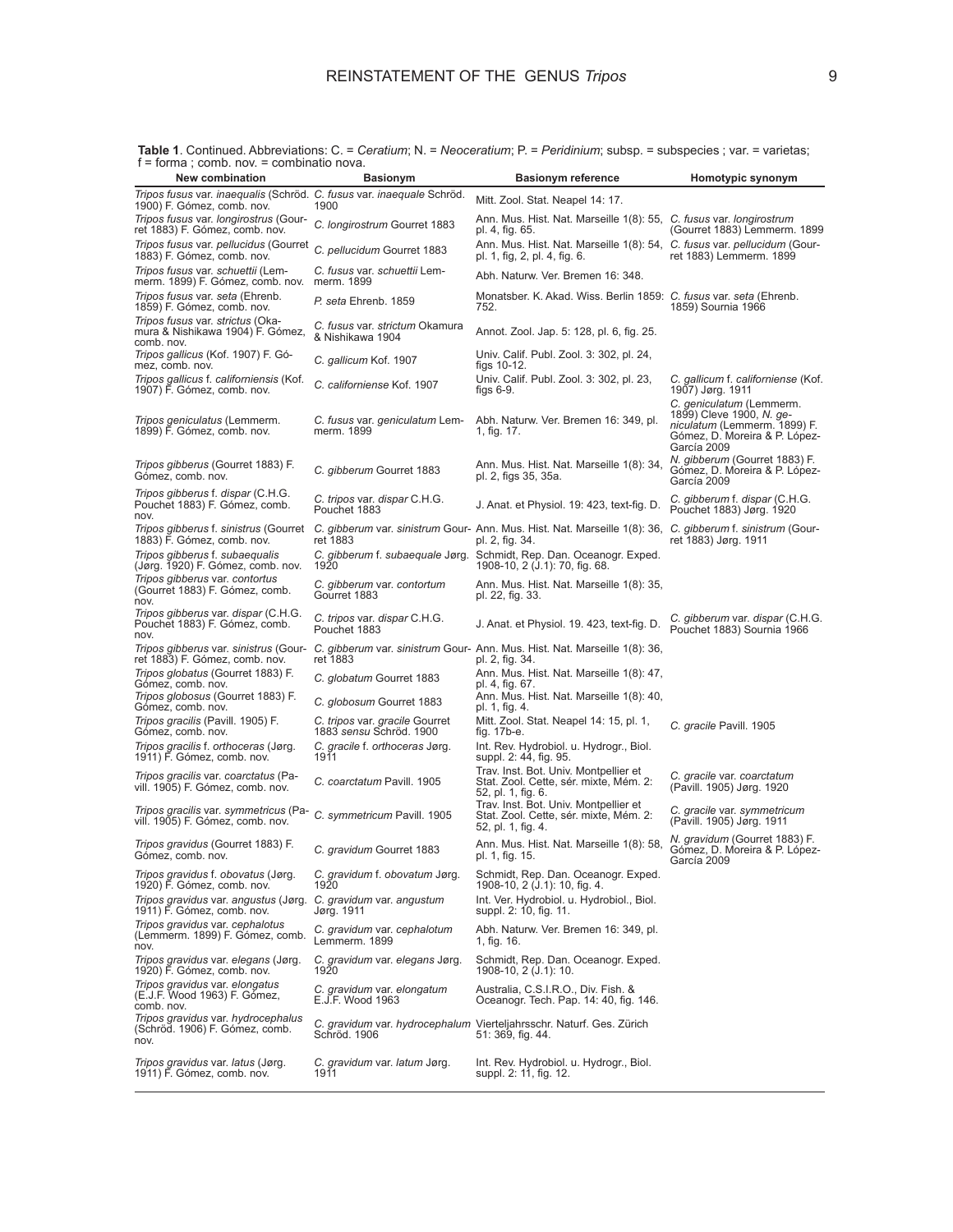**Table 1**. Continued. Abbreviations: C. = *Ceratium*; N. = *Neoceratium*; P. = *Peridinium*; subsp. = subspecies ; var. = varietas; f = forma ; comb. nov. = combinatio nova.

| $t =$ forma; comp. nov. $=$ compinatio nova.<br>New combination                                 | <b>Basionym</b>                                     | <b>Basionym reference</b>                                                                 | Homotypic synonym                                                                                                      |
|-------------------------------------------------------------------------------------------------|-----------------------------------------------------|-------------------------------------------------------------------------------------------|------------------------------------------------------------------------------------------------------------------------|
| Tripos gravidus var. praelongus<br>(Lemmerm. 1899) F. Gómez, comb.<br>nov.                      | C. gravidum var. praelongum<br>Lemmerm. 1899        | Abh. Naturw. Ver. Bremen 16: 349, pl.<br>1, fig. 15.                                      |                                                                                                                        |
| <i>Tripos heterocamptus (Jørg. 1899)</i><br>F. Gómez, comb. nov.                                | camptum Jørg. 1899                                  | C. tripos var. arcuatum f. hetero- Bergens Mus. Aarb. 1899 (6): 44, pl.<br>2, fig. 12.    | C. heterocamptum (Jørg. 1899)<br>Ostenf. & Johannes Schmidt<br>1901                                                    |
| Tripos hexacanthus (Gourret 1883)<br>F. Gómez, comb. nov.                                       | C. hexacanthum Gourret 1883                         | Ann. Mus. Hist. Nat. Marseille 1(8): 36,<br>pl. 3, figs 49, 49a.                          | N. hexacanthum (Gourret 1883)<br>F. Gómez, D. Moreira & P.<br>López-García 2009                                        |
| Tripos hexacanthus f. contortus<br>(Lemmerm. 1899) F. Gómez, comb.<br>nov.                      | C. hexacanthum var. contortum<br>Lemmerm. 1899      | Abh. Naturw. Ver. Bremen 16: 347, pl.<br>2, figs 20, 21.                                  | C. hexacanthum f. contortum<br>(Lemmerm. 1899) Böhm 1931                                                               |
| Tripos hexacanthus f. homomallus<br>(Jørg. 1920) F. Gómez, comb. nov.                           | Jørg. 1920                                          | C. hexacanthum f. homomallum Schmidt, Rep. Dan. Oceanogr. Exped.<br>1908-10, 2 (J.1): 10. |                                                                                                                        |
| Tripos hexacanthus f. pavillardii<br>(Rampi 1939) F. Gómez, comb. nov. Rampi 1939               | C. aestuarium var. pavillardii                      | Nuovo Giorn. Bot. Ital. ser. 2, 46: 308,<br>fig. 34.                                      | C. hexacanthum f. pavillardii<br>(Rampi 1939) Sournia 1968                                                             |
| Tripos hexacanthus f. spiralis (Kof.<br>1907) F. Gómez, comb. nov.                              | C. reticulatum var. spirale Kof.<br>1907            | Univ. Calif. Publ. Zool. 3: 305, pl. 27,<br>figs 27, 28.                                  | C. hexacanthum f. spirale (Kof.<br>1907) Böhm 1931                                                                     |
| Tripos hexacanthus var. aestuarius<br>(Schröd. 1911) F. Gómez, comb.<br>nov.                    | C. aestuarium Schröd. 1911                          | SitzBer. K. Akad. Wiss. Math. Naturw.<br>K1, Abt. I. 120: 648, fig. 13.                   | C. hexacanthum var. aestu-<br>arium (Schröd. 1911) J. Schiller<br>1937                                                 |
| Tripos hexacanthus var. contortus<br>(Lemmerm. 1899) F. Gómez, comb.<br>nov.                    | C. hexacanthum var. contortum<br>Lemmerm. 1899      | Abh. Naturw. Ver. Bremen 16: 347, pl.<br>2, figs 20, 21.                                  |                                                                                                                        |
| Tripos hexacanthus var. karstenii<br>(Pavill. 1930) F. Gómez, comb. nov. Pavill. 1930           | C. hexacanthum var. karstenii                       | Bull. Inst. Océanogr. Monaco 558: 10,<br>tig. 10.                                         |                                                                                                                        |
| Tripos hircus (Schröd. 1909) F.<br>Gómez, comb. nov.                                            | C. hircus Schröd. 1909                              | Ver. Deutsch. Bot. Ges. 27: 213, fig. 2. Gómez, D. Moreira & P. López-                    | N. hircus (Schröd. 1909) F.<br>García 2009                                                                             |
| Tripos hircus var. sinicus (D. Nie<br>1936) F. Gómez, comb. nov.                                | C. hircus var. sinicum D. Nie<br>1936               | Contr. Biol. Lab. Sci. Soc. China, zool.<br>ser., 12(3): 36, fig. 6.                      |                                                                                                                        |
| Tripos horridus (Cleve 1897) F.<br>Gómez, comb. nov.                                            | C. tripos var. horridum Cleve<br>1897               | Ann. Rep. Fish. Board Scotland 15(3):<br>302, pl. 8, fig. 4.                              | C. horridum (Cleve 1897) Gran<br>1902, N. horridum (Cleve 1897)<br>F. Gómez, D. Moreira & P.<br>López-García 2009      |
| Tripos horridus f. buceros (O. Zach-<br>arias 1906) F. Gómez, comb. nov.                        | C. buceros O. Zacharias 1906                        | Arch. Hydrobiol. u. Planktonk. 1: 551,<br>fig. $15.$                                      | C. horridum f. buceros (O.<br>Zacharias 1906) Jørg. 1920, C.<br>horridum f. buceros (O. Zacha-<br>rias 1906) Böhm 1931 |
| Tripos horridus f. claviger (Kof.<br>1907) F. Gómez, comb. nov.                                 | C. claviger Kof. 1907                               | Bull. Mus. Comp. Zool. Harvard Coll.<br>50: 170, pl. 4, fig. 27.                          | C. horridum f. claviger (Kof.<br>1907) Sournia 1968                                                                    |
| Tripos horridus f. denticulatus (Jørg.<br>1920) F. Gómez, comb. nov.                            | C. horridum f. denticulatum<br>Jørg. 1920           | Schmidt, Rep. Dan. Oceanogr. Exped.<br>1908-10, 2 (J.1): 97, fig. 91.                     |                                                                                                                        |
| Tripos horridus f. genuinus (Jørg.<br>1920) F. Gómez, comb. nov.                                | C. horridum f. genuinum Jørg.<br>1920               | Schmidt, Rep. Dan. Oceanogr. Exped.<br>1908-10, 2 (J.1): 100.                             |                                                                                                                        |
| Tripos horridus f. inclinatus (Kof.<br>1907) F. Gómez, comb. nov.                               | C. inclinatum Kof. 1907                             | Univ. Calif. Publ. Zool. 3: 303, pl. 25,<br>figs 16-21.                                   | C. horridum f. inclinatum (Kof.<br>1907) Böhm 1931                                                                     |
| Tripos horridus f. laevis (Okamura<br>1907) F. Gómez, comb. nov.                                | C. horridum f. laeve Okamura<br>1907                | Annot. Zool. Jap. 6: 129, pl. 4, fig.<br>21d-h.                                           |                                                                                                                        |
| Tripos horridus f. tenuissimus (Kof.<br>1907) F. Gómez, comb. nov.                              | C. tenuissimum Kof. 1907                            | Univ. Calif. Publ. Zool. 3: 307, pl. 29,<br>figs 32, 33.                                  | C. horridum f. tenuissimum<br>(Kof. 1907) Jørg. 1920                                                                   |
| Tripos horridus subsp. buceros (O.<br>Zacharias 1906) F. Gómez, comb.<br>nov.                   | C. buceros O. Zacharias 1906                        | Arch. Hydrobiol. u. Planktonk. 1: 551,<br>tig. 15.                                        | C. horridum subsp. buceros (O.<br>Zacharias 1906) Jørg. 1920                                                           |
| Tripos horridus subsp. buceros var.<br>molle (Kof. 1907) F. Gómez, comb.<br>nov.                | C. molle Kof. 1907                                  | Univ. Calif. Publ. Zool. 3: 304, pl. 27,<br>fig. 26.                                      | C. horridum subsp. buceros var.<br>molle (Kof. 1907) Jørg. 1920                                                        |
| Tripos horridus var. buceros (O.<br>Zacharias 1906) F. Gómez, comb.<br>nov.                     | C. buceros O. Zacharias 1906                        | Arch. Hydrobiol. u. Planktonk. 1: 551,<br>fig. 15.                                        | C. horridum var. buceros (O.<br>Zacharias 1906) Sournia 1966                                                           |
| Tripos horridus var. claviger (Kof.<br>1907) F. Gómez, comb. nov.                               | C. claviger Kof. 1907                               | Bull. Mus. Comp. Zool. Harvard Coll.<br>50: 170, pl. 4, fig. 27.                          | C. horridum var. claviger (Kof.<br>1907) H.W. Graham & Bronik.<br>1944                                                 |
| Tripos horridus var. mollis (Kof.<br>1907) F. Gómez, comb. nov.                                 | C. molle Kof. 1907                                  | Univ. Calif. Publ. Zool. 3: 304, pl. 27,<br>fig. 26.                                      | C. horridum var. molle (Kof.<br>1907) Böhm 1931                                                                        |
| Tripos horridus var. patentissimus<br>(Ostenf. & Johannes Schmidt 1901)<br>F. Gómez, comb. nov. | C. patentissimum Ostenf. &<br>Johannes Schmidt 1901 | Vid. Medd. Naturh. For. Kjøbenhavn<br>1901: 168, fig. 22.                                 | C. horridum var. patentissimum<br>(Ostenf. & Johannes Schmidt<br>1901) F.J.R. Taylor 1976                              |
| Tripos horridus var. tenuis (Ostenf.<br>& Johannes Schmidt 1901) F.<br>Gómez, comb. nov.        | C. tenue Ostenf. & Johannes<br>Schmidt 1901         | Vid. Medd. Naturh. For. Kjøbenhavn<br>1901: 166, fig. 18.                                 | C. horridum var. tenue (Ostenf.<br>& Johannes Schmidt 1901)<br>Böhm 1931                                               |
| Tripos humilis (Jørg. 1911) F. Gó-<br>mez, comb. nov.                                           | C. humile Jørg. 1911                                | Int. Rev. Hydrobiol. u. Hydrogr., Biol.<br>suppl. 2: 40, figs 82, 83.                     | N. humile (Jørg. 1911) F. Gó-<br>mez, D. Moreira & P. López-<br>García 2009                                            |
| Tripos hundhausenii (Schröd. 1906)<br>F. Gómez, comb. nov.                                      | C. hundhausenii Schröd. 1906                        | Vierteljahrsschr. Naturf. Ges. Zürich<br>51: 364, fig. 37.                                |                                                                                                                        |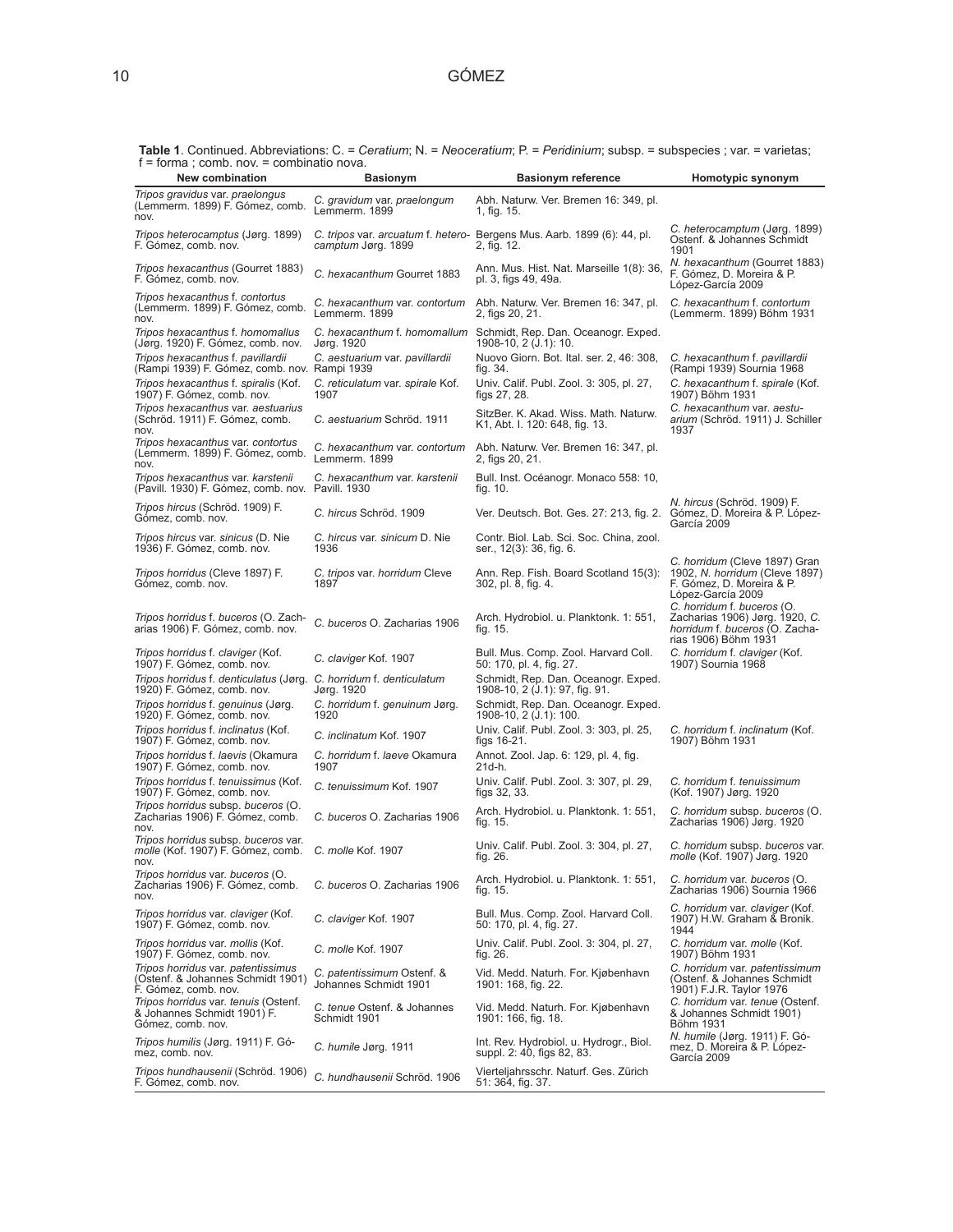*Tripos hyperboreus* (Cleve 1900) F. Gómez, comb. nov. *C. hyperboreum* Cleve 1900 K. Svenska Vet. -Akad. Handl. ser. 4, 34(1): 14, pl. 8, fig. 14. *Tripos incisus* (G. Karst. 1906) F. Gómez, comb. nov. *C. furca* var. *incisum* G. Karst. 1906 Wiss. Ergebn. Deutsch. Tiefsee-Exped. 1898-99, 2(2): 149, pl. 23, fig. 6. *C. incisum* (G. Karst. 1906) Jørg. 1911, *N. incisum* (G. Karst. 1906) F. Gómez, D. Moreira & P. López-García 2009 *Tripos inclinatus* (Kof. 1907) F. Gómez, comb. nov. *C. inclinatum* Kof. 1907 Univ. Calif. Publ. Zool. 3: 303, pl. 25, figs 16-21. *Tripos inclinatus* var. *minor* (G. Karst. 1907) F. Gómez, comb. nov. *C. inclinatum* var. *minor* G. Karst. 1907 Wiss. Ergeb. Deutsch. Tiafsee-Exped. 1898-99, 2(2): 412, pl. 51, fig. 9. *Tripos inflatus* (Kof. 1907) F. Gómez, comb. nov. *C. pennatum* f. *inflatum* Kof. 1907 Bull. Mus. Comp. Zool. Harvard Coll. 50: 172, pl. 2, fig. 13. *C. inflatum* (Kof. 1907) Jørg. 1911, *N. inflatum* (Kof. 1907) F. Gómez, D. Moreira & P. López-García 2009 *Tripos inflatus* f. *concavus* (Gourret 1883) F. Gómez, comb. nov. *C. fusus* var. *concavum* Gourret 1883 Ann. Mus. Hist. Nat. Marseille 1(8): 53, pl. 4, fig. 64. *C. inflatum* f. *concavum* (Gourret 1883) Böhm 1931 *Tripos inflatus* subsp. *falcatiformis* (Jørg. 1920) F. Gómez, comb. nov. *C. falcatiforme* Jørg. 1920 Schmidt, Rep. Dan. Oceanogr. Exped. 1908-10, 2 (J.1): 40, fig. 29. *C. inflatum* subsp. *falcatiforme*  (Jørg. 1920) N. Peters 1934 *Tripos inflatus* subsp. *falcatus* (Kof. 1907) F. Gómez, comb. nov. *C. pennatum* f. *falcatum* Kof. 1907 Bull. Mus. Comp. Zool. Harvard Coll. 50: 172, pl. 2, fig. 14. *C. inflatum* subsp. *falcatum* (Kof. 1907) N. Peters 1934 *Tripos inflatus* subsp. *longirostrus* (Gourret 1883) F. Gómez, comb. nov. *C. longirostrum* Gourret 1883 Ann. Mus. Hist. Nat. Marseille 1(8): 55, pl. 4, fig. 65. *C. inflatum* subsp. *longirostrum* (Gourret 1883) N. Peters 1934 *Tripos inflatus* var. *inflatus* (N. Peters 1934) F. Gómez, comb. nov. *C. inflatum* var. *inflatum* N. Peters 1934 Wiss. Ergeb. Deutsch. Atlant. Exped. `Meteor´ 1925-1927: 12(1), 36. *Tripos inflexus* (Gourret 1883) F. Gómez, comb. nov. *C. tripos* var. *inflexum* Gourret 1883 Ann. Mus. Hist. Nat. Marseille 1(8): 29, *C. inflexum* (Gourret 1883) Schröd. 1906 pl. 3, fig. 44. *Tripos inflexus* f. *claviceps* (Schröd. 1900) F. Gómez, comb. nov. *C. tripos* var. *macroceras* f. *claviceps* Schröd. 1900 Mitt. Zool. Stat. Neapel 14: 16, pl. 1, fig. 17. *C. inflexum* f. *claviceps* (Schröd. 1900) Jørg. 1911, *C. inflexum* f. *clavipes* (Schröd. 1900) Schröd. 1911 *Tripos inflexus* var. *filiformis* (Okamura & Nishikawa 1904) F. Gómez, comb. nov. *C. flagelliferum* var. *filiforme* C. *nagemierum val. milomne*<br>Okamura & Nishikawa 1904 Annot. Zool. Jap. 5: 123, fig. 11. *C. inflexum* var. *filiforme* (Okamura & Nishikawa 1904) Jørg. 1911 *Tripos intermedius* (Jørg. 1899) F. Gómez, comb. nov. *C. tripos var. macroceros f. inter-* Bergens Mus. Aarb. 1899 (6): 42, pl.<br>*medium Jø*rg. 1899 1, fig. 10. *C. intermedium* (Jørg. 1899) Jørg. 1905 *Tripos intermedius* f. *batavus* (Paulsen 1907) F. Gómez, comb. nov. *C. batavum* Paulsen 1907 Medd. Komm. Havund. (Danmark), ser. Plankton 1(5): 23, fig. 33. *C. intermedium* f. *batavum* (Paulsen 1907) Jørg. 1911 *Tripos intermedius* f. *frigidus* (Paulsen 1907) F. Gómez, comb. nov. *C. intermedium* f. *frigidum* Paulsen 1907 Medd. Komm. Havund. (Danmark), ser. Plankton 1(5): 22, fig. 32. *Tripos intermedius* var. *aequatorialis* (Schröd. 1906) F. Gómez, comb. nov. *C. aequatoriale* Schröd. 1906 Vierteljahrsschr. Naturf. Ges. Zürich 51: 360, fig. 32. *C. intermedium* var. *aequatoriale* (Schröd. 1906) G. Karst. 1907 *Tripos intermedius* var. *batavus*  (Paulsen 1907) F. Gómez, comb. nov. *C. batavum* Paulsen 1907 Medd. Komm. Havund. (Danmark), ser. Plankton 1(5): 23, fig. 33. *C. intermedium* var. *batavum*  (Paulsen 1907) Jørg. 1911 *Tripos intermedius* var. *hundhause-nii* (Schröd. 1906) F. Gómez, comb. nov. *C. hundhausenii* Schröd. 1906 Vierteljahrsschr. Naturf. Ges. Zürich 51: 364, fig. 37. *C. intermedium* var. *hundhause-nii* (Schröd. 1906) G. Karst. 1907 *Tripos inversus* (G. Karst. 1907) F. Gómez, comb. nov. *C. inversum* G. Karst. 1907 Wiss. Ergeb. Deutsch. Tiefsee-Exped. 1898-99, 2(2): 409. *Tripos japonicus* (Schröd. 1906) F. C. japonicum Schröd. 1906 Vierteljahrsschr. Naturf. Ges. Zürich 51: 361, fig. 33. *Tripos karstenii* (Pavill. 1907) F. C. karstenii Pavill. 1907 Bull. Soc. Bot. France 54: 152. *N. karstenii* (Pavill. 1907) F. Gómez, D. Moreira & P. López-García 2009 *Tripos karstenii* f. robustus (G. Karst. 1907) F. Gómez, comb. nov. *C. tripos* var. *robustum* G. Karst. Wiss. Ergeb, Deutsch, Tiefsee-Exped. 1907 1898-99, 2(2): pl. 48, fig. 6. *C. karstenii* f. *robustum* (G. Karst. 1907) J. Schiller 1937 *Tripos karstenii* var. *robustus* (G. Karst. 1907) F. Gómez, comb. nov. *C. tripos* var. *robustum* G. Karst. 1907 Wiss. Ergeb, Deutsch, Tiefsee-Exped. 1898-99, 2(2): pl. 48, fig. 6. *C. karstenii* var. *robustum* (G. Karst. 1907) Jørg. 1911 *Tripos kofoidii* (Jørg. 1911) F. Gómez, comb. nov. *C. kofoidii* Jørg. 1911 Int. Rev. Hydrobiol. u. Hydrogr., Biol. suppl. 2 (art. 1): 23, figs 38, 39. *N. kofoidii* (Jørg. 1911) F. Gómez, D. Moreira & P. López-García 2009 *Tripos lamellicornis* (Kof. 1908) F. C. lamellicorne Kof. 1908 Univ. Calif. Publ. Zool. 4: 390 *Tripos lanceolatus* (Kof. 1907) F. Gómez, comb. nov. *C. lanceolatum* Kof. 1907 Bull. Mus. Comp. Zool. Harvard Coll. 50: 172, pl. 3, fig. 17. *N. lanceolatum* (Kof. 1907) F. Gómez, D. Moreira & P. López-García 2009 *Tripos leptosomus* (Jørg. 1911) F. Gómez, comb. nov. *C. leptosomum* Jørg. 1911 Int. Rev. Hydrobiol. u. Hydrogr., Biol. suppl. 2: 80, fig. 167. *Tripos limulus* (C.H.G. Pouchet *C. tripos* var. *limulus* C.H.G. Pouchet 1883 J. Anat. et Physiol. 19: 424, pl. 18+19, *C. limulus* (C.H.G. Pouchet 1883) Gourret 1883, *N. limu- lus* (C.H.G. Pouchet 1883) F.

fig. 4.

Gómez, D. Moreira & P. López-

García 2009

1883) F. Gómez, comb. nov.

**Table 1**. Continued. Abbreviations: C. = *Ceratium*; N. = *Neoceratium*; P. = *Peridinium*; subsp. = subspecies ; var. = varietas; f = forma ; comb. nov. = combinatio nova.

**New combination Basionym Basionym reference Homotypic synonym**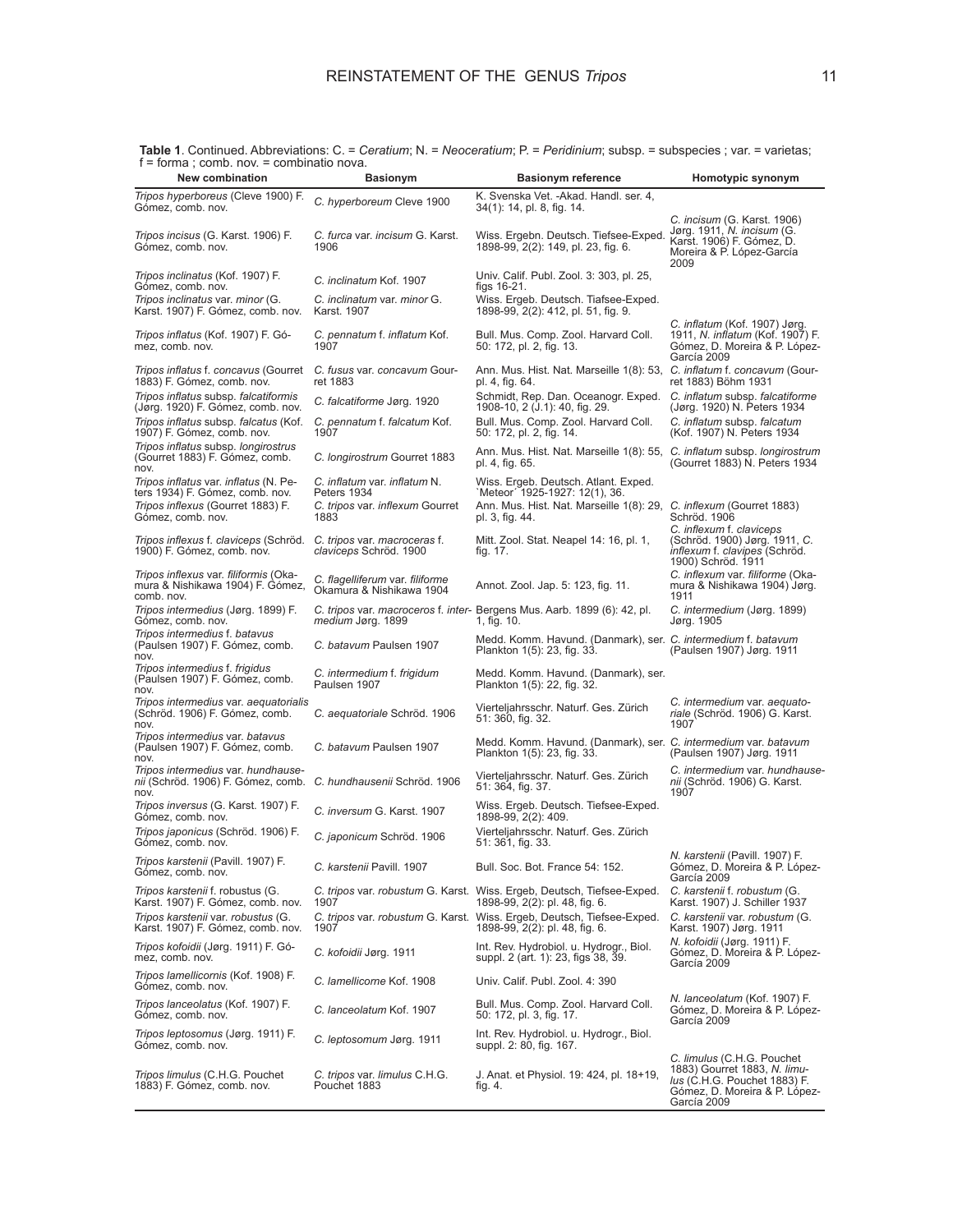**Table 1**. Continued. Abbreviations: C. = *Ceratium*; N. = *Neoceratium*; P. = *Peridinium*; subsp. = subspecies ; var. = varietas; f = forma ; comb. nov. = combinatio nova.

| $T = 101111d$ , COTTID. TIOV. $=$ COTTIDITIATIO TIOVA.<br>New combination                                      | <b>Basionym</b>                              | <b>Basionym reference</b>                                                                                                                    | Homotypic synonym                                                                                                                             |
|----------------------------------------------------------------------------------------------------------------|----------------------------------------------|----------------------------------------------------------------------------------------------------------------------------------------------|-----------------------------------------------------------------------------------------------------------------------------------------------|
|                                                                                                                |                                              | Tripos limulus f. contortus (O. Zach-C. limulus f. contortum O. Zach-Arch. Hydrobiol. u. Planktonk. 1: 559,                                  |                                                                                                                                               |
| arias 1906) F. Gómez, comb. nov.                                                                               | arias 1906                                   | fig. 18.                                                                                                                                     |                                                                                                                                               |
| <i>Tripos lineatus</i> (Ehrenb. 1854) F.<br>Gómez, comb. nov.                                                  | P. lineatum Ehrenb. 1854                     | Ber. K. Akad. Wiss. Berlin 1854: 240.<br>[1854]                                                                                              | C. lineatum (Ehrenb. 1854)<br>Cleve 1900, N. lineatum<br>(Ehrenb. 1854) F. Gómez, D.<br>Moreira & P. López-García<br>2009                     |
| Tripos lineatus var. longisetus<br>(Ostenf. & Johannes Schmidt 1901)<br>F. Gómez, comb. nov.                   | tenf. & Johannes Schmidt 1901                | C. lineatum var. longisetum Os- Vid. Medd. Naturh. For. Kjøbenhavn<br>1901: 163, fig. 12.                                                    |                                                                                                                                               |
| Tripos lineatus var. robustus (Cleve<br>1901) F. Gómez, comb. nov.                                             | 1901                                         | C. lineatum var. robustum Cleve Ofvers. K. Svenska Vet. -Akad. Förth<br>57: 925, fig. 6.                                                     |                                                                                                                                               |
| Tripos longinus (G. Karst. 1906) F.<br>Gómez, comb. nov.                                                       | 1906                                         | C. tripos var. longinum G. Karst. Wiss. Ergeb. Deutsch. Tiefsee-Exped.<br>1898-99, 2(2): 143, pl. 21, fig. 18.                               | C. longinum (G. Karst. 1906)<br>Jørg. 1911                                                                                                    |
| Tripos longinus f. caudatus (G.<br>Karst. 1906) F. Gómez, comb. nov.                                           | tum G. Karst. 1906                           | C. tripos var. arcuatum f. cauda- Wiss. Ergeb. Deutsch. Tiefsee-Exped.<br>1898-99, 2(2): 143, pl. 20, fig. 14 a,b.                           | C. longinum f. caudatum (G.<br>Karst. 1906) Jørg. 1911<br>C. longipes (J.W. Bailey 1854)                                                      |
| Tripos longipes (J.W. Bailey 1854)<br>F. Gómez, comb. nov.                                                     | P. longipes J.W. Bailey 1854                 | Smithson. Contrib. Knowl. 7(3): 12,<br>fig. 35.                                                                                              | Cleve 1900, C. longipes (J.W.<br>Bailey 1854) Gran 1902, N.<br>longipes (J.W. Bailey 1854) F.<br>Gómez, D. Moreira & P. López-<br>García 2009 |
| <i>Tripos longipes f. balticus (Ostenf.</i><br>1903) F. Gómez, comb. nov.                                      | C. longipes f. balticum Ostenf.<br>1903      | Bot. Faeröes: 586, fig. 142.                                                                                                                 |                                                                                                                                               |
| Tripos longipes f. oceanicus (Os-<br>tenf. 1903) F. Gómez, comb. nov.                                          | C. longipes f. oceanicum Ostenf.<br>1903     | Bot. Faeröes: 586, fig. 140.                                                                                                                 |                                                                                                                                               |
| Tripos longipes f. ventricosus (Os-<br>tenf. 1903) F. Gómez, comb. nov.                                        | C. longipes var. ventricosum<br>Ostenf. 1903 | Bot. Faeröes: 587, fig. 143.                                                                                                                 | C. longipes f. ventricosum (Os-<br>tenf. 1903) J. Schiller 1937                                                                               |
| Tripos longipes var. amputatus<br>(Meunier 1910) F. Gómez, comb.<br>nov.                                       | C. longipes var. amputatum<br>Meunier 1910   | Microplankton Barents et Kara: 57, pl.<br>2, fig. 50.                                                                                        |                                                                                                                                               |
| er 1910) F. Gómez, comb. nov.                                                                                  | er 1910                                      | Tripos longipes var. arcticus (Meuni- C. longipes var. arcticum Meuni- Microplankton Barents et Kara: 57, pl.<br>2, fig. 49, pl. 3, fig. 50. |                                                                                                                                               |
| Tripos longipes var. balticus (Ostenf. C. longipes f. balticum Ostenf.<br>1903) F. Gómez, comb. nov.           | 1903                                         | Bot. Faeröes: 586, fig. 142.                                                                                                                 | C. longipes var. balticum (Os-<br>tenf. 1903) Jørg. 1911                                                                                      |
| Tripos longipes var. cristatus (G.<br>Karst. 1907) F. Gómez, comb. nov.                                        | C. longipes var. cristatum G.<br>Karst. 1907 | Wiss. Ergeb. Deutsch. Tiefsee-Exped.<br>1898-99, 2(2): 413, pl. 48, fig. 12.                                                                 |                                                                                                                                               |
| Tripos longipes var. oceanicus (Os-<br>tenf. 1903) F. Gómez, comb. nov.                                        | C. longipes f. oceanicum Ostenf.<br>1903     | Bot. Faeröes: 586: fig. 140.                                                                                                                 | C. longipes var. oceanicum (Os-<br>tenf. 1903) Ostenf. 1916                                                                                   |
| Tripos longipes var. ventricosus<br>(Ostenf. 1903) F. Gómez, comb.<br>nov.                                     | C. longipes var. ventricosum<br>Ostenf. 1903 | Bot. Faeröes: 587: fig. 143.                                                                                                                 |                                                                                                                                               |
| Tripos longirostrus (Gourret 1883) F.<br>Gómez, comb. nov.                                                     | C. longirostrum Gourret 1883                 | Ann. Mus. Hist. Nat. Marseille 1(8): 55,<br>pl. 4, fig. 65.                                                                                  | N. longirostrum (Gourret 1883)<br>F. Gómez, D. Moreira & P.<br>López-García 2009                                                              |
| Tripos longirostrus f. subdivaricatus C. longirostrum f. subdivarica-<br>(Jørg. 1920) F. Gómez, comb. nov.     | tum Jørg. 1920                               | Schmidt, Rep. Dan. Oceanogr. Exped.<br>1908-10, 2 (J.1): 1c, fig. 93.                                                                        |                                                                                                                                               |
| Tripos longissimus (Schröd. 1900)<br>F. Gómez, comb. nov.                                                      | 1900                                         | C. tripos f. longissimum Schröd. Mitt. Zool. Stat. Neapel 14: 16, pl. 1,<br>fig. 17i.                                                        | C. longissimum (Schröd. 1900)<br>Kof. 1907, N. longissimum<br>(Schröd. 1900) F. Gómez, D.<br>Moreira & P. López-García<br>2009                |
| Tripos lunula (Schimper 1900 ex G. C. lunula Schimper 1900 ex G. Karst. 1906) F. Gómez, comb. nov. Karst. 1906 |                                              | Wiss. Ergebn. Deutsch. Tiefsee-Exped.<br>1898-99, 2(2): 142, pl. 20, figs 8-12.                                                              | N. lunula (A. Schimp. 1910<br>ex G. Karst. 1905) F. Gómez,<br>D. Moreira & P. López-García<br>2009                                            |
| Tripos lunula f. megaceros (Jørg. C. lunula f. megaceros Jørg.<br>1911) F. Gómez, comb. nov.                   | 1911                                         | Int. Ver. Hydrobiol. u. Hydrogr., Biol.<br>suppl. 2: 51, figs 112a,b.                                                                        |                                                                                                                                               |
| Tripos lunula var. obliquus (O.<br>Zacharias 1906) F. Gómez, comb.<br>nov.                                     | C. lunula var. obliquum O.<br>Zacharias 1906 | Arch. Hydrobiol. u. Planktonk. 1: 559.                                                                                                       |                                                                                                                                               |
| Tripos lunula var. robustus (G.<br>Karst. 1907) F. Gómez, comb. nov.                                           | C. lunula var. robustum G.<br>Karst. 1907    | Wiss. Ergeb. Deutsch. Tiefsee-Exped.<br>1898-99, 2(2): 407, pl. 51, fig. 5.                                                                  |                                                                                                                                               |
| Tripos lunula f. brachyceros (Jørg.<br>1911) F. Gómez, comb. nov.                                              | C. lunula f. brachyceros Jørg.<br>1911       | Int. Ver. Hydrobiol. u. Hydrogr., Biol.<br>suppl. 2: 52, figs 114, 115.                                                                      |                                                                                                                                               |
| Tripos macroceros (Ehrenb. 1840)<br>F. Gómez, comb. nov.                                                       | P. macroceros Ehrenb. 1840                   | Ber. Köngl. Akad. Wiss. Berlin 1840:<br>201. [1840]                                                                                          | C. macroceros (Ehrenb. 1840)<br>Cleve 1899, N. macroceros<br>(Ehrenb. 1840) F. Gómez, D.<br>Moreira & P. López-García<br>2009                 |
| Tripos macroceros f. californiensis<br>(Kof. 1907) Jørg. 1920                                                  | C. californiense Kof. 1907                   | Univ. Calif. Publ. Zool. 3: 302, pl. 23,<br>figs 6-9.                                                                                        | C. macroceros f. californiense<br>(Kof. 1907) Jørg. 1920                                                                                      |
| Tripos macroceros f. latus (Apstein<br>1911) F. Gómez, comb. nov.                                              | C. macroceros f. latum Apstein<br>1911       | Wiss. Meeresunters. Kiel 12: 161,<br>fig. 8.                                                                                                 |                                                                                                                                               |
| (Jørg. 1911) F. Gómez, comb. nov.                                                                              | Jørg. 1911                                   | Tripos macroceros f. posticojuvenilis C. macroceros f. posticojuvenile Int. Rev. Hydrobiol. u. Hydrogr., Biol.<br>suppl. 2: 64, no fig.      |                                                                                                                                               |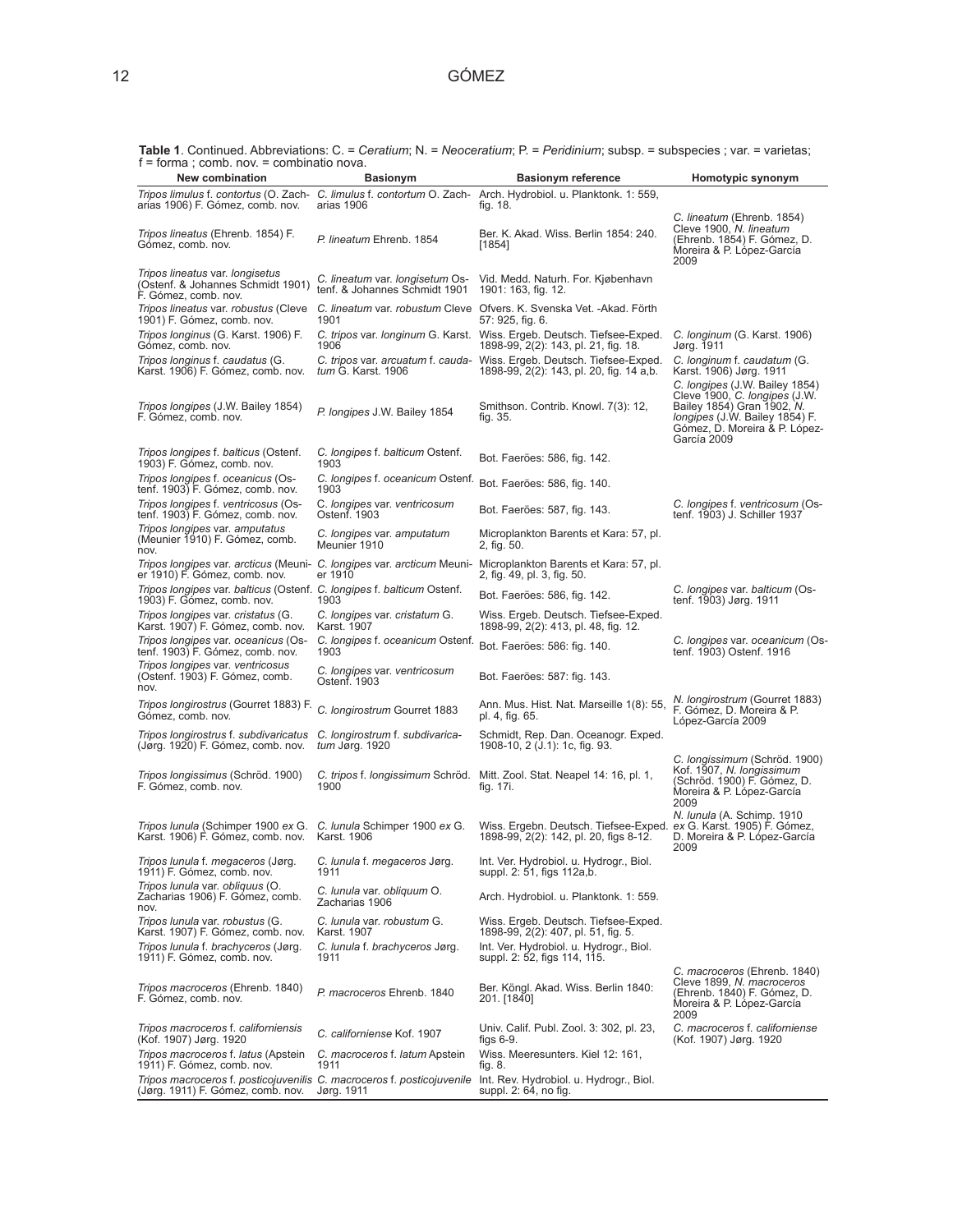| $I = I$ of that, corrid. Tiov. $=$ corridination flova.<br><b>New combination</b>                                                                                              |                                                                |                                                                                                                                                |                                                                                                                                               |
|--------------------------------------------------------------------------------------------------------------------------------------------------------------------------------|----------------------------------------------------------------|------------------------------------------------------------------------------------------------------------------------------------------------|-----------------------------------------------------------------------------------------------------------------------------------------------|
|                                                                                                                                                                                | <b>Basionym</b>                                                | <b>Basionym reference</b>                                                                                                                      | Homotypic synonym                                                                                                                             |
| Tripos macroceros f. truncatus (Ap-<br>stein 1911) F. Gómez, comb. nov.                                                                                                        | C. macroceros f. truncatum<br>Apstein 1911                     | Wiss. Meeresunters. Kiel 12: 161,<br>fig. 9.                                                                                                   |                                                                                                                                               |
| Tripos macroceros subsp. arcticus<br>(Ehrenb. 1853) F. Gómez, comb.<br>nov.                                                                                                    | P. arcticum Ehrenb. 1853                                       | Ber. K. Akad. Wiss. Berlin 1853: 528.<br>[1853]                                                                                                | C. macroceros subsp. arcticum<br>(Ehrenb. 1853) Gran 1902,<br>N. arcticum (Ehrenb. 1854) F.<br>Gómez, D. Moreira & P. López-<br>García 2009   |
| Tripos macroceros subsp. deflexus<br>(Kof. 1907) F. Gómez, comb. nov.                                                                                                          | C. macroceros var. deflexum<br>Kof. 1907                       | Univ. Calif. Publ. Zool. 3: 304, pl. 24,<br>figs $13-15$ .                                                                                     | C. macroceros subsp. deflexum<br>Kof. 1907                                                                                                    |
| Tripos macroceros subsp. gallicus<br>(Kof. 1907) F. Gómez, comb. nov.                                                                                                          | C. gallicum Kof. 1907                                          | Univ. Calif. Publ. Zool. 3: 302, pl. 24,<br>figs $10-12$ .                                                                                     | C. macroceros subsp. gallicum<br>(Kof. 1907) H.W. Graham &<br>Bronik. 1944                                                                    |
| Tripos macroceros subsp. gallicus f.<br>californiensis (Kof. 1907) F. Gómez, C. californiense Kof. 1907<br>comb. nov.                                                          |                                                                | Univ. Calif. Publ. Zool. 3: 302, pl. 23,<br>figs $6-9$ .                                                                                       | C. macroceros subsp. gallicum<br>f. californiense (Kof. 1907)<br>Margalef 1951                                                                |
| Tripos macroceros var. californien-<br>sis (Kof. 1907) F. Gómez, comb.<br>nov.                                                                                                 | C. californiense Kof. 1907                                     | Univ. Calif. Publ. Zool. 3: 302, pl. 23,<br>figs $6-9$ .                                                                                       | C. macroceros var. californi-<br><i>ense</i> (Kof. 1907) Forti 1922                                                                           |
| Tripos macroceros var. crassus (G.<br>Karst. 1907) F. Gómez, comb. nov.                                                                                                        | C. macroceros var. crassum G.<br>Karst. 1907                   | Wiss. Ergeb. Deutsch. Tiefsee-Exped.<br>1898-99, 2(2): 411, pl. 49, fig. 27a,c,e.                                                              |                                                                                                                                               |
| Tripos macroceros var. deflexus<br>(Kof. 1907) F. Gómez, comb. nov.                                                                                                            | C. macroceros var. deflexum<br>Kof. 1907                       | Univ. Calif. Publ. Zool. 3: 304, pl. 24,<br>figs $13-15$ .                                                                                     |                                                                                                                                               |
| Tripos macroceros var. gallicus (Kof.<br>1907) F. Gómez, comb. nov.                                                                                                            | C. gallicum Kof. 1907                                          | Univ. Calif. Publ. Zool. 3: 302, pl. 24,<br>figs $10-12$ .                                                                                     | C. macroceros var. gallicum<br>(Kof. 1907) N. Peters 1934                                                                                     |
| Tripos macroceros var. karstenii<br>(T.H. Abé 1927) F. Gómez, comb.<br>nov.                                                                                                    | Abé 1927                                                       | C. macroceros var. karstenii T.H. Sc. Rep. Tohoku Univ., Biol. 2: 427,<br>fig. 45.                                                             |                                                                                                                                               |
| Tripos macroceros var. tenuissimus<br>(G. Karst. 1907) F. Gómez, comb.<br>nov.                                                                                                 | G. Karst. 1907                                                 | C. macroceros var. tenuissimum Wiss. Ergeb. Deutsch. Tiefsee-Exped.<br>1898-99, 2(2): 411, pl. 49, fig. 28.                                    |                                                                                                                                               |
| <i>Tripos massiliensis</i> (Gourret 1883)<br>F. Gómez, comb. nov.                                                                                                              | C. tripos var. massiliense Gour-<br>ret 1883                   | Ann. Mus. Hist. Nat. Marseille 1(8): 27,<br>pl. 1, figs 2, 2a.                                                                                 | C. massiliense (Gourret 1883)<br>G. Karst. 1906, N. massiliense<br>(Gourret 1883) F. Gómez, D.<br>Moreira & P. López-García<br>2009           |
| Tripos massiliensis f. armatus (G.<br>Karst. 1905) F. Gómez, comb. nov.<br>Tripos massiliensis f. crassus (Jørg. C. massiliense f. crassum Jørg.<br>1920) F. Gómez, comb. nov. | C. tripos var. macroceras f.<br>armatum G. Karst. 1905<br>1920 | Wiss. Ergeb. Deutsch. Tiefsee-Exped.<br>1898-99, 2(2): 132, pl. 19, figs 7, 8.<br>Schmidt, Rep. Dan. Oceanogr. Exped.<br>1908-10, 2 (J.1): 87. | C. massiliense f. armatum (G.<br>Karst. 1905) J. Schiller 1937                                                                                |
| Tripos massiliensis f. ellipticus<br>(Böhm 1931) F. Gómez, comb. nov.                                                                                                          | C. massiliense f. ellipticum<br>Böhm 1931                      | Bot. Arch. 31: 363, figs 17, 18.                                                                                                               |                                                                                                                                               |
| Tripos massiliensis f. posticojuve-<br>nilis (Jørg. 1911) F. Gómez, comb.<br>nov.                                                                                              | C. massiliense f. posticojuvenile<br>Jørg. 1911                | Int. Rev. Hydrobiol. u. Hydrogr., Biol.<br>suppl. 2, 68.                                                                                       |                                                                                                                                               |
| Tripos massiliensis f. protuberans<br>(G. Karst. 1906) F. Gómez, comb.<br>nov.                                                                                                 | C. tripos var. protuberans G.<br>Karst. 1906                   | Wiss. Ergeb. Deutsch. Tiefsee-Exped.<br>1898-99, 2(2): 14, pl. 22, fig. 27                                                                     | C. massiliense f. protuberans<br>(G. Karst. 1906) Böhm 1931                                                                                   |
| Tripos massiliensis var. armatus (G. C. tripos var. macroceras f.<br>Karst. 1905) F. Gómez, comb. nov. armatum G. Karst. 1905                                                  |                                                                | Wiss. Ergeb. Deutsch. Tiefsee-Exped.<br>1898-99, 2(2): 132, pl. 19, figs 7, 8.                                                                 | C. massiliense var. armatum<br>(G. Karst. 1905) Jørg. 1911, N.<br><i>massiliense var. armatum</i> (G.<br>Karst. 1905) A.F. Krachmalny<br>2011 |
| Tripos massiliensis var. carriensis<br>(Gourret 1883) F. Gómez, comb.<br>nov.                                                                                                  | C. carriense Gourret 1883                                      | Ann. Mus. Hist. Nat. Marseille 1(8): 38,<br>pl. 4, fig. 57.                                                                                    | C. massiliense var. carriense<br>(Gourret 1883) P. Reinecke<br>1973                                                                           |
| Tripos massiliensis var. macrocer-<br>oides (G. Karst. 1906) F. Gómez,<br>comb, nov.                                                                                           | C. tripos var. macroceroides G.<br>Karst, 1906                 | Wiss. Ergeb. Deutsch. Tiefsee-Exped.<br>1898-99, 2(2): 145.                                                                                    | C. massiliense var. macroceroi-<br>des (G. Karst. 1906) Jørg. 1920                                                                            |
| Tripos massiliensis var. protuberans<br>(G. Karst. 1906) F. Gómez, comb.<br>nov.                                                                                               | C. tripos var. protuberans G.<br>Karst. 1906                   | Wiss. Ergeb. Deutsch. Tiefsee-Exped.<br>1898-99, 2(2): 14, pl. 22, fig. 27                                                                     | C. massiliense var. protuberans<br>(G. Karst. 1906) Jørg. 1911                                                                                |
| Tripos minus (Gourret 1883) F.<br>Gómez, comb. nov.                                                                                                                            | C. minus Gourret 1883                                          | Ann. Mus. Hist. Nat. Marseille 1(8): 39,<br>pl. 1, fig. 11.                                                                                    |                                                                                                                                               |
| Tripos minutus (Jørg. 1920) F.<br>Gómez, comb. nov.                                                                                                                            | C. minutum Jørg. 1920                                          | Rep. Dan. Oceanogr. Exped. 1908-10,<br>2 (J.1): 34, figs 21-23.                                                                                | N. minutum (Jørg. 1920) F.<br>Gómez, D. Moreira & P. López-<br>García 2009                                                                    |
| Tripos mollis (Kof. 1907) F. Gómez,<br>comb. nov.                                                                                                                              | C. molle Kof. 1907                                             | Univ. Calif. Publ. Zool. 3: 304, pl. 27,<br>fig. 26.                                                                                           |                                                                                                                                               |
| Tripos muelleri Bory 1825                                                                                                                                                      | Cercaria tripos O.F. Müller 1776 Zool. Dan. Prodr.: 206.       |                                                                                                                                                | <i>N. tripos</i> (O.F. Müller 1776) F.<br>Gómez, D. Moreira & P. López-<br>García 2009                                                        |
| Tripos muelleri f. atlanticus (Ostenf.<br>1903) F. Gómez, comb. nov.                                                                                                           | C. tripos f. atlanticum Ostenf.<br>1903                        | Bot. Faeröes: 584, figs 132, 133.                                                                                                              |                                                                                                                                               |
| Tripos muelleri f. balticus (Möbius<br>1887 in F. Schütt 1892) F. Gómez,<br>comb. nov.                                                                                         | C. tripos f. balticum Möbius<br>1887 in F. Schütt 1892         | Analytische Planktonstudien. Kiel &<br>Leipzig: 266, fig. 4a.                                                                                  |                                                                                                                                               |
| Tripos muelleri f. catenulus (Hensen C. tripos f. catenulum Hensen<br>1911) F. Gómez, comb. nov.                                                                               | 1911                                                           | Ergeb. Plankton-Exped. Humboldt-<br>Stift. V.O. 145, text fig. A, tab. 14.                                                                     |                                                                                                                                               |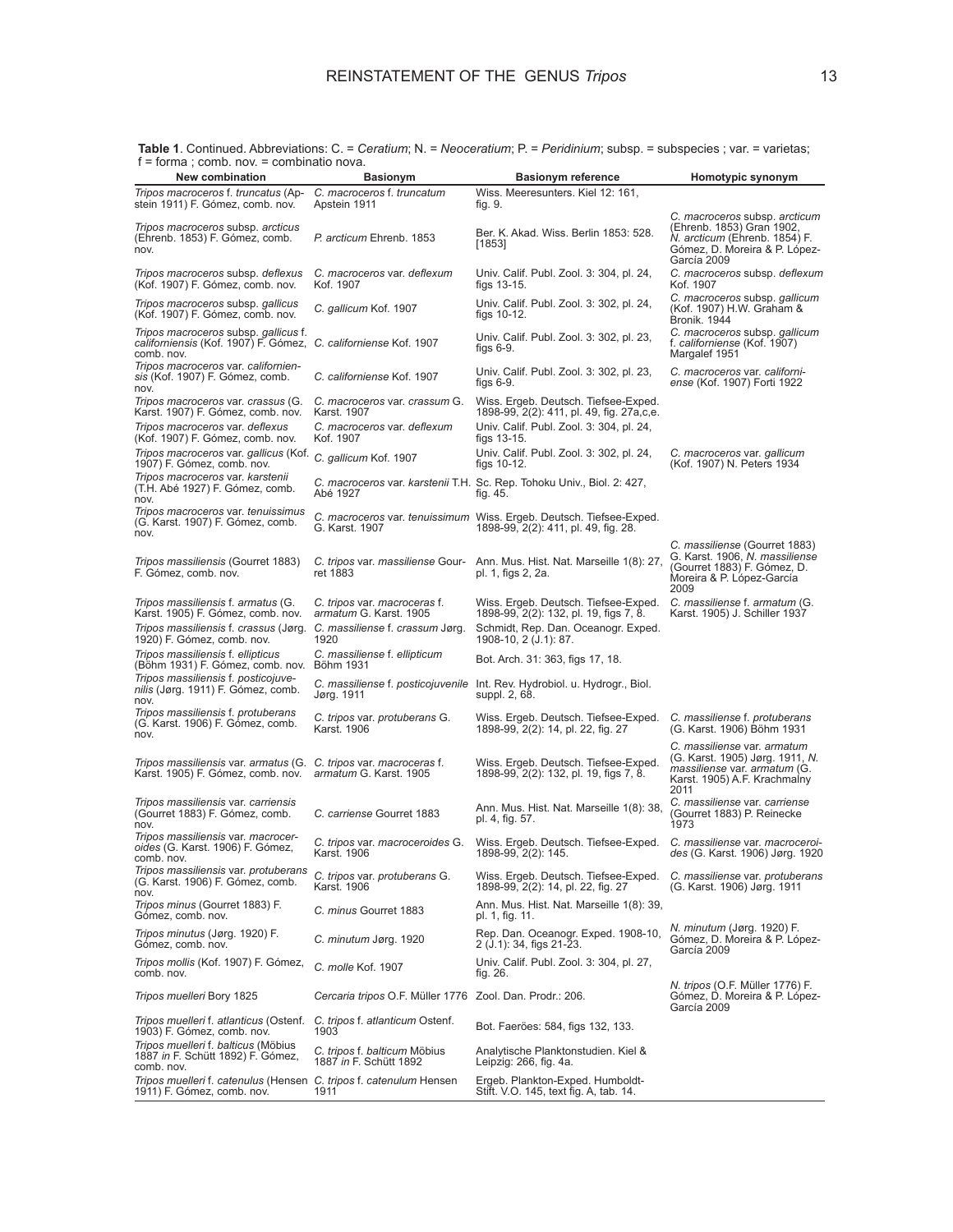**Table 1**. Continued. Abbreviations: C. = *Ceratium*; N. = *Neoceratium*; P. = *Peridinium*; subsp. = subspecies ; var. = varietas; f = forma ; comb. nov. = combinatio nova.

| 1011110, 001110. 110.<br><b>New combination</b>                                                        | <b>Basionym</b>                                  | <b>Basionym reference</b>                                                                                                | Homotypic synonym                                                                                                                                                                                          |
|--------------------------------------------------------------------------------------------------------|--------------------------------------------------|--------------------------------------------------------------------------------------------------------------------------|------------------------------------------------------------------------------------------------------------------------------------------------------------------------------------------------------------|
| Tripos muelleri f. contortus (Gourret C. gibberum var. contortum<br>1883) F. Gómez, comb. nov.         | Gourret 1883                                     | Ann. Mus. Hist. Nat. Marseille 1(8): 35.<br>pl. 2, fig. 33.                                                              | C. tripos f. contortum (Gourret<br>1883) G. Karst. 1906                                                                                                                                                    |
| Tripos muelleri f. contrarius (Gourret C. tripos var. contrarium Gour-<br>1883) F. Gómez, comb. nov.   | ret 1883                                         | Ann. Mus. Hist. Nat. Marseille 1(8): 32, C. tripos f. contrarium (Gourret<br>pl. 3, fig. 51.                             | 1883) Schröd. 1900                                                                                                                                                                                         |
| Tripos muelleri f. dalmaticus<br>(Schröd. 1911) F. Gómez, comb.<br>nov.                                | C. dalmaticum Schröd. 1911                       | SitzBer. K. Akad. Wiss (Wien), Math.<br>-Naturw. K1., Abt. 120: 643, fig. 10.                                            | C. tripos f. dalmaticum (Schröd.<br>1911) Böhm 1931                                                                                                                                                        |
| Tripos muelleri f. detortus (W. Stüwe C. tripos f. detortum W. Stüwe<br>1909) F. Gómez, comb. nov.     | 1909                                             | Bot. Jahrb. 43: 274, pl. 2, fig. 14.                                                                                     |                                                                                                                                                                                                            |
| Tripos muelleri f. dilatatus (G. Karst. C. tripos f. dilatatum G. Karst.<br>1905) F. Gómez, comb. nov. | 1905                                             | Wiss. Ergeb. Deutsch. Tiefsee-Exped.<br>1898-99, 2(2): 132, pl. 19, figs 9, 10.                                          |                                                                                                                                                                                                            |
| Tripos muelleri f. divaricatus (Lem-<br>merm. 1899) F. Gómez, comb. nov.                               | C. tripos var. divaricatum Lem-<br>merm. 1899    | Abh. Naturw. Ver. Bremen 16: 345,<br>no fig.                                                                             | C. tripos f. divaricatum (Lem-<br>merm. 1899) Jørg. 1920                                                                                                                                                   |
| Tripos muelleri f. graciosus (W.<br>Stüwe 1909) F. Gómez, comb. nov.                                   | C. tripos f. graciosum W. Stüwe<br>1909          | Bot. Jahrb. 43: 274, pl. 2, fig. 9                                                                                       |                                                                                                                                                                                                            |
| Tripos muelleri f. heterocamptus<br>(Jørg. 1899) F. Gómez, comb. nov.                                  | C. tripos f. heterocamptum Jørg.<br>1899         | Bergens Mus. Aarb. 1899 (6): 44, pl.<br>2, fig. 12.                                                                      |                                                                                                                                                                                                            |
| Tripos muelleri f. hiemalis (Paulsen<br>1907) F. Gómez, comb. nov.                                     | C. tripos f. hiemalis Paulsen<br>1907            | Medd. Komm. Havund. [Danmark], ser. C. tripos f. hiemale (Paulsen<br>Plankton 1(5): 21, fig. 31.                         | 1907) Apstein 1911                                                                                                                                                                                         |
| Tripos muelleri f. inaequalis (Gour-<br>ret 1883) F. Gómez, comb. nov.                                 | C. tripos var. inaequale Gour-<br>ret 1883       | Ann. Mus. Hist. Nat. Marseille 1(8): 30, C. tripos f. inaequale (Gourret<br>pl. 1, fig. 3.                               | 1883) Schröd. 1900                                                                                                                                                                                         |
| Tripos muelleri f. inflexus (Gourret<br>1883) F. Gómez, comb. nov.                                     | C. tripos var. inflexum Gourret<br>1883          | Ann. Mus. Hist. Nat. Marseille 1(8): 29, C. tripos f. inflexum (Gourret<br>pl. 3, fig. 44.                               | 1883) Schröd. 1900                                                                                                                                                                                         |
| Tripos muelleri f. intermedius (Jørg.<br>1899) F. Gómez, comb. nov.                                    | C. tripos f. intermedium Jørg.<br>1899           | Bergens Mus. Aarb. 1899 (6): 42, pl.<br>1, fig. 10.                                                                      |                                                                                                                                                                                                            |
| Tripos muelleri f. latus (Lohmann<br>1908) F. Gómez, comb. nov.                                        | C. tripos f. latum Lohmann 1908                  | Wiss. Meeresunt. Kiel 10: 269, fig. 21,<br>II a-e.                                                                       | C. tripos f. latum (Lohmann<br>1908) Apstein 1911                                                                                                                                                          |
| Tripos muelleri f. lineatus (Ehrenb.<br>1854) F. Gómez, comb. nov.                                     | P. lineatum Ehrenb. 1854                         | Ber. K. Akad. Wiss. Berlin 1854: 240.<br>[1854]                                                                          | C. tripos f. lineatum (Ehrenb.<br>1854) Lohmann 1908                                                                                                                                                       |
| Tripos muelleri f. longissimus<br>(Schröd. 1900) F. Gómez, comb.<br>nov.                               | 1900                                             | C. tripos f. longissimum Schröd. Mitt. Zool. Stat. Neapel 14: 16, pl. 1,<br>fig. 17i.                                    |                                                                                                                                                                                                            |
| Tripos muelleri f. massiliensis<br>(Gourret 1883) F. Gómez, comb.<br>nov.                              | C. tripos var. massiliense Gour-<br>ret 1883     | Ann. Mus. Hist. Nat. Marseille 1(8): 27, C. tripos f. massiliense (Gourret<br>pl. 1, figs 2, 2a.                         | 1883) Schröd. 1900                                                                                                                                                                                         |
| Tripos muelleri f. neglectus (G.<br>Karst. 1905) F. Gómez, comb. nov.                                  | C. tripos f. neglectum G. Karst.<br>1905         | Wiss. Ergeb. Deutsch. Tiefsee-Exped.<br>1898-99, 2(2): 133, pl. 19, fig. 12.                                             |                                                                                                                                                                                                            |
| Tripos muelleri f. parallelus (Jo-<br>hannes Schmidt 1901) F. Gómez,<br>comb. nov.                     | C. tripos f. parallelum Johannes<br>Schmidt 1901 | Bot. Tidsskr. 24: 213, fig. 11.                                                                                          |                                                                                                                                                                                                            |
| Tripos muelleri f. pendulus (Lohm-<br>ann 1908) F. Gómez, comb. nov.                                   | Lohmann 1908                                     | C. tripos var. baltica f. pendulum Wiss. Meeresunt. Kiel 10: 272, text-fig. C. tripos f. pendulum (Lohmann<br>21-IV.     | 1908) Lohmann 1919                                                                                                                                                                                         |
| Tripos muelleri f. ponticus (Jørg.<br>1920) F. Gómez, comb. nov.                                       | C. tripos var. ponticum Jørg.<br>1920            | Schmidt, Rep. Dan. Oceanogr. Exped.<br>1908-10, 2 (J.1): 49, figs 37, 38.                                                | C. tripos f. ponticum (Jørg.<br>1920) J. Schiller 1937, N. tripos<br>f. ponticum (Jörg. 1920) A.F.<br>Krachmalny 2011                                                                                      |
| Tripos muelleri f. reductus (G. Karst. C. tripos f. reductum G. Karst.<br>1906) F. Gómez, comb. nov.   | 1906                                             | Wiss. Ergeb. Deutsch. Tiefsee-Exped.<br>1898-99, 2(2): 142, pl. 20, fig. 5.                                              |                                                                                                                                                                                                            |
| Tripos muelleri f. subsalsus (Ostenf. C. tripos f. subsalsum Ostenf.<br>1903) F. Gómez, comb. nov.     | 1903                                             | Bot. Faeröes: 584, fig. 134.                                                                                             |                                                                                                                                                                                                            |
| Tripos muelleri f. truncatus (Lohm-<br>ann 1908) F. Gómez, comb. nov.                                  | Lohmann 1908                                     | C. tripos var. baltica f. truncatum Wiss. Meeresunt. Kiel. 10: 271, text-fig. C. tripos f. truncatum (Lohmann<br>21, 3a. | 1908) Apstein 1911                                                                                                                                                                                         |
| Tripos muelleri subsp. atlanticus<br>(Ostenf. 1903) F. Gómez, comb.<br>nov.                            | C. tripos f. atlanticum Ostenf.<br>1903          | Bot. Faeröes: 584, figs 132, 133.                                                                                        | C. tripos subsp. atlanticum<br>(Ostenf. 1903) H.W. Graham &<br>Bronik. 1944                                                                                                                                |
| Tripos muelleri subsp. mediter-<br>raneus (Pavill. 1931) F. Gómez,<br>comb. nov.                       | C. tripos subsp. mediterraneum<br>Pavill. 1931   | Résult. Camp. Sc. Albert 1er de Mo-<br>naco 82: 77, pl. 2, fig. 18.                                                      | C. tripos subsp. mediterraneum<br>Pavill. 1931                                                                                                                                                             |
| Tripos muelleri subsp. semipul-<br><i>chellus</i> (Jørg. 1920) F. Gómez,<br>comb. nov.                 | C. pulchellum f. semipulchellum<br>Jørg. 1920    | Schmidt, Rep. Dan. Oceanogr. Exped.<br>1908-10, 2 (J.1.): 50, fig. 43, 44.                                               | C. tripos subsp. semipulchellum<br>(Jørg.) N. Peters 1934, C. tripos<br>subsp. semipulchellum (Jørg.)<br>H.W. Graham & Bronik. 1944                                                                        |
| Tripos muelleri subsp. tripodioides<br>(Jørg. 1920) F. Gómez, comb. nov.                               | C. pulchellum f. tripodioides<br>Jørg. 1920      | Schmidt, Rep. Dan. Oceanogr. Exped.<br>1908-10, 2 (J.1): 50, figs 41, 42, 45.                                            | C. tripos subsp. tripodioides<br>(Jørg. 1920) Steem. Niels. 1939                                                                                                                                           |
| Tripos muelleri subsp. vultur (Cleve<br>1900) F. Gómez, comb. nov.                                     | C. vultur Cleve 1900                             | K. Svenska Vet-Akad. Handl., [ser. 4]<br>34(1): 15, pl. 7, fig. 5.                                                       | C. tripos subsp. vultur (Cleve<br>1900) G. Karst. 1907                                                                                                                                                     |
| Tripos muelleri var. arcticus (Eh-<br>renb. 1853) F. Gómez, comb. nov.                                 | P. arcticum Ehrenb. 1853                         | Ber. K. Akad. Wiss. Berlin 1853: 528.<br>[1853]                                                                          | C. tripos var. arcticum (Ehrenb.<br>1853) Clap. & J. Lachm. 1859,<br>C. tripos var. arcticum (Ehrenb.<br>1853) Cleve 1900, N. arcticum<br>(Ehrenb. 1854) F. Gómez, D.<br>Moreira & P. López-García<br>2009 |
| Tripos muelleri var. arcuatus (Gour-<br>ret 1883) F. Gómez, comb. nov.                                 | C. tripos var. arcuatum Gourret<br>1883          | Ann. Mus. Hist. Nat. Marseille 1(8): 25, C. tripos var. arcuatum (Gourret<br>pl. 2, fig. 42.                             | 1883) Cleve 1900                                                                                                                                                                                           |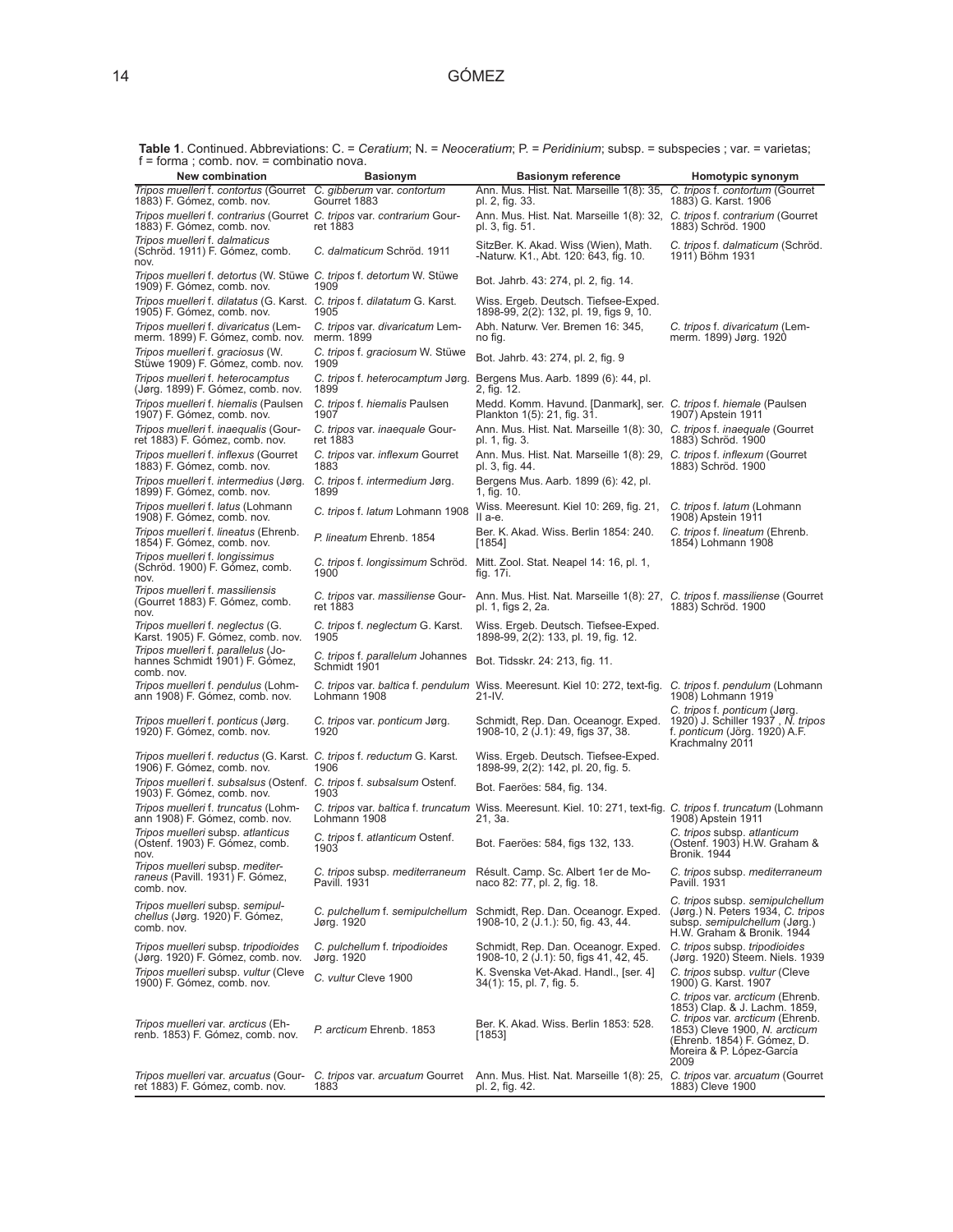| New combination                                                                                                       | <b>Basionym</b>                                             | <b>Basionym reference</b>                                                                                          | Homotypic synonym                                                                                                                      |
|-----------------------------------------------------------------------------------------------------------------------|-------------------------------------------------------------|--------------------------------------------------------------------------------------------------------------------|----------------------------------------------------------------------------------------------------------------------------------------|
| Tripos muelleri var. arcuatus f. cau-<br>datus (G. Karst. 1906) F. Gómez,<br>comb. nov.                               | <i>tum</i> G. Karst. 1906                                   | C. tripos var. arcuatum f. cauda- Wiss. Ergeb. Deutsch. Tiefsee-Exped.<br>1898-99, 2(2): 143, pl. 20, fig. 14 a,b. |                                                                                                                                        |
| <i>Tripos muelleri var. arietinus (Cleve</i><br>1900) F. Gómez, comb. nov.                                            | C. tripos var. arietinum Cleve<br>1900                      | K. Svenska VetAkad Handl., ser. 4,<br>34(1): 13, pl. 7, fig. 3.                                                    |                                                                                                                                        |
| Tripos muelleri var. atlanticus (Os-<br>tenf. 1903) F. Gómez, comb. nov.                                              | C. tripos f. atlanticum Ostenf.<br>1903                     | Bot. Faeröes: 584, figs 132, 133.                                                                                  | C. tripos var. atlanticum (Os-<br>tenf. 1903) Paulsen 1908, N.<br><i>tripos var. atlanticum</i> (Ostenf.<br>1903) A.F. Krachmalny 2011 |
| Tripos muelleri var. atlanticus f.<br>neglectus (Ostenf. 1903) F. Gómez, C. neglectum Ostenf. 1903<br>comb. nov.      |                                                             | Bot. Faeröes: 584, fig. 135.                                                                                       | C. tripos var. atlanticum f. ne-<br>glectum (Ostenf. 1903) Paulsen<br>1908                                                             |
| Tripos muelleri var. atlanticus f.<br>novae-scotiae (Pavill. 1930) F.<br>Gómez, comb. nov.                            | C. tripos var. atlanticum f.<br>novae-scotiae Pavill. 1930  | Bull. Inst. Oceanogr. Monaco 558: 9,<br>fig. 19.                                                                   |                                                                                                                                        |
| Tripos muelleri var. auritus (Cleve<br>1897) F. Gómez, comb. nov.                                                     | C. tripos var. auritum Cleve<br>1897                        | Treat. Phytoplankton Atl.: 26, pl. 2,<br>fig. 29.                                                                  |                                                                                                                                        |
| Tripos muelleri var. balticus (F.<br>Schütt 1895) F. Gómez, comb. nov.                                                | C. tripos var. balticum F. Schütt<br>1895                   | Ergeb. Plankton-Exped. Humboldt-<br>Stift. 4: pl. 9, fig. 36.                                                      |                                                                                                                                        |
| Tripos muelleri var. balticus f. pen-<br>dulus (Lohmann 1908) F. Gómez,<br>comb. nov.                                 | Lohmann 1908                                                | C. tripos var. baltica f. pendulum Wiss. Meeresunt. Kiel 10: 272, text-fig.<br>21-IV.                              |                                                                                                                                        |
| Tripos muelleri var. balticus f. trun-<br>catus (Lohmann 1908) F. Gómez,<br>comb. nov.                                | Lohmann 1908                                                | C. tripos var. baltica f. truncatum Wiss. Meeresunt. Kiel. 10: 271, text-fig.<br>21, 3a.                           |                                                                                                                                        |
| Tripos muelleri var. berghii (Lem-<br>merm. 1899) F. Gómez, comb. nov.                                                | 1899                                                        | C. tripos var. berghii Lemmerm. Abh. Naturw. Ver. Bremen 16: 345,<br>no fig.                                       |                                                                                                                                        |
| Tripos muelleri var. brevis (Ostenf. &<br>Johannes Schmidt 1901) F. Gómez,<br>comb. nov.                              | C. tripos var. breve Ostenf. &<br>Johannes Schmidt 1901     | Vid. Medd. Naturh. For. Kjøbenhavn<br>1901: 164, fig. 13.                                                          |                                                                                                                                        |
| Tripos muelleri var. bucephalus<br>(Cleve 1897) F. Gómez, comb. nov.                                                  | 1897                                                        | C. tripos var. bucephalum Cleve Ann. Rep. Fish. Board Scotland 15(3):<br>302, pl. 8, fig. 5.                       |                                                                                                                                        |
| Tripos muelleri var. carriensis (Gour-<br>ret 1883) F. Gómez, comb. nov.                                              | C. carriense Gourret 1883                                   | Ann. Mus. Hist. Nat. Marseille 1(8): 38, C. tripos var. carriense (Gourret<br>pl. 4, fig. 57.                      | 1883) Lemmerm. 1899                                                                                                                    |
| Tripos muelleri var. contrarius<br>(Gourret 1883) F. Gómez, comb.<br>nov.                                             | C. tripos var. contrarium Gour-<br>ret 1883                 | Ann. Mus. Hist. Nat. Marseille 1(8): 32,<br>pl. 3, fig. 51.                                                        |                                                                                                                                        |
| Tripos muelleri var. curvicornis (Da-<br>day 1888) F. Gómez, comb. nov.                                               | C. tripos var. curvicorne Daday<br>1888                     | Texrmézetr. Füz 11: 77, 100, pl. 3, figs<br>4, 8, 12, 14.                                                          |                                                                                                                                        |
| Tripos muelleri var. digitatus (Lem-<br>merm. 1899) F. Gómez, comb. nov.                                              | C. tripos var. digitatum Lem-<br>merm. 1899                 | Abh. Naturw. Ver. Bremen 16: 346.                                                                                  |                                                                                                                                        |
| <i>Tripos muelleri var. dispar (C.H.G.</i><br>Pouchet 1883) F. Gómez, comb.<br>nov.                                   | C. tripos var. dispar C.H.G.<br>Pouchet 1883                | J. Anat. et Physiol. 19: 423, text-fig. D.                                                                         |                                                                                                                                        |
| Tripos muelleri var. divaricatus<br>(Lemmerm. 1899) F. Gómez, comb.<br>nov.                                           | C. tripos var. divaricatum Lem-<br>merm. 1899               | Abh. Naturw. Ver. Bremen 16: 345,<br>no tig.                                                                       |                                                                                                                                        |
| Tripos muelleri var. flagelliferus<br>(Cleve 1899) F. Gómez, comb. nov.                                               | 1899                                                        | C. tripos var. flagelliferum Cleve K. Svenska Vet. -Akad. Handl., 32(3):<br>З.                                     |                                                                                                                                        |
| Tripos muelleri var. flagelliferus f.<br><i>angustus</i> (G. Karst. 1906) F. Gó-<br>mez, comb. nov.                   | C. tripos var. flagelliferum f.<br>angustum G. Karst. 1906  | Wiss. Ergeb. Deutsch. Tiefsee-Exped.<br>1898-1898, 2(2): 146, pl. 22, fig. 33.                                     |                                                                                                                                        |
| Tripos muelleri var. flagelliferus f.<br>atlanticus (W. Stüwe 1909) F. Gó-<br>mez, comb. nov.                         | C. tripos var. flagelliferum f.<br>atlanticum W. Stüwe 1909 | Bot. Jahrb. 43: 274, pl. 2, fig. 10.                                                                               |                                                                                                                                        |
| Tripos muelleri var. flagelliferus f.<br>crassus (G. Karst. 1906) F. Gómez,<br>comb. nov.                             | C. tripos var. flagelliferum f.<br>crassum G. Karst. 1906   | Wiss. Ergeb. Deutsch. Tiefsee-Exped.<br>1898-99, 2(2): 146, pl. 22, fig. 32.                                       |                                                                                                                                        |
| Tripos muelleri var. furcellatus (Lem- C. tripos var. furcellatum Lem-<br>merm. 1899) F. Gómez, comb. nov. merm. 1899 |                                                             | Abh. Naturw. Ver. Bremen 16: 346,<br>no fig.                                                                       |                                                                                                                                        |
| Tripos muelleri var. gibberus<br>(Schröd. 1900) F. Gómez, comb.<br>nov.                                               | C. tripos var. gibberum Schröd.<br>1900                     | Mitt. Zool. Stat. Neapel 14: 15.                                                                                   |                                                                                                                                        |
| Tripos muelleri var. gourretii (Lem-<br>merm. 1899) F. Gómez, comb. nov.                                              | C. tripos var. gourretii Lem-<br>merm. 1899                 | Abh. Naturw. Ver. Bremen 16: 346.                                                                                  |                                                                                                                                        |
| Tripos muelleri var. gracilis (Gourret C. tripos var. gracile Gourret<br>1883) F. Gómez, comb. nov.                   | 1883                                                        | Ann. Mus. Hist. Nat. Marseille 1(8): 24, C. gracile (Gourret 1883) Jørg.<br>pl. 1, fig. 1.                         | 1911                                                                                                                                   |
| Tripos muelleri var. horridus (Cleve<br>1897) F. Gómez, comb. nov.                                                    | C. tripos var. horridum Cleve<br>1897                       | Ann. Rep. Fish. Board Scotland 15(3):<br>302, pl. 8, fig. 4.                                                       |                                                                                                                                        |
| Tripos muelleri var. inaequalis<br>(Gourret 1883) F. Gómez, comb.<br>nov.                                             | C. tripos var. inaequale Gour-<br>ret 1883                  | Ann. Mus. Hist. Nat. Marseille 1(8): 30,<br>pl. 1, fig. 3.                                                         |                                                                                                                                        |
| Tripos muelleri var. indicus (Böhm<br>1931) F. Gómez, comb. nov.                                                      | C. pulchellum var. indicum<br>Böhm 1931                     | Bernice P. Bishop Mus. Bull. 87: 45,<br>text-fig. 38.                                                              | C. tripos var. indicum (Böhm<br>1931) F.J.R. Taylor 1976                                                                               |
| Tripos muelleri var. inflexus (Gourret C. tripos var. inflexum Gourret<br>1883) F. Gómez, comb. nov.                  | 1883                                                        | Ann. Mus. Hist. Nat. Marseille 1(8): 29,<br>pl. 3, fig. 44.                                                        |                                                                                                                                        |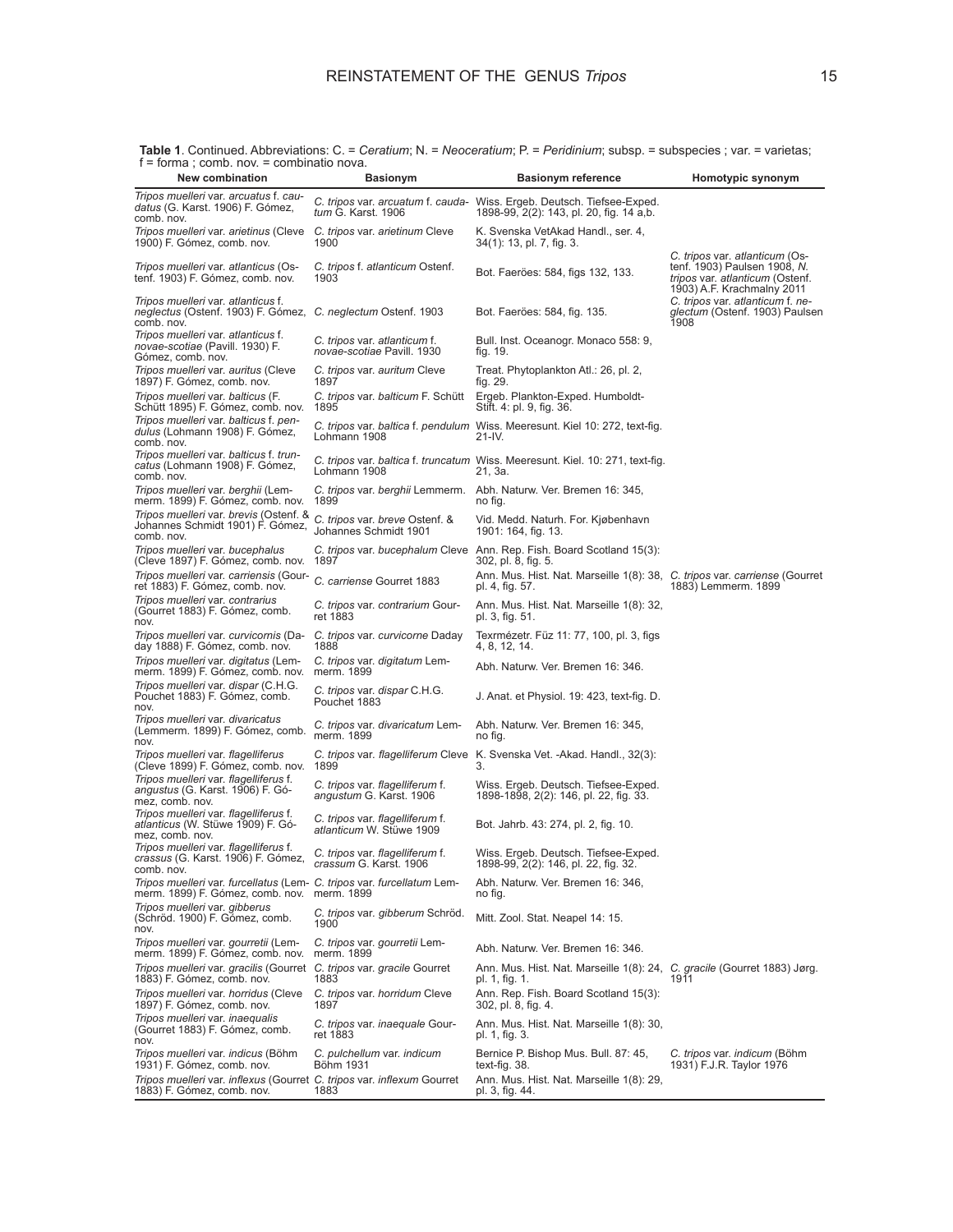**Table 1**. Continued. Abbreviations: C. = *Ceratium*; N. = *Neoceratium*; P. = *Peridinium*; subsp. = subspecies ; var. = varietas; f = forma ; comb. nov. = combinatio nova.

| $1 - 101111a$ , comp. $100x - 00111011a10110a$                                                                      |                                                        |                                                                                                               |                                                                                                                                          |
|---------------------------------------------------------------------------------------------------------------------|--------------------------------------------------------|---------------------------------------------------------------------------------------------------------------|------------------------------------------------------------------------------------------------------------------------------------------|
| New combination<br>Tripos muelleri var. irregulatus (W.                                                             | <b>Basionym</b><br>C. tripos var. irregulatum W.       | <b>Basionym reference</b>                                                                                     | Homotypic synonym                                                                                                                        |
| Stüwe 1909) F. Gómez, comb. nov.                                                                                    | Stüwe 1909                                             | Bot. Jahrb. 43: 274, pl. 2, fig. 8.                                                                           |                                                                                                                                          |
| Tripos muelleri var. limulus (C.H.G.<br>Pouchet 1883) F. Gómez, comb.<br>nov.                                       | C. tripos var. limulus C.H.G.<br>Pouchet 1883          | J. Anat. et Physiol. 19: 424, pl. 18+19,<br>fig. 4.                                                           |                                                                                                                                          |
| Tripos muelleri var. longinus (G.<br>Karst. 1906) F. Gómez, comb. nov.                                              | 1906                                                   | C. tripos var. longinum G. Karst. Wiss. Ergeb. Deutsch. Tiefsee-Exped<br>1898-99, 2(2): 143, pl. 21, fig. 18. |                                                                                                                                          |
| Tripos muelleri var. longipes (J.W.<br>Bailey 1854) F. Gómez, comb. nov.                                            | P. longipes J.W. Bailey 1854                           | Smithson. Contrib. Knowl. 7(3): 12,<br>fig. 35.                                                               | Ceratium tripos var. longipes<br>(J.W. Bailey 1854) Cleve 1897                                                                           |
| Tripos muelleri var. macroceras f.<br>armatus (G. Karst. 1905) F. Gómez,<br>comb. nov.                              | C. tripos var. macroceras f.<br>armatum G. Karst. 1905 | Wiss. Ergeb. Deutsch. Tiefsee-Exped.<br>1898-99, 2(2): 132, pl. 19, figs 7, 8.                                |                                                                                                                                          |
| Tripos muelleri var. macroceras f.<br>claviceps (Schröd. 1900) F. Gómez,<br>comb. nov.                              | C. tripos var. macroceras f.<br>claviceps Schröd. 1900 | Mitt. Zool. Stat. Neapel 14: 16, pl. 1,<br>fig. 17.                                                           |                                                                                                                                          |
| Tripos muelleri var. macroceras f.<br><i>palmatus</i> (Schröd. 1900) F. Gómez,<br>comb. nov.                        | C. tripos var. macroceras f.<br>palmatum Schröd. 1900  | Mitt. Zool. Stat. Neapel 14: 16, pl. 1,<br>fig. 17o-p.                                                        |                                                                                                                                          |
| Tripos muelleri var. macroceras f.<br>undulatus (Schröd. 1900) F. Gómez,<br>comb. nov.                              | C. tripos var. macroceras f.<br>undulatum Schröd. 1900 | Mitt. Zool. Stat. Neapel 14: 16, pl. 1,<br>fig. 17k-m.                                                        |                                                                                                                                          |
| Tripos muelleri var. macroceroides<br>(G. Karst. 1906) F. Gómez, comb.<br>nov.                                      | C. tripos var. macroceroides G.<br>Karst. 1906         | Wiss. Ergeb. Deutsch. Tiefsee-Exped.<br>1898-99, 2(2): 145, pl. 22, fig. 28.                                  |                                                                                                                                          |
| Tripos muelleri var. macroceros (Eh-<br>renb. 1840) F. Gómez, comb. nov.                                            | P. macroceros Ehrenb. 1840                             | Ber. Köngl. Akad. Wiss. Berlin 1840:<br>201. [1840]                                                           | C. tripos var. macroceros (Eh-<br>renb. 1840) Clap. & J. Lachm.<br>1859, C. tripos var. macroceros<br>(Ehrenb. 1840) Cleve 1899          |
| Tripos muelleri var. massiliense<br>(Gourret 1883) F. Gómez, comb.<br>nov.                                          | C. tripos var. massiliense Gour-<br>ret 1883           | Ann. Mus. Hist. Nat. Marseille 1(8): 27, C. tripos var. massiliense Gour-<br>pl. 1, figs 2, 2a.               | ret 1883                                                                                                                                 |
| Tripos muelleri var. megaceras<br>(C.H.G. Pouchet 1883) F. Gómez,<br>comb. nov.                                     | C. tripos var. megaceras C.H.G.<br>Pouchet 1883        | J. Anat. et Physiol. 19: 421, text-fig. C.                                                                    |                                                                                                                                          |
| Tripos muelleri var. microceroides<br>(W. Stüwe 1909) F. Gómez, comb.<br>nov.                                       | C. tripos var. microceroides W.<br>Stüwe 1909          | Bot. Jahrb. 43: 274, pl. 2, fig. 15.                                                                          |                                                                                                                                          |
| Tripos muelleri var. platycorne (Da-<br>day 1888) F. Gómez, comb. nov.                                              | C. platycorne Daday 1888                               | Természetr. Füz. 11: 78, 101, pl. 3,<br>figs $1, 2$ .                                                         | C. tripos var. platycorne (Daday<br>1888) Lemmerm. 1899, C.<br>tripos var. platycorne (Daday)<br>Ostenf. 1899)                           |
| Tripos muelleri var. ponticus (Jørg.<br>1920) F. Gómez, comb. nov.                                                  | C. tripos var. ponticum Jørg.<br>1920                  | Schmidt, Rep. Dan. Oceanogr. Exped.<br>1908-10, 2 (J.1): 49, figs 37, 38.                                     |                                                                                                                                          |
| Tripos muelleri var. ponticus f.<br>nobilis (Böhm 1931) F. Gómez,<br>comb. nov.                                     | C. tripos var. ponticum f. nobile<br>Böhm 1931         | Bot. Arch. 31: 356, fig. 7.                                                                                   |                                                                                                                                          |
| Tripos muelleri var. ponticus f.<br><i>pachysomus (Jørg. 1920) F. Gó-</i><br>mez, comb. nov.                        | C. tripos var. ponticum f.<br>pachysomum Jørg. 1920    | Schmidt, Rep. Dan. Oceanogr. Exped.<br>1908-10, 2 (J.1): 49, fig. 39.                                         |                                                                                                                                          |
| Tripos muelleri var. ponticus f.<br>patulus (Böhm 1931) F. Gómez,<br>comb. nov.                                     | C. tripos var. ponticum f. patu-<br>lum Böhm 1931      | Bot. Arch. 31: 356, fig. 9.                                                                                   |                                                                                                                                          |
| Tripos muelleri var. ponticus f. lon-<br>gissimus (Böhm 1931) F. Gómez,<br>comb. nov.                               | C. tripos var. ponticum f. longis-<br>simum Böhm 1931  | Bot. Arch. 31: 356, fig. 8.                                                                                   |                                                                                                                                          |
| Tripos muelleri var. porrectus (G.<br>Karst. 1907) F. Gómez, comb. nov.                                             | C. porrectum G. Karst. 1907                            | Wiss. Ergebn. Deutsch. Tiefsee-Exped. C. tripos var. porrectum (G.<br>1898-99, 2(2): 309, pl. 51, fig. 6.     | Karst. 1907) Margalef 1967                                                                                                               |
| Tripos muelleri var. protuberans (G. C. tripos var. protuberans G.<br>Karst. 1906) F. Gomez, comp. nov. Karst. 1906 |                                                        | Wiss. Ergeb. Deutsch. Tiefsee-Exped.<br>1898-99, 2(2): 14, pl. 22, fig. 27.                                   |                                                                                                                                          |
| Tripos muelleri var. pulchellus<br>(Schröd. 1906) F. Gómez, comb.<br>nov.                                           | C. pulchellum Schröd. 1906                             | Vierteljahrsschr. Naturf. Ges. Zürich<br>51: 358, fig. 27.                                                    | C. tripos var. pulchellum<br>(Schröd. 1906) N. Peters<br>1934, C. tripos var. pulchellum<br>(Schröd. 1906) López 1955 ex<br>Sournia 1973 |
| Tripos muelleri var. rectangulus<br>(Lemmerm. 1899) F. Gómez, comb.<br>nov.                                         | C. tripos var. rectangulum Lem-<br>merm. 1899          | Abh. Naturw. Ver. Bremen 16: 346.                                                                             |                                                                                                                                          |
| Tripos muelleri var. reticulatus<br>(C.H.G. Pouchet 1883) F. Gómez,<br>comb. nov.                                   | Pouchet 1883                                           | C. tripos var. reticulatum C.H.G. J. Anat. et Physiol. 19: 423, pl. 18-19,<br>tig. 3.                         |                                                                                                                                          |
| Tripos muelleri var. robustus (G.<br>Karst. 1907) F. Gómez, comb. nov.                                              | 1907                                                   | C. tripos var. robustum G. Karst. Wiss. Ergebn. Deutsch. Tiefsee-Exped.<br>1898-99, 2(2): pl. 48, fig. 6.     |                                                                                                                                          |
| Tripos muelleri var. scoticus (F.<br>Schütt 1892) F. Gómez, comb. nov.                                              | 1892                                                   | C. tripos var. scoticum F. Schütt Ergeb. Plankton-Exped. Humboldt-<br>Stift. I A: 302, 30, fig. 76.           |                                                                                                                                          |
| Tripos muelleri var. spinosus (Da-<br>day 1888) F. Gómez, comb. nov.                                                | C. tripos var. spinosum Daday<br>1888                  | Természetr. Füz. 11: 78, 101.                                                                                 |                                                                                                                                          |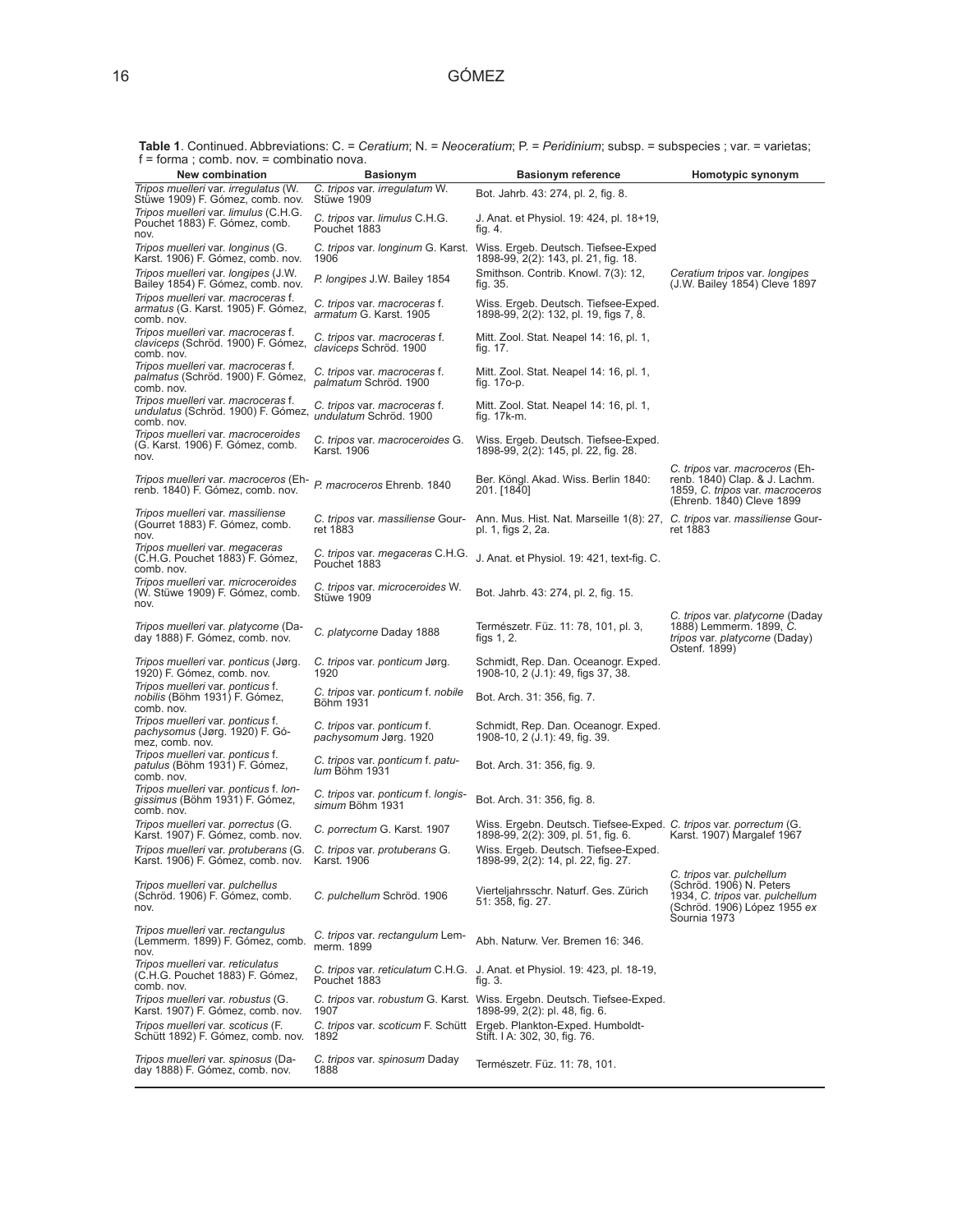**New combination Basionym Basionym reference Homotypic synonym Table 1**. Continued. Abbreviations: C. = *Ceratium*; N. = *Neoceratium*; P. = *Peridinium*; subsp. = subspecies ; var. = varietas; f = forma ; comb. nov. = combinatio nova.

| <b>NEW COMMUNISHI</b>                                                                              | <b>Dasioliyili</b>                                         | Dasionym reference                                                                                               | <b>HOIIIOLYPIC SYNONYMI</b>                                                                                                 |
|----------------------------------------------------------------------------------------------------|------------------------------------------------------------|------------------------------------------------------------------------------------------------------------------|-----------------------------------------------------------------------------------------------------------------------------|
| Tripos muelleri var. subsalsus (Os-<br>tenf. 1903) F. Gómez, comb. nov.                            | C. tripos f. subsalsum Ostenf.<br>1903                     | Bot. Faeröes: 584, fig. 134.                                                                                     | C. tripos var. subsalsum (Os-<br>tenf. 1903) Paulsen 1908, N.<br>tripos f. subsalsum (Ostenf.<br>1903) A.F. Krachmalny 2011 |
| Tripos muelleri var. sufflatus (W.<br>Stüwe 1909) F. Gómez, comb. nov.                             | C. tripos var. sufflatum W. Stüwe<br>1909                  | Bot. Jahrb. 43: 274, pl. 2, fig. 11.                                                                             |                                                                                                                             |
| Tripos muelleri var. tergestinus<br>(Hensen 1887) F. Gómez, comb.<br>nov.                          | C. tripos var. tergestinum<br>Hensen 1887                  | Ber. Komm. Wiss. Unters. Deutsch.<br>Meere Kiel 5: 72, pl. 6, fig. 56.                                           |                                                                                                                             |
| Tripos muelleri var. tripodioides<br>(Jørg. 1920) F. Gómez, comb. nov.                             | C. pulchellum f. tripodioides<br>Jørg. 1920                | Schmidt, Rep. Dan. Oceanogr. Exped. C. tripos var. tripodioides (Jørg.<br>1908-10, 2 (J.1): 50, figs 41, 42, 45. | 1920) Paulsen 1931                                                                                                          |
| Tripos muelleri var. typicus (Gourret C. tripos var. typicum Gourret<br>1883) F. Gómez, comb. nov. | 1883                                                       | Ann. Mus. Hist. Nat. Marseille 1(8): 31,<br>pl. 2, fig. 36.                                                      |                                                                                                                             |
| Tripos muelleri var. volans f. recur-<br>vatus (G. Karst. 1906) F. Gómez,<br>comb. nov.            | C. tripos var. volans f. recurva-<br>tum G. Karst. 1906    | Wiss. Ergeb. Deutsch. Tiefsee-Exped.<br>1898-99, 2(2): 144, pl. 21, fig. 22.                                     |                                                                                                                             |
| Tripos muelleri var. volans f. strictis-<br>simus (G. Karst. 1906) F. Gómez,<br>comb. nov.         | C. tripos var. volans f. strictis-<br>simum G. Karst. 1906 | Wiss. Ergeb. Deutsch. Tiefsee-Exped.<br>1898-99, 2(2): 144, pl. 21, figs 20, 21.                                 |                                                                                                                             |
| Tripos muelleri var. vultur (Cleve<br>1900) F. Gómez, comb. nov.                                   | C. vultur Cleve 1900                                       | K. Svenska Vet-Akad. Handl., [ser. 4]<br>34(1): 15, pl. 7, fig. 5.                                               |                                                                                                                             |
| Tripos neglectus (Ostenf. 1903) F.<br>Gómez, comb. nov.                                            | C. neglectum Ostenf. 1903                                  | Bot. Faeröes: 584, fig. 135.                                                                                     |                                                                                                                             |
| Tripos obesus (Pavill. 1930) F.<br>Gómez, comb, nov.                                               | C. obesum Pavill. 1930                                     | Bull. Inst. Océanogr. Monaco 558: 10,<br>fig. 11.                                                                | N. obesum (Pavill. 1930) F.<br>Gómez, D. Moreira & P. López-<br>García 2009                                                 |
| Tripos obliquus (Gourret 1883) F.<br>Gómez, comb. nov.                                             | C. obliguum Gourret 1883                                   | Ann. Mus. Hist. Nat. Marseille 1(8): 42,<br>pl. 1, fig. 6.                                                       |                                                                                                                             |
| Tripos obtusus (Gourret 1883) F.<br>Gómez, comb. nov.                                              | C. obtusum Gourret 1883                                    | Ann. Mus. Hist. Nat. Marseille 1(8): 44,<br>pl. 1, fig. 12.                                                      |                                                                                                                             |
| Tripos okamurai (Schröd. 1906) F.<br>Gómez, comb. nov.                                             | C. okamurai Schröd. 1906                                   | Vierteljahrsschr. Naturf. Ges. Zürich<br>51: 360, fig. 30.                                                       |                                                                                                                             |
| Tripos orthoceras (Jørg. 1911) F.<br>Gómez, comb. nov.                                             | C. gracile f. orthoceras Jørg.<br>1911                     | Int. Rev. Hydrobiol. u. Hydrogr., Biol.<br>suppl. 2: 44, fig. 95.                                                | C. orthoceras (Jørg. 1911)<br>Pavill. 1931                                                                                  |
| Tripos ostenfeldii (Kof. 1907) F.<br>Gómez, comb. nov.                                             | C. ostenfeldii Kof. 1907                                   | Univ. Calif. Publ. Zool. 3: 305, pl. 26,<br>figs 22-25.                                                          |                                                                                                                             |
| Tripos oviformis (Daday 1888) F.<br>Gómez, comb. nov.                                              | C. oviforme Daday 1888                                     | Természetr. Füz. 11: 79, 102, pl. 3,<br>tigs 7, 9.                                                               |                                                                                                                             |
| Tripos pacificus (Schröd. 1906) F.<br>Gómez, comb. nov.                                            | C. pacificum Schröd. 1906                                  | Vierteljahrsschr. Naturf. Ges. Zürich<br>51: 368, fig. 42.                                                       |                                                                                                                             |
| Tripos pacificus f. angustus (W.<br>Stüwe 1909) F. Gómez, comb. nov.                               | C. pacificum f. angustum W.<br>Stüwe 1909                  | Bot. Jahrb. 43: 274, pl. 2, fig. 5.                                                                              |                                                                                                                             |
| Tripos palmatus (Schröd. 1900) F.<br>Gómez, comb. nov.                                             | C. tripos var. macroceras f.<br>palmatum Schröd. 1900      | Mitt. Zool. Stat. Neapel 14: 16, pl. 1,<br>fig, 170-p.                                                           | C. palmatum (Schröd. 1900) G.<br>Karst. 1907                                                                                |
| Tripos palmatus var. furcellatus<br>(Lemmerm. 1899) F. Gómez, comb.<br>nov.                        | C. tripos var. furcellatum Lem-<br>merm. 1899              | Abh. Naturw. Ver. Bremen 16: 346,<br>no fig.                                                                     | C. palmatum var. furcellatum<br>(Lemmerm. 1899) Jørg. 1911                                                                  |
| Tripos palmatus var. ranipes (Cleve<br>1900) F. Gómez, comb. nov.                                  | C. ranipes Cleve 1900                                      | K. Svenska Vet-Akad. Handl., [ser. 4]<br>34(1): 13, pl. 7, fig. 1.                                               | C. palmatum var. ranipes<br>(Cleve 1900) Jørg. 1911                                                                         |
| Tripos paradoxides (Cleve 1900) F.<br>Gómez, comb. nov.                                            | C. paradoxides Cleve 1900                                  | K. Svenska Vet-Akad. Handl., [ser. 4]<br>34(1): 15, pl. 7, fig. 14.                                              | N. paradoxides (Cleve 1900) F.<br>Gómez, D. Moreira & P. López-<br>García 2009                                              |
| Tripos parvus (Gourret 1883) F.<br>Gómez, comb. nov.                                               | C. parvum Gourret 1883                                     | Ann. Mus. Hist. Nat. Marseille 1(8): 39,<br>pl. 1, fig. 10.                                                      |                                                                                                                             |
| Tripos patentissimus (Ostenf. &<br>Johannes Schmidt 1901) F. Gómez,<br>comb. nov.                  | C. patentissimum Ostenf. &<br>Johannes Schmidt 1901        | Vid. Medd. Naturh. For. Kjøbenhavn<br>1901: 168, fig. 22.                                                        |                                                                                                                             |
| Tripos pavillardii (Jørg. 1911) F.<br>Gómez, comb. nov.                                            | C. pavillardii Jørg. 1911                                  | Int. Rev. Hydrobiol. u. Hydrogr., Biol.<br>suppl. 2 (art. 1): 74, figs 157, 158.                                 | N. pavillardii (Jørg. 1911) F.<br>Gómez, D. Moreira & P. López-<br>García 2009                                              |
| Tripos pellucidus (Gourret 1883) F.<br>Gómez, comb. nov.                                           | C. pellucidum Gourret 1883                                 | Ann. Mus. Hist. Nat. Marseille 1(8): 54,<br>pl. 1, fig, 2, pl. 4, fig. 6.                                        |                                                                                                                             |
| Tripos pennatus (Kof. 1907) F.<br>Gómez, comb. nov.                                                | C. pennatum Kof. 1907                                      | Bull. Mus. Comp. Zool. Harvard Coll.<br>50: 172, pl. 2, figs 12-14.                                              |                                                                                                                             |
| Tripos pennatus f. falcatus (Kof.<br>1907) F. Gómez, comb. nov.                                    | C. pennatum f. falcatum Kof.<br>1907                       | Bull. Mus. Comp. Zool. Harvard Coll.<br>50: 172, pl. 2, fig. 14.                                                 |                                                                                                                             |
| Tripos pennatus f. inflatus (Kof.<br>1907) F. Gómez, comb. nov.                                    | C. pennatum f. inflatum Kof.<br>1907                       | Bull. Mus. Comp. Zool. Harvard Coll.<br>50: 172, pl. 2, fig. 13.                                                 |                                                                                                                             |
| Tripos pennatus f. proprius (Kof.<br>1907) F. Gómez, comb. nov.                                    | C. pennatum f. proprium Kof.<br>1907                       | Bull. Mus. Comp. Zool. Harvard Coll.<br>50: 172, pl. 2, fig. 12.                                                 |                                                                                                                             |
| Tripos pennatus var. falcatus (Kof.<br>1907) F. Gómez, comb. nov.                                  | C. pennatum f. falcatum Kof.<br>1907                       | Bull. Mus. Comp. Zool. Harvard Coll.<br>50: 172, pl. 2, fig. 14.                                                 | C. pennatum var. falcatum<br>(Kof.) Jørg. 1911                                                                              |
| Tripos pennatus var. inflatus (Kof.<br>1907) F. Gómez, comb. nov.                                  | C. pennatum f. inflatum Kof.<br>1907                       | Bull. Mus. Comp. Zool. Harvard Coll.<br>50: 172, pl. 2, fig. 13.                                                 | C. pennatum var. inflatum Kof.<br>1907                                                                                      |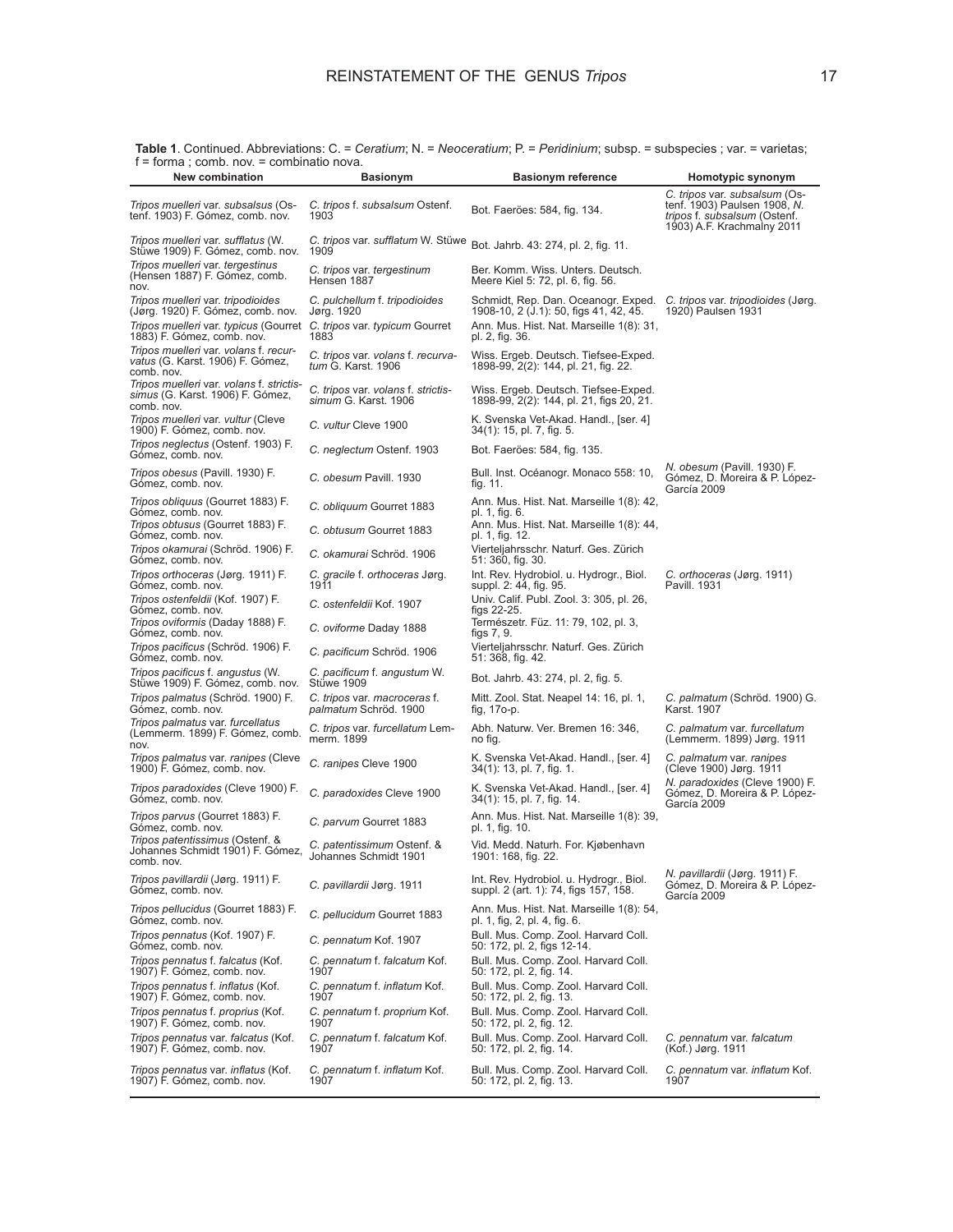| $T = 101111a$ , comp. Nov. $=$ complitation ova.<br><b>New combination</b>                           | <b>Basionym</b>                                                   | <b>Basionym reference</b>                                                                                                   | Homotypic synonym                                                                                                                          |
|------------------------------------------------------------------------------------------------------|-------------------------------------------------------------------|-----------------------------------------------------------------------------------------------------------------------------|--------------------------------------------------------------------------------------------------------------------------------------------|
| Tripos pennatus var. scapiformis<br>(Kof. 1907) F. Gómez, comb. nov.                                 | C. scapiforme Kof. 1907                                           | Bull. Mus. Comp. Zool. Harvard Coll.<br>50: 173, pl. 3, fig. 23.                                                            | C. pennatum var. scapiforme<br>(Kof. 1907) Jørg. 1911                                                                                      |
| <i>Tripos pentagonus</i> (Gourret 1883)<br>F. Gómez, comb. nov.                                      | C. pentagonum Gourret 1883                                        | Ann. Mus. Hist. Nat. Marseille 1(8): 45,<br>pl. 4, fig. 5.                                                                  | N. pentagonum (Gourret 1883)<br>F. Gómez, D. Moreira & P.<br>López-García 2009                                                             |
| Tripos pentagonus f. robustus<br>(Cleve 1901) F. Gómez, comb. nov. 1901                              | C. lineatum var. robustum Cleve                                   | Ofvers. K. Svenska Vet. - Akad. Förth<br>57: 925, fig. 6.                                                                   | C. pentagonum f. robustum<br>(Cleve 1900) Jørg. 1911                                                                                       |
| Tripos pentagonus f. tenerus (Jørg.<br>1920) F. Gómez, comb. nov.                                    | C. pentagonum var. tenerum<br>Jørg. 1920                          | Schmidt, Rep. Dan. Oceanogr. Exped.<br>1908-10, 2 (J.1): fig. 16.                                                           | C. pentagonum f. tenerum<br>(Jørg.) J. Schiller 1937                                                                                       |
| Tripos pentagonus subsp. pacificus<br>(H.W. Graham & Bronik. 1944) F.<br>Gómez, comb. nov.           | C. pentagonum subsp. pacifi-<br>cum H.W. Graham & Bronik.<br>1944 | Carnegie Inst. Wash. Publ. 565: 20, fig.<br>$10c,d,i,i$ .                                                                   |                                                                                                                                            |
| Tripos pentagonus subsp. pentago-<br>nus (N. Peters 1934) F. Gómez,<br>comb. nov.                    | C. pentagonum subsp. pentago-<br>num N. Peters 1934               | Wiss. Ergeb. Deutsch. Atlant. Exped.<br>Meteor' 1925-27, 12(1): 32, pl. 1,<br>tig. $1a$ .                                   |                                                                                                                                            |
| (Cleve 1901) F. Gómez, comb. nov. 1901                                                               |                                                                   | Tripos pentagonus subsp. robustus C. lineatum var. robustum Cleve Ofvers. K. Svenska Vet. -Akad. Förth.<br>57: 925, fig. 6. | C. pentagonum subsp. robus-<br>tum (Cleve 1901) H.W. Graham<br>& Bronik. 1944                                                              |
| Tripos pentagonus subsp. subro-<br>bustus (N. Peters 1934) F. Gómez,<br>comb. nov.                   | C. pentagonum subsp. subro-<br>bustum N. Peters 1934              | Wiss. Ergeb. Deutsch. Atlant. Exped.<br>`Meteor´ 1925-27, 12(1): 32, pl. 3, fig.<br>15a.                                    |                                                                                                                                            |
| Tripos pentagonus subsp. tenerus<br>(Jørg. 1920) F. Gómez, comb. nov.                                | C. pentagonum var. tenerum<br>Jørg. 1920                          | Schmidt, Rep. Dan. Oceanogr. Exped.<br>1908-10, 2 (J.1): fig. 16.                                                           | C. pentagonum subsp. tenerum<br>(Jørg. 1920) H.W. Graham &<br><b>Bronik. 1944</b>                                                          |
| Tripos pentagonus var. longisetus<br>(Ostenf. & Johannes Schmidt 1901)<br>F. Gómez, comb. nov.       | C. lineatum var. longisetum Os-<br>tenf. & Johannes Schmidt 1901  | Vid. Medd. Naturh. For. Kjøbenhavn<br>1901: 163, fig. 12.                                                                   | C. pentagonum var. longisetum<br>(Ostenf. & Johannes Schmidt<br>1901) Jørg. 1920                                                           |
| Tripos pentagonus var. longisetus<br>f. turgidus (Jørg. 1920) F. Gómez,<br>comb. nov.                | C. pentagonum var. longisetum<br>f. turgidum Jørg. 1920           | Schmidt, Rep. Dan. Oceanogr. Exped.<br>1908-10, 2 (J.1): 27.                                                                |                                                                                                                                            |
| Tripos pentagonus var. rectus<br>(Gourret 1883) F. Gómez, comb.<br>nov.                              | C. pentagonum var. rectum<br>Gourret 1883                         | Ann. Mus. Hist. Nat. Marseille 1(8): 45,<br>pl. 4, fig. 59.                                                                 |                                                                                                                                            |
| Tripos pentagonus var. subrobustus C. pentagonum var. subrobus-<br>(Jørg. 1920) F. Gómez, comb. nov. | tum Jørg. 1920                                                    | Schmidt, Rep. Dan. Oceanogr. Exped.<br>1908-10, 2 (J.1): 26, fig. 15.                                                       |                                                                                                                                            |
| Tripos pentagonus var. tenerus<br>(Jørg. 1920) F. Gómez, comb. nov.                                  | C. pentagonum var. tenerum<br>Jørg. 1920                          | Schmidt, Rep. Dan. Oceanogr. Exped.<br>1908-10, 2 (J.1): fig. 16.                                                           |                                                                                                                                            |
| Tripos pentagonus var. turgidus<br>(Jørg. 1920) F. Gómez, comb. nov.                                 | C. pentagonum var. turgidum<br>Jørg. 1920                         | Int. Rev. Hydrobiol. u. Hydrogr., Biol.<br>suppl. 3: 32, fig. 33.                                                           |                                                                                                                                            |
| Tripos petersii (Steem. Niels. 1934)<br>F. Gómez, comb. nov.                                         | C. petersii Steem. Niels. 1934                                    | Dana-Report 4: 20, fig. 44.                                                                                                 | N. petersii (Steem. Niels. 1934)<br>F. Gómez, D. Moreira & P.<br>López-García 2009                                                         |
| <i>Tripos platycornis</i> (Daday 1888) F.<br>Gómez, comb. nov.                                       | C. platycorne Daday 1888                                          | Természetr. Füz. 11: 78, 101, pl. 3,<br>figs $1, 2$ .                                                                       | N. platycorne (Daday 1888) F.<br>Gómez, D. Moreira & P. López-<br>García 2009                                                              |
| Tripos platycornis f. compressus<br>(Gran 1902) F. Gómez, comb. nov.                                 | C. compressum Gran 1902                                           | Rep. Norw. Fish. Mar. Invest. 2(5): 193, C. platycorne f. compressum<br>196, fig. 16.                                       | (Gran 1902) Gran 1911                                                                                                                      |
| Tripos platycornis f. cuneatus (Jørg.<br>1911) F. Gómez, comb. nov.                                  | C. platycorne var. cuneatum<br>Jørg. 1911                         | Int. Rev. Hydrobiol. u. Hydrogr., Biol.<br>suppl. 2 (art. 1): 59, fig. 126.                                                 | C. platycorne f. cuneatum<br>(Jørg. 1911) Jørg. 1920                                                                                       |
| Tripos platycornis f. incisus (Jørg.<br>1920) F. Gómez, comb. nov.                                   | C. platycorne f. incisum Jørg.<br>1920                            | Schmidt, Rep. Dan. Oceanogr. Exped.<br>1908-10, 2 (J.1): 80.                                                                |                                                                                                                                            |
| Tripos platycornis f. normalis (Gran<br>1911) F. Gómez, comb. nov.                                   | C. platycorne f. normale Gran<br>1911                             | Hjort, Int. Rev. Hydrobiol. u. Hydrogr. 4:<br>171, fig. 13.                                                                 |                                                                                                                                            |
| Tripos platycornis subsp. dilatatus<br>(G. Karst. 1905) F. Gómez, comb.<br>Nov                       | C. tripos f. dilatatum G. Karst.<br>1905                          | Wiss. Ergeb. Deutsch. Tiefsee-Exped.<br>1898-99, 2(2): 132, pl. 19, figs 9, 10.                                             | C. platycorne subsp. dilatatum<br>(G. Karst. 1905) Steem. Niels.<br>1939                                                                   |
| Tripos platycornis var. compressus<br>(Gran 1902) F. Gómez, comb. nov.                               | C. compressum Gran 1902                                           | Rep. Norw. Fish. Mar. Invest. 2(5): 193, C. platycorne var. compressum<br>196, fig. 16.                                     | (Gran 1902) Jørg. 1920                                                                                                                     |
| Tripos platycornis var. cuneatus<br>(Jørg. 1911) F. Gómez, comb. nov                                 | C. platycorne var. cuneatum<br>Jørg. 1911                         | Int. Rev. Hydrobiol. u. Hydrogr., Biol.<br>suppl. 2 (art. 1): 59, fig. 126.                                                 |                                                                                                                                            |
| Tripos platycornis var. dilatatus (G.<br>Karst. 1905) F. Gómez, comb. nov                            | C. tripos f. dilatatum G. Karst.<br>1905                          | Wiss. Ergeb. Deutsch. Tiefsee-Exped.<br>1898-99, 2(2): 132, pl. 19, figs 9, 10.                                             | C. platycorne var. dilatatum (G.<br>Karst. 1905) Jørg. 1920                                                                                |
| Tripos platycornis var. lamellicornis<br>(Kof. 1908) F. Gómez, comb. nov.                            | C. lamellicorne Kof. 1908                                         | Univ. Calif. Publ. Zool. 4: 390.                                                                                            | C. platycorne var. lamellicorne<br>(Kof. 1908) N. Peters 1934                                                                              |
| Tripos porrectus (G. Karst. 1907) F.<br>Gómez, comb. nov.                                            | C. porrectum G. Karst. 1907                                       | Wiss. Ergebn. Deutsch. Tiefsee-Exped.<br>1898-99, 2(2): 309, pl. 51, fig. 6.                                                | N. porrectum (G. Karst. 1907) F.<br>Gómez, D. Moreira & P. López-<br>García 2009                                                           |
| Tripos porrectus f. megasomus<br>(Jørg. 1911) F. Gómez, comb. nov.                                   | C. porrectum f. megasomum<br>Jørg. 1911                           | Int. Ver. Hydrobiol. u. Hydrogr., Biol.<br>suppl. 2: 34, fig. 64.                                                           |                                                                                                                                            |
| Tripos praelongus (Lemmerm.<br>1899) F. Gómez, comb. nov.                                            | C. gravidum var. praelongum<br>Lemmerm. 1899                      | Abh. Naturw. Ver. Bremen 16: 349, pl.<br>1, fig. 15.                                                                        | C. praelongum (Lemmermann)<br>Kofoid ex Jörgensen 1911, N.<br>praelongum (Lemmerm. 1900)<br>F. Gómez, D. Moreira & P.<br>López-García 2009 |
| Tripos procerus (Gourret 1883) F.<br>Gómez, comb. nov.                                               | C. procerum Gourret 1883                                          | Ann. Mus. Hist. Nat. Marseille 1(8): 43,<br>pl. 1, fig. 8.                                                                  |                                                                                                                                            |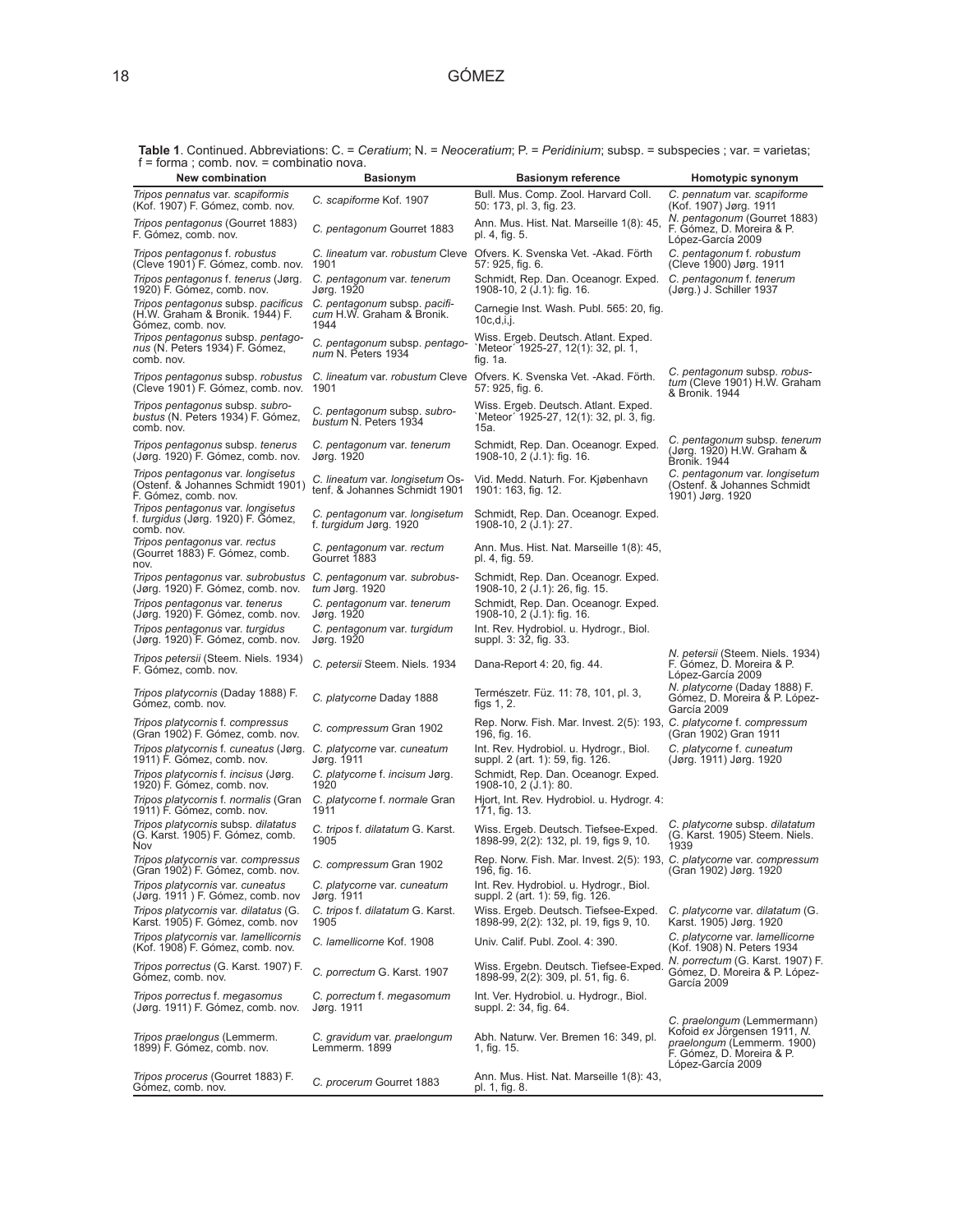| New combination                                                                                                       | <b>Basionym</b>                                              | <b>Basionym reference</b>                                                                          | Homotypic synonym                                                               |
|-----------------------------------------------------------------------------------------------------------------------|--------------------------------------------------------------|----------------------------------------------------------------------------------------------------|---------------------------------------------------------------------------------|
| Tripos procerus var. divergens<br>(Gourret 1883) F. Gómez, comb.<br>nov.                                              | C. procerum var. divergens<br>Gourret 1883                   | Ann. Mus. Hist. Nat. Marseille 1(8): 44,<br>pl. 1, fig. 9.                                         |                                                                                 |
| <i>Tripos protuberans</i> (G. Karst. 1906)<br>F. Gómez, comb. nov.                                                    | C. tripos var. protuberans G.<br>Karst. 1906                 | Wiss. Ergeb. Deutsch. Tiefsee-Exped.<br>1898-99, 2(2): 14, pl. 22, fig. 27.                        | C. protuberans (G. Karst. 1906)<br>Paulsen 1931                                 |
| Tripos pulchellus (Schröd. 1906) F.<br>Gómez, comb. nov.                                                              | C. pulchellum Schröd. 1906                                   | Vierteljahrsschr. Naturf. Ges. Zürich<br>51: 358, fig. 27.                                         | N. pulchellum (Schröd. 1906) F.<br>Gómez, D. Moreira & P. López-<br>García 2009 |
| Tripos pulchellus f. dalmaticus<br>(Schröd. 1911) F. Gómez, comb.<br>nov.                                             | C. dalmaticum Schröd. 1911                                   | SitzBer. K. Akad. Wiss (Wien), Math.<br>-Naturw. K1., Abt. 120: 643, fig. 10.                      | C. pulchellum f. dalmaticum<br>(Schröd. 1911) J. Schiller 1937                  |
| Tripos pulchellus f. posticojuvenilis<br>(Jørg. 1911) F. Gómez, comb. nov.                                            | C. pulchellum f. posticojuvenile<br>Jørg. 1911               | Int. Rev. Hydrobiol. u. Hydrogr., Biol.<br>suppl. 2: 33, fig. 62.                                  |                                                                                 |
| Tripos pulchellus f. semipulchellus<br>(Jørg. 1920) F. Gómez, comb. nov.                                              | C. pulchellum f. semipulchellum<br>Jørg. 1920                | Schmidt, Rep. Dan. Oceanogr. Exped.<br>1908-10, 2 (J.1): 50, figs 43, 44.                          |                                                                                 |
| Tripos pulchellus f. tenuicornis<br>(Böhm 1931) F. Gómez, comb. nov.                                                  | C. pulchellum f. tenuicorne<br>Böhm 1931                     | Bot. Arch 31: 357, fig. 10.                                                                        |                                                                                 |
| Tripos pulchellus f. tripodioides<br>(Jørg. 1920) F. Gómez, comb. nov.                                                | C. pulchellum f. tripodioides<br>Jørg. 1920                  | Schmidt, Rep. Dan. Oceanogr. Exped.<br>1908-10, 2 (J.1): 50, figs 41, 42, 45.                      |                                                                                 |
| Tripos pulchellus var. eupulchellus<br>(Jørg. 1920) F. Gómez, comb. nov.                                              | C. pulchellum var. eupulchellum<br>Jørg. 1920                | Schmidt, Rep. Dan. Oceanogr. Exped.<br>1908-10, 2 (J.1): 50, fig. 46.                              |                                                                                 |
| Tripos pulchellus var. indicus (Böhm C. pulchellum var. indicum<br>1931) F. Gómez, comb. nov.                         | Böhm 1931                                                    | Bernice P. Bishop Mus. Bull. 87: 45,<br>text-fig. 38.                                              |                                                                                 |
| Tripos pulchellus var. joergensenii<br>(Chia C. Wang 1936) F. Gómez,<br>comb. nov.                                    | C. pulchellum var. joergensenii<br>Chia C. Wang 1936         | Sinensia 7: 155, fig. 26.                                                                          |                                                                                 |
| Tripos pulchellus var. longipes (T.H.<br>Abé 1927) F. Gómez, comb. nov.                                               | C. pulchellum var. longipes T.H.<br>Abé 1927                 | Sc. Rep. Tohoku Univ., Biol. 2: 424,<br>fig. 40.                                                   |                                                                                 |
| Tripos ramakrishnii (Subrahman.<br>1968) F. Gómez, comb. nov.                                                         | C. ramakrishnii Subrahman.<br>1968                           | Mar. Biol. Ass. India, Mems. 2: 83, pl.<br>8, figs 38-40.                                          |                                                                                 |
| Tripos ranipes (Cleve 1900) F.<br>Gómez, comb. nov.                                                                   | C. ranipes Cleve 1900                                        | K. Svenska Vet-Akad. Handl., [ser. 4]<br>34(1): 13, pl. 7, fig. 1.                                 | N. ranipes (Cleve 1900) F.<br>Gómez, D. Moreira & P. López-<br>García 2009      |
| Tripos ranipes f. furcellatus (Lem-<br>merm. 1899) F. Gómez, comb. nov.                                               | C. tripos var. furcellatum Lem-<br>merm. 1899                | Abh. Naturw. Ver. Bremen 16: 346,<br>no fig.                                                       | C. ranipes f. furcellatum (Lem-<br>merm. 1889) F.J.R. Taylor 1976               |
| <i>Tripos ranipes f. palmatus (Schröd.</i><br>1900) F. Gómez, comb. nov.                                              | C. tripos var. macroceras f.<br><i>palmatum</i> Schröd. 1900 | Mitt. Zool. Stat. Neapel 14: 16, pl. 1,<br>fig. 17o-p.                                             | C. ranipes f. palmatum (Schröd.<br>1900) Margalef 1951                          |
| Tripos ranipes var. palmatus<br>(Schröd. 1900) F. Gómez, comb.<br>nov.                                                | C. tripos var. macroceras f.<br><i>palmatum</i> Schröd. 1900 | Mitt. Zool. Stat. Neapel 14: 16, pl. 1,<br>fig. 170-p.                                             | C. ranipes var. palmatum<br>(Schröd. 1900) Jørg. 1920                           |
| <i>Tripos recurvatus</i> (Schröd. 1906) F.<br>Gómez, comb. nov.                                                       | C. recurvatum Schröd. 1906                                   | Vierteljahrsschr. Naturf. Ges. Zürich<br>51: 367, fig. 40.                                         | N. recurvatum (Schröd. 1906) F.<br>Gómez, D. Moreira & P. López-<br>García 2009 |
| Tripos recurvus (Jørg. 1911) F.<br>Gómez, comb. nov.                                                                  | C. sumatranum var. recurvum<br>Jørg. 1911                    | Int. Rev. Hydrobiol. u. Hydrogr., Biol.<br>suppl. 2: 74, fig. 156.                                 | C. recurvum (Jørg. 1911) P.<br>Reinecke 1973                                    |
| Tripos reflexus (Cleve 1900) F.<br>Gómez, comb. nov.                                                                  | C. reflexum Cleve 1900                                       | K. Svenska Vet-Akad. Handl., [ser. 4]<br>34(1): 13, pl. 7, figs 8, 9.                              | N. reflexum (Cleve 1900) F.<br>Gómez, D. Moreira & P. López-<br>García 2009     |
| Tripos reticulatus (C.H.G. Pouchet<br>1883) F. Gómez, comb. nov.                                                      | Pouchet 1883                                                 | C. tripos var. reticulatum C.H.G. J. Anat. et Physiol. 19: 423, pl. 18-19,<br>fig. 3.              | C. reticulatum (C.H.G. Pouchet<br>1883) Cleve 1900                              |
| Tripos reticulatus f. contortus (Lem- C. hexacanthum var. contortum<br>merm. 1899) F. Gómez, comb. nov. Lemmerm. 1899 |                                                              | Abh. Naturw. Ver. Bremen 16: 347, pl.<br>2, figs 20, 21.                                           | C. reticulatum f. contortum<br>(Lemmerm. 1899) Jørg. 1911                       |
| Tripos reticulatus f. hiemalis (Pavill. C. reticulatum f. hiemale Pavill.<br>1916) F. Gómez, comb. nov.               | 1916                                                         | Trav. Inst. Bot. Univ. Montpellier et<br>Stat. Zool. Cette sér. mixte, Mém. 4:<br>20, text-fig. 1. |                                                                                 |
| Tripos reticulatus var. spiralis (Kof. C. reticulatum var. spirale Kof.<br>1907) F. Gómez, comb. nov.                 | 1907                                                         | Univ. Calif. Publ. Zool. 3: 305, pl. 27,<br>figs 27, 28.                                           |                                                                                 |
| Tripos robustus (Ostenf. & Jo-<br>hannes Schmidt 1901) F. Gómez,<br>comb. nov.                                        | Schmidt 1901                                                 | C. robustum Ostenf. & Johannes Vid. Medd. Naturh. For. Kiøbenhavn<br>1901: 166, fig. 17.           |                                                                                 |
| Tripos rostellus (Gourret 1883) F.<br>Gómez, comb. nov.                                                               | C. rostellum Gourret 1883                                    | Ann. Mus. Hist. Nat. Marseille 1(8): 59,<br>pl. 2, fig. 37.                                        |                                                                                 |
| Tripos saltans (Schröd. 1906) F.<br>Gómez, comb. nov.                                                                 | C. saltans Schröd. 1906                                      | Vierteljahrsschr. Naturf. Ges. Zürich<br>51: 359, fig. 29.                                         |                                                                                 |
| Tripos scapiformis (Kof. 1907) F.<br>Gómez, comb. nov.                                                                | C. scapiforme Kof. 1907                                      | Bull. Mus. Comp. Zool. Harvard Coll.<br>50: 173, pl. 3, fig. 23.                                   |                                                                                 |
| Tripos schmidtii (Jørg. 1911) F.<br>Gómez, comb. nov.                                                                 | C. schmidtii Jørg. 1911                                      | Int. Rev. Hydrobiol. u. Hydrogr., Biol.<br>suppl. 2: 50, figs 110, 111.                            |                                                                                 |
| Tripos schrankii (Kof. 1907) F.<br>Gómez, comb. nov.                                                                  | C. schrankii Kof. 1907                                       | Univ. Calif. Publ. Zool. 3: 306, pl. 28,<br>figs 29a-31.                                           | N. schrankii (Kof. 1907) F.<br>Gómez, D. Moreira & P. López-<br>García 2009     |
| Tripos schroederi (D. Nie 1936) F.<br>Gómez, comb. nov.                                                               | C. schroederi D. Nie 1936                                    | Contr. Biol. Lab. Sci. Soc. China, Zool.<br>ser., 12(3): 47, fig. 16.                              |                                                                                 |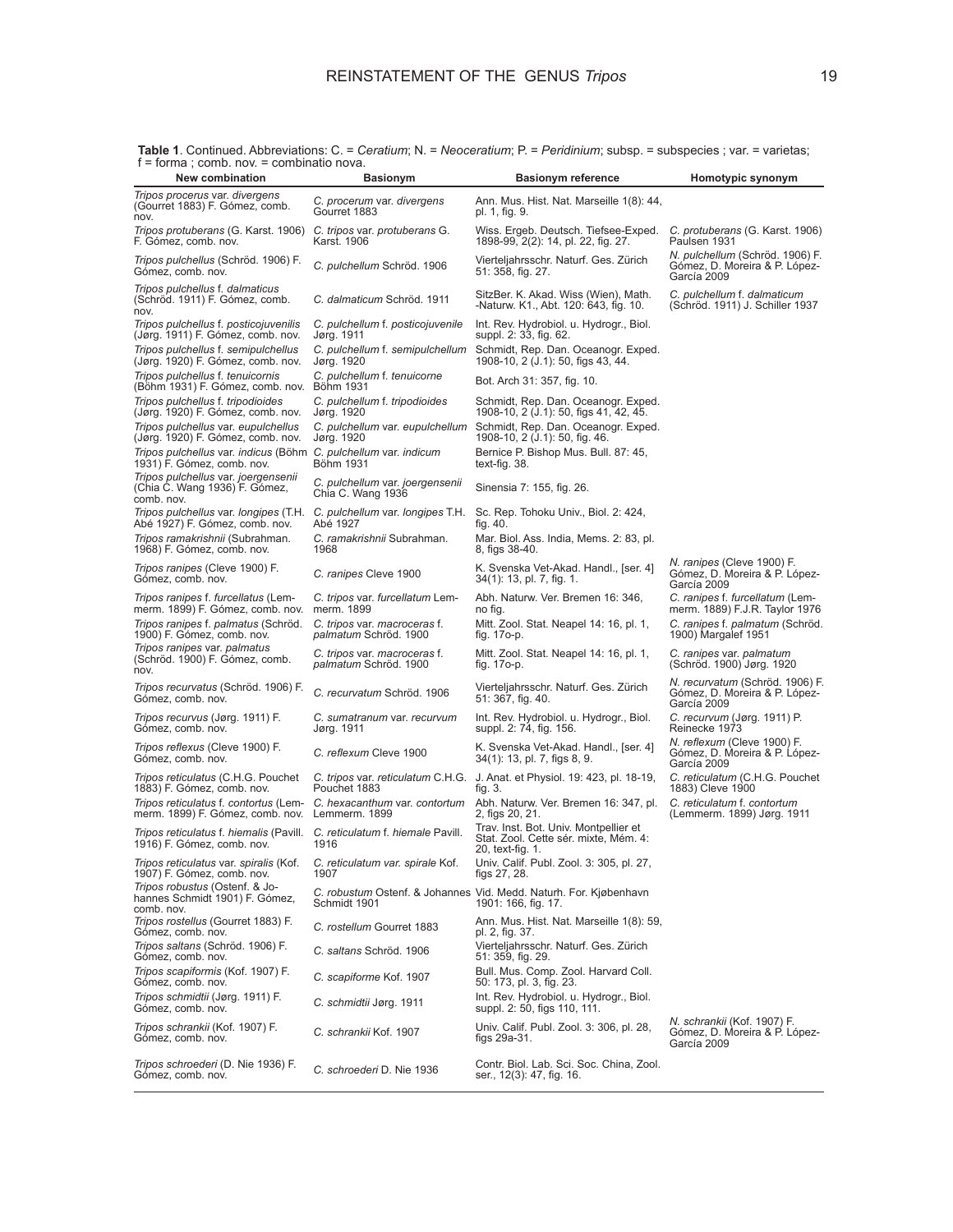**Table 1**. Continued. Abbreviations: C. = *Ceratium*; N. = *Neoceratium*; P. = *Peridinium*; subsp. = subspecies ; var. = varietas; f = forma ; comb. nov. = combinatio nova.

| 1011110, 001110, 110V.<br>New combination                                                                           | <b>Basionym</b>                                           | <b>Basionym reference</b>                                                                                                                               | Homotypic synonym                                                                                                              |
|---------------------------------------------------------------------------------------------------------------------|-----------------------------------------------------------|---------------------------------------------------------------------------------------------------------------------------------------------------------|--------------------------------------------------------------------------------------------------------------------------------|
| Tripos schroeteri (Schröd. 1906) F.<br>Gómez, comb. nov.                                                            | C. schroeteri Schröd. 1906                                | Vierteljahrsschr. Naturf. Ges. Zürich<br>51: 368, fig. 43.                                                                                              | N. schroeteri (Schröd. 1906) F.<br>Gómez, D. Moreira & P. López-<br>García 2009                                                |
| Tripos semipulchellus (Jørg. 1920)<br>F. Gómez, comb. nov.                                                          | C. pulchellum f. semipulchellum<br>Jørg. 1920             | Schmidt, Rep. Dan. Oceanogr. Exped.<br>1908-10, 2 (J.1.): 50, figs 43, 44.                                                                              | C. semipulchellum (Jørg. 1920)<br>Steem. Niels. 1934                                                                           |
| Tripos seta (Ehrenb. 1859) F. Gó-<br>mez, comb. nov.                                                                | P. seta Ehrenb. 1859                                      | Monatsber. K. Akad. Wiss. Berlin 1859: C. seta (Ehrenb. 1859) Kent<br>752.                                                                              | 1881                                                                                                                           |
| Tripos setaceus (Jørg. 1911) F.<br>Gómez, comb. nov.                                                                | C. setaceum Jørg. 1911                                    | Int. Rev. Hydrobiol. u. Hydrogr., Biol.<br>suppl. 2 (art. 1): 23, figs 40, 41.                                                                          | N. setaceum (Jørg. 1911) F.<br>Gómez, D. Moreira & P. López-<br>García 2009                                                    |
| Tripos setaceus subsp. robustus (N. C. setaceum subsp. robustum<br>Peters 1934) F. Gómez, comb. nov. N. Peters 1934 |                                                           | Wiss. Ergeb. Deutsch. Atlantic. Exped.<br>`Meteor´1925-27, 12(1): 33, pl. 3, fig.<br>15 b,c.                                                            |                                                                                                                                |
| Tripos strictus (Okamura & Nishika-<br>wa 1904) F. Gómez, comb. nov.                                                | C. fusus var. strictum Okamura<br>& Nishikawa 1904        | Annot. Zool. Jap. 5: 128, pl. 6, fig. 25.                                                                                                               | C. strictum (Okamura & Ni-<br>shikawa 1904) Kof. 1906                                                                          |
| Tripos subcontortus (Schröd. 1906)<br>F. Gómez, comb. nov.                                                          | C. subcontortum Schröd. 1906                              | Vierteljahrsschr. Naturf. Ges. Zürich<br>51: 358, fig. 28.                                                                                              |                                                                                                                                |
| Tripos subrobustus (Jørg. 1920) F.<br>Gómez, comb. nov.                                                             | C. pentagonum var. subrobus-<br>tum Jørg. 1920            | Schmidt, Rep. Dan. Oceanogr. Exped.<br>1908-10, 2 (J.1): 26, fig. 15.                                                                                   | C. subrobustum (Jørg. 1920)<br>Steem. Niels. 1934                                                                              |
| Tripos subsalsus (Ostenf. 1903) F.<br>Gómez, comb. nov.                                                             | C. tripos f. subsalsum Ostenf.<br>1903                    | Bot. Faeröes: 584, fig. 134.                                                                                                                            | C. subsalsum (Ostenf. 1903)<br>Apstein 1911                                                                                    |
| Tripos subsalsus f. latus (Lohmann<br>1908) F. Gómez, comb. nov.                                                    | C. tripos var. balticum f. latum<br>Lohmann 1908          | Wiss. Meeresunt. Kiel 10: 269, text.-fig. C. subsalsum f. latum (Lohm-<br>21, II, a-e.                                                                  | ann 1908) Apstein 1911                                                                                                         |
| Tripos subsalsus f. lineatus (Ehrenb. P. lineatum Ehrenb. 1854<br>1854) F. Gómez, comb. nov.                        |                                                           | Ber. K. Akad. Wiss. Berlin 1854: 240.                                                                                                                   | C. subsalsum f. lineatum (Eh-<br>renb. 1854) Apstein 1911                                                                      |
| ann 1908) F. Gómez, comb. nov.                                                                                      | Lohmann 1908                                              | Tripos subsalsus f. truncatus (Lohm- C. tripos var. baltica f. truncatum Wiss. Meeresunt. Kiel. 10: 271, text-fig. C. subsalsum f. truncatum<br>21, 3a. | (Lohmann 1908) Apstein 1911                                                                                                    |
| <i>Tripos sumatranus</i> (G. Karst. 1907)<br>F. Gómez, comb. nov.                                                   | C. vultur var. sumatranum G.<br>Karst. 1907               | Wiss. Ergeb. Deutsch. Tiefsee-Exped.<br>1898-99, 2(2): 414, pl. 48, fig. 15, pl.<br>51, fig. 14.                                                        | C. sumatranum (G. Karst. 1907)<br>Jørg. 1911                                                                                   |
| Tripos sumatranus f. angulatus<br>(Jørg. 1911) F. Gómez, comb. nov.                                                 | C. sumatranum f. angulatum<br>Jørg. 1911                  | Int. Rev. Hydrobiol. u. Hydrogr., Biol.<br>suppl. 2: 74, fig. 155.                                                                                      |                                                                                                                                |
| Tripos sumatranus var. recurvus<br>(Jørg. 1911) F. Gómez, comb. nov.                                                | C. sumatranum var. recurvum<br>Jørg. 1911                 | Int. Rev. Hydrobiol. u. Hydrogr., Biol.<br>suppl. 2: 74, fig. 156.                                                                                      |                                                                                                                                |
| Tripos symmetricus (Pavill. 1905) F.<br>Gómez, comb. nov.                                                           | C. symmetricum Pavill. 1905                               | Trav. Inst. Bot. Univ. Montpellier et<br>Stat. Zool. Cette, sér. mixte, Mém. 2:<br>52, pl. 1, fig. 4.                                                   | N. symmetricum (Pavill. 1905)<br>F. Gómez, D. Moreira & P.<br>López-García 2009                                                |
| Tripos symmetricus var. coarctatus<br>(Pavill. 1905) F. Gómez, comb. nov.                                           | C. coarctatum Pavill. 1905                                | Trav. Inst. Bot. Univ. Montpellier et<br>Stat. Zool. Cette, sér. mixte, Mém. 2:<br>52, pl. 1, fig. 6.                                                   | C. symmetricum var. coarcta-<br>tum (Pavill. 1905) H.W. Graham<br>& Bronik. 1944                                               |
| Tripos symmetricus var. orthoceros<br>(Jørg. 1911) F. Gómez, comb. nov.                                             | C. gracile f. orthoceras Jørg.<br>1911                    | Int. Rev. Hydrobiol. u. Hydrogr., Biol.<br>suppl. 2: 44, fig. 95.                                                                                       | C. symmetricum var. orthoceros<br>(Jørg. 1911) H.W. Graham &<br><b>Bronik. 1944</b>                                            |
| Tripos tasmaniae (E.J.F. Wood<br>1963) F. Gómez, comb. nov.                                                         | C. tasmaniae E.J.F. Wood 1963                             | Australia, C.S.I.R.O., Div. Fish. &<br>Oceanogr. Tech. Pap. 14: 42, fig. 152.                                                                           | N. tasmaniae (E.J.F. Wood<br>1963) F. Gómez, D. Moreira &<br>P. López-García 2009                                              |
| Tripos tenuis (Ostenf. & Johannes<br>Schmidt 1901) F. Gómez, comb.<br>nov.                                          | C. tenue Ostenf. & Johannes<br>Schmidt 1901               | Vid. Medd. Naturh. For. Kjøbenhavn<br>1901: 166, fig. 18.                                                                                               | N. tenue (Ostenf. & Johannes<br>Schmidt 1901) F. Gómez, D.<br>Moreira & P. López-García<br>2009                                |
| Tripos tenuis f. inclinatus (Kof.<br>1907) F. Gómez, comb. nov.                                                     | C. inclinatum Kof. 1907                                   | Univ. Calif. Publ. Zool. 3: 303, pl. 25,<br>figs $16-21$ .                                                                                              | C. tenue f. inclinatum (Kof.<br>1907) Jørg. 1911                                                                               |
| Tripos tenuis var. buceros (O.<br>Zacharias 1906) F. Gómez, comb.<br>nov.                                           | C. buceros O. Zacharias 1906                              | Arch. Hydrobiol. u. Planktonk. 1: 551,<br>fig. 15.                                                                                                      | C. tenue var. buceros (O. Zach-<br>arias 1906) Jørg. 1911                                                                      |
| Tripos tenuissimus (Kof. 1907) F.<br>Gómez, comb. nov.                                                              | C. tenuissimum Kof. 1907                                  | Univ. Calif. Publ. Zool. 3: 307, pl. 29,<br>figs 32, 33.                                                                                                |                                                                                                                                |
| Tripos tenuissimus f. recurvatus (G. C. tripos var. volans f. recurva-<br>Karst. 1906) F. Gómez, comb. nov.         | tum G. Karst. 1906                                        | Wiss. Ergeb. Deutsch. Tiefsee-Exped.<br>1898-99, 2(2): 144, pl. 21, fig. 22.                                                                            | C. tenuissimum f. recurvatum<br>(G. Karst. 1906) Kof. 1907                                                                     |
| Tripos teres (Kof. 1907) F. Gómez,<br>comb. nov.                                                                    | C. teres Kof. 1907                                        | Univ. Calif. Publ. Zool. 3: 308, pl. 29,<br>figs 34-36.                                                                                                 | N. teres (Kof. 1907) F. Gómez,<br>D. Moreira & P. López-García<br>2009                                                         |
| Tripos teres f. subturgidus (Jørg.<br>1920) F. Gómez, comb. nov.                                                    | C. teres f. subturgidum Jørg.<br>1920                     | Schmidt, Rep. Dan. Oceanogr. Exped.<br>1908-10, 2 (J.1): 31, fig. 18.                                                                                   |                                                                                                                                |
| Tripos tricarinatus (Kof. 1907) F.<br>Gómez, comb. nov.                                                             | C. tricarinatum Kof. 1907                                 | Bull. Mus. Comp. Zool. Harvard Coll.<br>50: 173, pl. 3, fig. 20.                                                                                        |                                                                                                                                |
| Tripos trichoceros (Ehrenb. 1859) F.<br>Gómez, comb. nov.                                                           | P. trichoceros Ehrenb. 1859                               | Monatsber. K. Akad. Wiss. Berlin 1859:<br>791. [1860]                                                                                                   | C. trichoceros (Ehrenb. 1859)<br>Kent 1881, N. trichoceros<br>(Ehrenb. 1859) F. Gómez, D.<br>Moreira & P. López-García<br>2009 |
| Tripos trichoceros f. crassus (G.<br>Karst. 1906) F. Gómez, comb. nov.                                              | C. tripos var. flagelliferum f.<br>crassum G. Karst. 1906 | Wiss. Ergeb. Deutsch. Tiefsee-Exped.<br>1898-99, (2): 146, pl. 22. fig. 32.                                                                             | C. trichoceros f. crassum (G.<br>Karst. 1906) Jørg. 1911                                                                       |
| Taylor 1976) F. Gómez, comb. nov. Taylor 1976                                                                       |                                                           | Tripos trichoceros f. crypticus (F.J.R. C. trichoceros f. crypticum F.J.R. Bibl. Bot. 32(132): 75, 200, pl. 12, fig.<br>117.                            |                                                                                                                                |